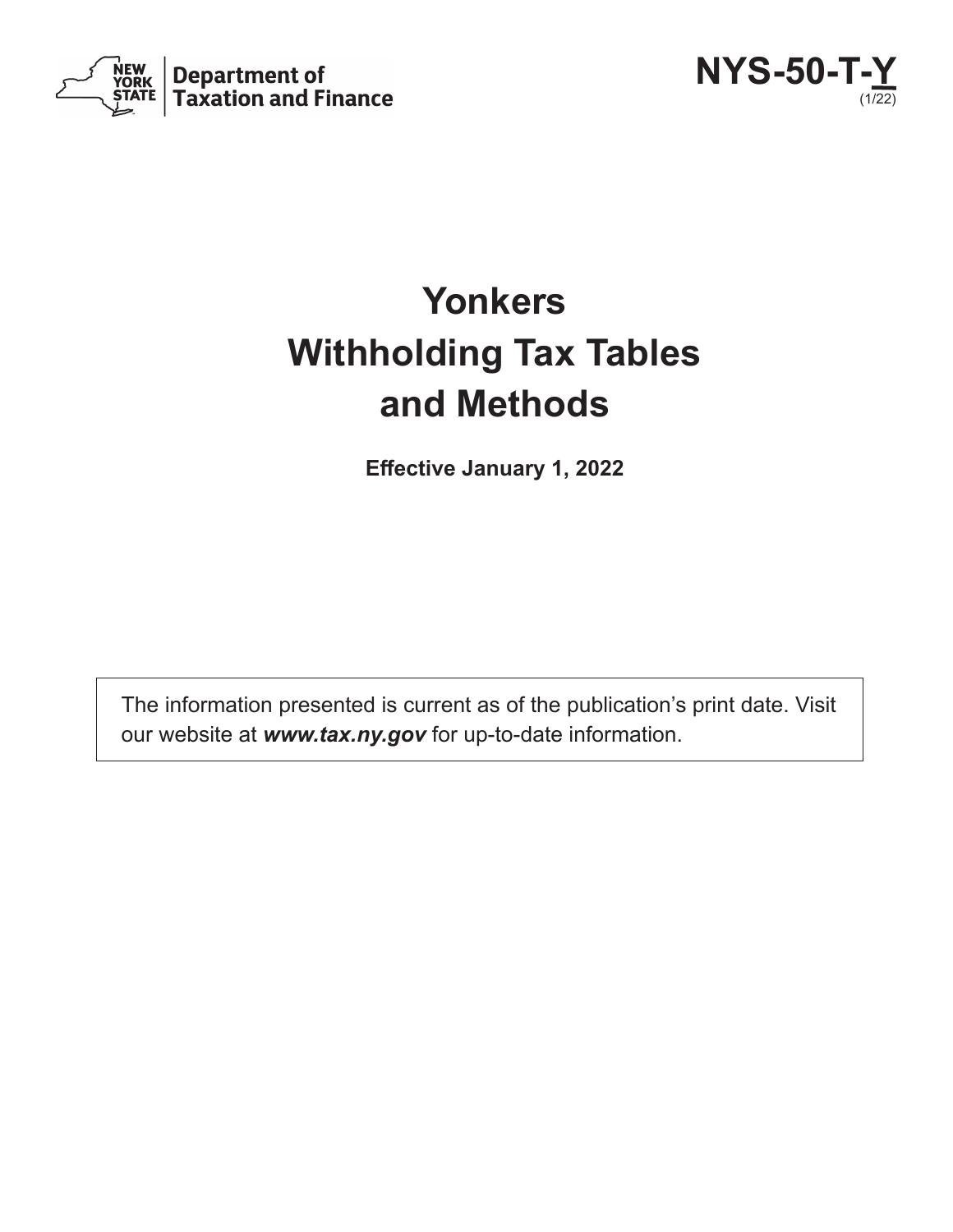## **Table of contents**

#### **Yonkers withholding tax tables and methods**

## **A. Yonkers resident tax surcharge**

#### **Method I — Wage bracket tables I - V**

| Payroll period | Page number for<br>Single table | Page number for<br>Married table |  |
|----------------|---------------------------------|----------------------------------|--|
| Weekly         |                                 |                                  |  |
| Biweekly       |                                 |                                  |  |
| Semimonthly    |                                 |                                  |  |
| Monthly        | 10                              |                                  |  |
| Daily          | 12                              | 13                               |  |

## **Method II — Exact calculation method and dollar to dollar tables**

| <b>B. Yonkers nonresident earnings tax</b>                                                                                   |  |
|------------------------------------------------------------------------------------------------------------------------------|--|
|                                                                                                                              |  |
| Method III — Top income tax rates method                                                                                     |  |
| Dollar to dollar tables – single or married (for weekly wages after deduction and exemption allowances are                   |  |
|                                                                                                                              |  |
|                                                                                                                              |  |
|                                                                                                                              |  |
|                                                                                                                              |  |
| Special tables for deduction and exemption allowances (for use with exact calculation method or dollar to dollar tables)  14 |  |

|--|--|--|

| Need help?                                                                                                                                          |              |  |  |  |  |  |  |  |  |  |  |
|-----------------------------------------------------------------------------------------------------------------------------------------------------|--------------|--|--|--|--|--|--|--|--|--|--|
| Visit our website at www.tax.ny.gov<br><b>WWW</b><br>• get information and manage your taxes online<br>• check for new online services and features |              |  |  |  |  |  |  |  |  |  |  |
| <b>Telephone assistance</b>                                                                                                                         |              |  |  |  |  |  |  |  |  |  |  |
| Withholding Tax Information Center:                                                                                                                 | 518-485-6654 |  |  |  |  |  |  |  |  |  |  |
| To order forms and publications:<br>518-457-5431                                                                                                    |              |  |  |  |  |  |  |  |  |  |  |
| Text Telephone (TTY) or TDD<br>Dial 7-1-1 for the<br>equipment users<br><b>New York Relay Service</b>                                               |              |  |  |  |  |  |  |  |  |  |  |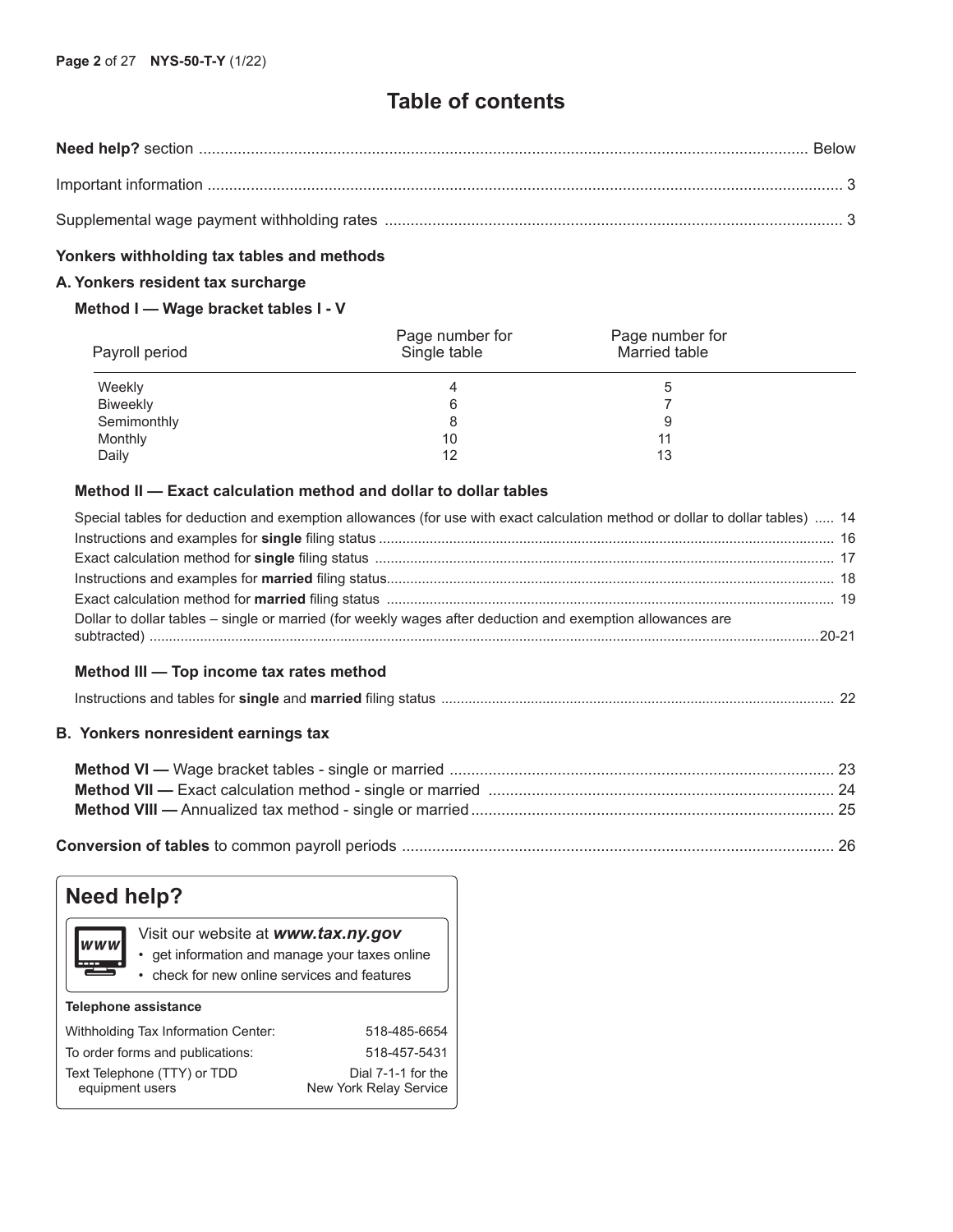## **Important information**

#### **General changes for 2022**

The 2022 New York State personal income tax rate schedules have been revised to reflect certain income tax rate reductions enacted under Chapter 60 of the Laws of 2016 (Part TT). They have also been revised to reflect certain income tax rate increases enacted under Chapter 59 of the Laws of 2021 (Part A). Accordingly, effective for payrolls made on or after January 1, 2022, employers must use the revised withholding tax tables and methods in this publication to compute the amount of Yonkers resident personal income taxes to be withheld from employees.

The Yonkers nonresident earnings tax rate has not changed.

#### **Form IT-2104 – Employee's Withholding Allowance Certificate**

Employers should encourage employees who completed a Form IT-2104 prior to January 1, 2022, using the worksheet to compute withholding allowances, or the charts in Part 5 or Part 6 to compute an additional dollar amount of Yonkers resident withholding, to complete a 2022 Form IT-2104 to verify if the number of withholding allowances or additional dollar amount claimed is correct for tax year 2022.

#### **Visit our website (at** *www.tax.ny.gov)* **to:**

- learn about required electronic filing options for withholding tax returns; benefits include automatic calculation of amounts due, direct payment from your bank account, and instant confirmation
- obtain the latest information on withholding tax
- print or download withholding tax forms and publications
- sign up to receive email notifications containing direct links to newly posted content on our website through the NYS Department of Taxation and Finance **Subscription Service**

## **Supplemental wage payment withholding rates**

#### **Effective January 1, 2022**

If you pay supplemental wages (bonuses, commissions, overtime pay, sales awards, etc.) with regular wages but do not specify the amount of each, withhold income tax as if the total were a single payment for a regular payroll period.

If you pay supplemental wages separately (or combine them in a single payment and specify the amount of each), the income tax withholding method depends partly on whether or not you withhold income tax from your employee's regular wages:

- If you withhold income tax from an employee's regular wages, you can use one of the following methods for the supplemental wages:
	- a. Withhold at the following supplemental rates:

Yonkers Resident ............................ 1.95975% (.0195975)

- Yonkers Nonresident ....................... 0.50% (.0050)
- b. Add the supplemental and regular wages for the most recent payroll period this year. Then figure the income tax withholding as if the total were a single payment. Subtract the tax already withheld from the regular wages. Withhold the remaining tax from the supplemental wages.
- If you did not withhold income tax from the employee's regular wages, use method **b.**

Also see federal Publication 15, *Circular E*, for a list of other payments that may be considered supplemental wages.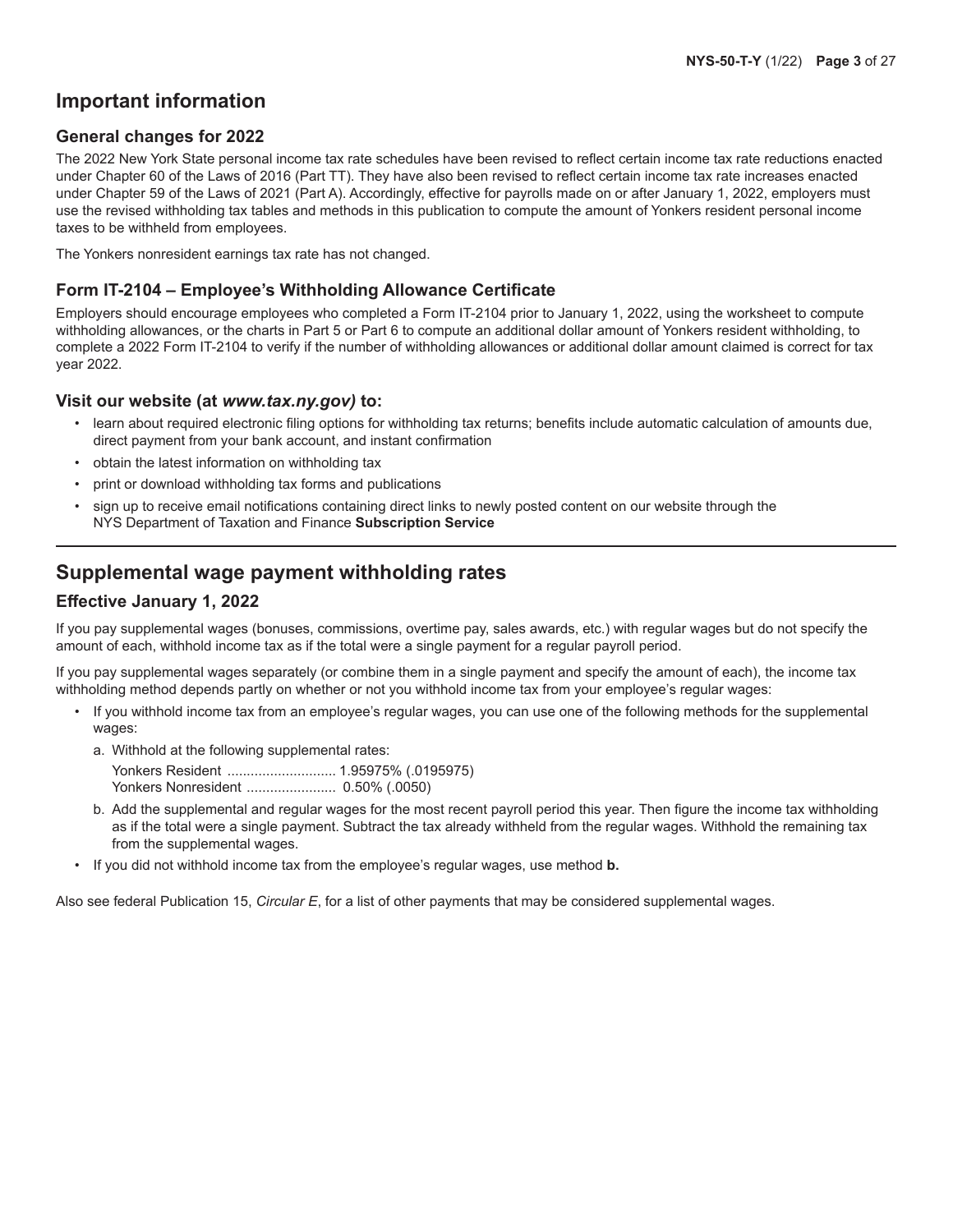| Page 4 of 27      | <b>WAGES</b><br><b>EXEMPTIONS CLAIMED</b> |              |              |              |                                                                |              |                           |              |              |                | 10           |              |                  |
|-------------------|-------------------------------------------|--------------|--------------|--------------|----------------------------------------------------------------|--------------|---------------------------|--------------|--------------|----------------|--------------|--------------|------------------|
| NYS-50-T-Y (1/22) | At                                        | But          | $\mathsf{0}$ | 1            | 2                                                              | 3            | 4                         | 5            | 6            | $\overline{7}$ | 8            | 9            | or more          |
|                   | Least                                     | Less Than    |              |              |                                                                |              | <b>TAX TO BE WITHHELD</b> |              |              |                |              |              |                  |
| Method I          | \$0                                       | \$100        |              |              |                                                                |              |                           |              |              |                |              |              |                  |
|                   | 100                                       | 105          |              |              |                                                                |              |                           |              |              |                |              |              |                  |
|                   | 105                                       | 110          |              |              |                                                                |              |                           |              |              |                |              |              |                  |
| Table I           | 110                                       | 115          |              |              |                                                                |              |                           |              |              |                |              |              |                  |
|                   | 115<br>120                                | 120<br>125   |              |              |                                                                |              |                           |              |              |                |              |              |                  |
|                   | 125                                       | 130          |              |              |                                                                |              |                           |              |              |                |              |              |                  |
|                   | 130                                       | 135          |              |              |                                                                |              |                           |              |              |                |              |              |                  |
| <b>Yonkers</b>    | 135                                       | 140          |              |              |                                                                |              |                           |              |              |                |              |              |                  |
|                   | 140<br>145                                | 145<br>150   | \$0.05       |              |                                                                |              |                           |              |              |                |              |              |                  |
| <b>RESIDENT</b>   | 150                                       | 160          | 0.10         |              |                                                                |              |                           |              |              |                |              |              |                  |
|                   | 160                                       | 170          | 0.15         | \$0.00       |                                                                |              |                           |              |              |                |              |              |                  |
|                   | 170                                       | 180          | 0.20         | \$0.10       |                                                                |              |                           |              |              |                |              |              |                  |
| <b>Income Tax</b> | 180<br>190                                | 190<br>200   | 0.30<br>0.35 | 0.15<br>0.20 | \$0.05<br>0.10                                                 |              |                           |              |              |                |              |              |                  |
| <b>Surcharge</b>  | 200                                       | 210          | 0.40         | 0.30         | 0.15                                                           | \$0.05       |                           |              |              |                |              |              |                  |
|                   | 210                                       | 220          | 0.50         | 0.35         | 0.25                                                           | 0.10         |                           |              |              |                |              |              |                  |
|                   | 220                                       | 230          | 0.55         | 0.45         | 0.30                                                           | 0.15         | \$0.05                    |              |              |                |              |              |                  |
|                   | 230<br>240                                | 240<br>250   | 0.60<br>0.70 | 0.50<br>0.55 | 0.35<br>0.45                                                   | 0.25<br>0.30 | 0.10<br>0.15              | \$0.05       |              |                |              |              |                  |
| <b>SINGLE</b>     | 250                                       | 260          | 0.75         | 0.65         | 0.50                                                           | 0.35         | 0.25                      | 0.10         |              |                |              |              |                  |
|                   | 260                                       | 270          | 0.80         | 0.70         | 0.55                                                           | 0.45         | 0.30                      | 0.20         | \$0.05       |                |              |              |                  |
|                   | 270                                       | 280          | 0.90         | 0.75         | 0.65                                                           | 0.50         | 0.35                      | 0.25         | 0.10         |                |              |              |                  |
|                   | 280<br>290                                | 290<br>300   | 0.95<br>1.00 | 0.85<br>0.90 | 0.70<br>0.75                                                   | 0.55<br>0.65 | 0.45<br>0.50              | 0.30<br>0.40 | 0.20<br>0.25 | \$0.05<br>0.10 |              |              |                  |
| <b>WEEKLY</b>     | 300                                       | 310          | 1.10         | 0.95         | 0.85                                                           | 0.70         | 0.55                      | 0.45         | 0.30         | 0.20           | \$0.05       |              |                  |
| Payroll Period    | 310                                       | 320          | 1.15         | 1.05         | 0.90                                                           | 0.75         | 0.65                      | 0.50         | 0.40         | 0.25           | 0.15         |              |                  |
|                   | 320                                       | 330          | 1.25         | 1.10         | 0.95                                                           | 0.85         | 0.70                      | 0.60         | 0.45         | 0.30           | 0.20         | \$0.05       |                  |
|                   | 330<br>340                                | 340<br>350   | 1.30<br>1.40 | 1.15<br>1.25 | 1.05<br>1.10                                                   | 0.90<br>0.95 | 0.80<br>0.85              | 0.65<br>0.70 | 0.50<br>0.60 | 0.40<br>0.45   | 0.25<br>0.35 | 0.15<br>0.20 | \$0.00<br>\$0.05 |
|                   | 350                                       | 360          | 1.45         | 1.30         | 1.20                                                           | 1.05         | 0.90                      | 0.80         | 0.65         | 0.50           | 0.40         | 0.25         | 0.15             |
|                   | 360                                       | 370          | 1.55         | 1.40         | 1.25                                                           | 1.10         | 1.00                      | 0.85         | 0.70         | 0.60           | 0.45         | 0.35         | 0.20             |
|                   | 370                                       | 380          | 1.65         | 1.45         | 1.35                                                           | 1.20         | 1.05                      | 0.90         | 0.80         | 0.65           | 0.55         | 0.40         | 0.25             |
|                   | 380<br>390                                | 390<br>400   | 1.70<br>1.80 | 1.55<br>1.65 | 1.40<br>1.50                                                   | 1.25<br>1.35 | 1.10<br>1.20              | 1.00<br>1.05 | 0.85<br>0.90 | 0.70<br>0.80   | 0.60<br>0.65 | 0.45<br>0.55 | 0.35<br>0.40     |
|                   | 400                                       | 410          | 1.90         | 1.70         | 1.55                                                           | 1.40         | 1.25                      | 1.10         | 1.00         | 0.85           | 0.75         | 0.60         | 0.45             |
|                   | 410                                       | 420          | 2.00         | 1.80         | 1.65                                                           | 1.50         | 1.35                      | 1.20         | 1.05         | 0.95           | 0.80         | 0.65         | 0.55             |
|                   | 420                                       | 430          | 2.10         | 1.90         | 1.75                                                           | 1.55         | 1.40                      | 1.25         | 1.10         | 1.00           | 0.85         | 0.75         | 0.60             |
|                   | 430<br>440                                | 440<br>450   | 2.20<br>2.30 | 2.00<br>2.10 | 1.80<br>1.90                                                   | 1.65<br>1.75 | 1.50<br>1.55              | 1.35<br>1.40 | 1.20<br>1.25 | 1.05<br>1.15   | 0.95<br>1.00 | 0.80<br>0.85 | 0.65             |
|                   | 450                                       | 460          | 2.40         | 2.20         | 2.00                                                           | 1.80         | 1.65                      | 1.50         | 1.35         | 1.20           | 1.05         | 0.95         | 0.75<br>0.80     |
|                   | 460                                       | 470          | 2.50         | 2.30         | 2.10                                                           | 1.90         | 1.75                      | 1.55         | 1.45         | 1.30           | 1.15         | 1.00         | 0.85             |
|                   | 470                                       | 480          | 2.55         | 2.40         | 2.20                                                           | 2.00         | 1.85                      | 1.65         | 1.50         | 1.35           | 1.20         | 1.05         | 0.95             |
|                   | 480<br>490                                | 490<br>500   | 2.65<br>2.75 | 2.50<br>2.60 | 2.30<br>2.40                                                   | 2.10<br>2.20 | 1.90<br>2.00              | 1.75<br>1.85 | 1.60<br>1.65 | 1.45<br>1.50   | 1.30<br>1.35 | 1.15<br>1.20 | 1.00<br>1.05     |
|                   | 500                                       | 510          | 2.85         | 2.70         | 2.50                                                           | 2.30         | 2.10                      | 1.90         | 1.75         | 1.60           | 1.45         | 1.30         | 1.15             |
|                   | 510                                       | 520          | 2.95         | 2.80         | 2.60                                                           | 2.40         | 2.20                      | 2.00         | 1.85         | 1.65           | 1.50         | 1.35         | 1.20             |
|                   | 520                                       | 530          | 3.05         | 2.85         | 2.70                                                           | 2.50         | 2.30                      | 2.10         | 1.95         | 1.75           | 1.60         | 1.45         | 1.30             |
|                   | 530<br>540                                | 540<br>550   | 3.15<br>3.25 | 2.95<br>3.05 | 2.80<br>2.90                                                   | 2.60<br>2.70 | 2.40<br>2.50              | 2.20<br>2.30 | 2.05<br>2.15 | 1.85<br>1.95   | 1.70<br>1.75 | 1.50<br>1.60 | 1.35<br>1.45     |
|                   | 550                                       | 560          | 3.35         | 3.15         | 3.00                                                           | 2.80         | 2.60                      | 2.40         | 2.25         | 2.05           | 1.85         | 1.70         | 1.50             |
|                   | 560                                       | 570          | 3.45         | 3.25         | 3.10                                                           | 2.90         | 2.70                      | 2.50         | 2.30         | 2.15           | 1.95         | 1.80         | 1.60             |
|                   | 570                                       | 580          | 3.55         | 3.35         | 3.20                                                           | 3.00         | 2.80                      | 2.60         | 2.40         | 2.25           | 2.05         | 1.85         | 1.70             |
|                   | 580                                       | 590          | 3.65         | 3.45         | 3.25<br>3.35                                                   | 3.10         | 2.90                      | 2.70         | 2.50         | 2.35           | 2.15         | 1.95         | 1.80<br>1.85     |
|                   | 590<br>600                                | 600<br>610   | 3.75<br>3.85 | 3.55<br>3.65 | 3.45                                                           | 3.20<br>3.30 | 3.00<br>3.10              | 2.80<br>2.90 | 2.60<br>2.70 | 2.45<br>2.55   | 2.25<br>2.35 | 2.05<br>2.15 | 1.95             |
|                   | 610                                       | 620          | 3.95         | 3.75         | 3.55                                                           | 3.40         | 3.20                      | 3.00         | 2.80         | 2.65           | 2.45         | 2.25         | 2.05             |
|                   | 620                                       | 630          | 4.05         | 3.85         | 3.65                                                           | 3.50         | 3.30                      | 3.10         | 2.90         | 2.70           | 2.55         | 2.35         | 2.15             |
|                   | 630                                       | 640          | 4.15         | 3.95         | 3.75                                                           | 3.60         | 3.40                      | 3.20         | 3.00         | 2.80           | 2.65         | 2.45         | 2.25             |
|                   | 640                                       | 650          | 4.25         | 4.05         | 3.85                                                           | 3.65         | 3.50                      | 3.30         | 3.10         | 2.90           | 2.75         | 2.55         | 2.35             |
|                   |                                           | \$650 & OVER |              |              | Use Method II, "Exact Calculation Method," on pages 16 and 17. |              |                           |              |              |                |              |              |                  |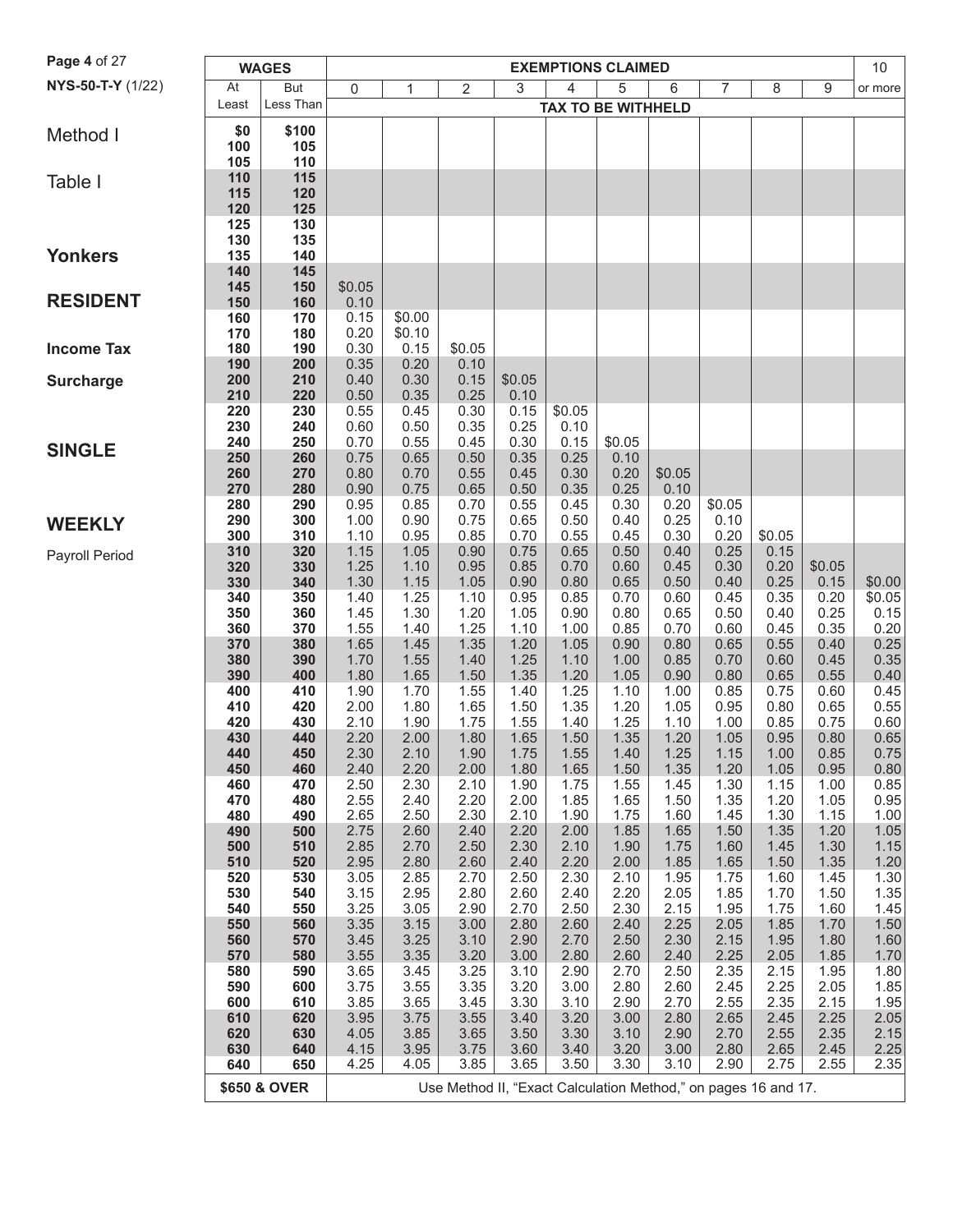|                                        | <b>WAGES</b>            |              |              |                                                                |              |                | <b>EXEMPTIONS CLAIMED</b> |              |                |              |              | 10           | Page 5 of 27      |
|----------------------------------------|-------------------------|--------------|--------------|----------------------------------------------------------------|--------------|----------------|---------------------------|--------------|----------------|--------------|--------------|--------------|-------------------|
| At<br><b>But</b><br>Less Than<br>Least |                         | $\mathbf 0$  | 1            | $\overline{2}$                                                 | 3            | $\overline{4}$ | 5                         | 6            | $\overline{7}$ | 8            | 9            | or more      | NYS-50-T-Y (1/22) |
|                                        |                         |              |              |                                                                |              |                | <b>TAX TO BE WITHHELD</b> |              |                |              |              |              |                   |
| \$0                                    | \$100                   |              |              |                                                                |              |                |                           |              |                |              |              |              | Method I          |
| 100                                    | 105                     |              |              |                                                                |              |                |                           |              |                |              |              |              |                   |
| 105<br>110                             | 110<br>115              |              |              |                                                                |              |                |                           |              |                |              |              |              |                   |
| 115                                    | 120                     |              |              |                                                                |              |                |                           |              |                |              |              |              | Table I           |
| 120                                    | 125                     |              |              |                                                                |              |                |                           |              |                |              |              |              |                   |
| 125                                    | 130                     |              |              |                                                                |              |                |                           |              |                |              |              |              |                   |
| 130<br>135                             | 135<br>140              |              |              |                                                                |              |                |                           |              |                |              |              |              | <b>Yonkers</b>    |
| 140                                    | 145                     |              |              |                                                                |              |                |                           |              |                |              |              |              |                   |
| 145                                    | 150                     |              |              |                                                                |              |                |                           |              |                |              |              |              |                   |
| 150<br>160                             | 160<br>170              | \$0.10       |              |                                                                |              |                |                           |              |                |              |              |              | <b>RESIDENT</b>   |
| 170                                    | 180                     | 0.15         |              |                                                                |              |                |                           |              |                |              |              |              |                   |
| 180                                    | 190                     | 0.20         | \$0.10       |                                                                |              |                |                           |              |                |              |              |              | <b>Income Tax</b> |
| 190                                    | 200                     | 0.30         | 0.15         |                                                                |              |                |                           |              |                |              |              |              |                   |
| 200<br>210                             | 210<br>220              | 0.35<br>0.40 | 0.20<br>0.30 | \$0.10<br>0.15                                                 | \$0.05       |                |                           |              |                |              |              |              | <b>Surcharge</b>  |
| 220                                    | 230                     | 0.50         | 0.35         | 0.25                                                           | 0.10         |                |                           |              |                |              |              |              |                   |
| 230                                    | 240                     | 0.55         | 0.40         | 0.30                                                           | 0.15         | \$0.05         |                           |              |                |              |              |              |                   |
| 240<br>250                             | 250<br>260              | 0.60<br>0.70 | 0.50<br>0.55 | 0.35<br>0.45                                                   | 0.25<br>0.30 | 0.10<br>0.15   | \$0.05                    |              |                |              |              |              | <b>MARRIED</b>    |
| 260                                    | 270                     | 0.75         | 0.60         | 0.50                                                           | 0.35         | 0.25           | 0.10                      |              |                |              |              |              |                   |
| 270                                    | 280                     | 0.80         | 0.70         | 0.55                                                           | 0.45         | 0.30           | 0.15                      | \$0.05       |                |              |              |              |                   |
| 280                                    | 290                     | 0.90         | 0.75         | 0.65                                                           | 0.50         | 0.35           | 0.25                      | 0.10         |                |              |              |              |                   |
| 290<br>300                             | 300<br>310              | 0.95<br>1.00 | 0.80<br>0.90 | 0.70<br>0.75                                                   | 0.55<br>0.65 | 0.45<br>0.50   | 0.30<br>0.35              | 0.20<br>0.25 | \$0.05<br>0.10 |              |              |              | <b>WEEKLY</b>     |
| 310                                    | 320                     | 1.10         | 0.95         | 0.85                                                           | 0.70         | 0.55           | 0.45                      | 0.30         | 0.20           | \$0.05       |              |              | Payroll Period    |
| 320                                    | 330                     | 1.15         | 1.00         | 0.90                                                           | 0.75         | 0.65           | 0.50                      | 0.40         | 0.25           | 0.10         |              |              |                   |
| 330                                    | 340                     | 1.25         | 1.10         | 0.95                                                           | 0.85         | 0.70           | 0.60                      | 0.45         | 0.30           | 0.20         | \$0.05       |              |                   |
| 340<br>350                             | 350<br>360              | 1.30<br>1.40 | 1.15<br>1.25 | 1.05<br>1.10                                                   | 0.90<br>0.95 | 0.75<br>0.85   | 0.65<br>0.70              | 0.50<br>0.60 | 0.40<br>0.45   | 0.25<br>0.30 | 0.15<br>0.20 | \$0.05       |                   |
| 360                                    | 370                     | 1.45         | 1.30         | 1.15                                                           | 1.05         | 0.90           | 0.80                      | 0.65         | 0.50           | 0.40         | 0.25         | 0.15         |                   |
| 370                                    | 380                     | 1.55         | 1.40         | 1.25                                                           | 1.10         | 0.95           | 0.85                      | 0.70         | 0.60           | 0.45         | 0.35         | 0.20         |                   |
| 380<br>390                             | 390<br>400              | 1.60<br>1.70 | 1.45<br>1.55 | 1.30<br>1.40                                                   | 1.20<br>1.25 | 1.05<br>1.10   | 0.90<br>1.00              | 0.80<br>0.85 | 0.65<br>0.70   | 0.50<br>0.60 | 0.40<br>0.45 | 0.25<br>0.35 |                   |
| 400                                    | 410                     | 1.80         | 1.65         | 1.45                                                           | 1.35         | 1.20           | 1.05                      | 0.90         | 0.80           | 0.65         | 0.55         | 0.40         |                   |
| 410                                    | 420                     | 1.90         | 1.70         | 1.55                                                           | 1.40         | 1.25           | 1.10                      | 1.00         | 0.85           | 0.75         | 0.60         | 0.45         |                   |
| 420<br>430                             | 430<br>440              | 2.00<br>2.10 | 1.80<br>1.90 | 1.65<br>1.70                                                   | 1.50<br>1.55 | 1.35<br>1.40   | 1.20<br>1.25              | 1.05<br>1.10 | 0.90<br>1.00   | 0.80<br>0.85 | 0.65<br>0.75 | 0.55<br>0.60 |                   |
| 440                                    | 450                     | 2.20         | 2.00         | 1.80                                                           | 1.65         | 1.50           | 1.35                      | 1.20         | 1.05           | 0.95         | 0.80         | 0.65         |                   |
| 450                                    | 460                     | 2.25         | 2.10         | 1.90                                                           | 1.75         | 1.55           | 1.40                      | 1.25         | 1.15           | 1.00         | 0.85         | 0.75         |                   |
| 460                                    | 470                     | 2.35         | 2.20<br>2.30 | 2.00                                                           | 1.80         | 1.65           | 1.50                      | 1.35         | 1.20           | 1.05         | 0.95         | 0.80<br>0.85 |                   |
| 470<br>480                             | 480<br>490              | 2.45<br>2.55 | 2.40         | 2.10<br>2.20                                                   | 1.90<br>2.00 | 1.75<br>1.80   | 1.55<br>1.65              | 1.40<br>1.50 | 1.30<br>1.35   | 1.15<br>1.20 | 1.00<br>1.05 | 0.95         |                   |
| 490                                    | 500                     | 2.65         | 2.50         | 2.30                                                           | 2.10         | 1.90           | 1.75                      | 1.55         | 1.45           | 1.30         | 1.15         | 1.00         |                   |
| 500                                    | 510                     | 2.75         | 2.60         | 2.40                                                           | 2.20         | 2.00           | 1.85                      | 1.65         | 1.50           | 1.35         | 1.20         | 1.05         |                   |
| 510<br>520                             | 520<br>530              | 2.85<br>2.95 | 2.65<br>2.75 | 2.50<br>2.60                                                   | 2.30<br>2.40 | 2.10<br>2.20   | 1.90<br>2.00              | 1.75<br>1.85 | 1.60<br>1.65   | 1.45<br>1.50 | 1.30<br>1.35 | 1.15<br>1.20 |                   |
| 530                                    | 540                     | 3.05         | 2.85         | 2.70                                                           | 2.50         | 2.30           | 2.10                      | 1.95         | 1.75           | 1.60         | 1.45         | 1.30         |                   |
| 540                                    | 550                     | 3.15         | 2.95         | 2.80                                                           | 2.60         | 2.40           | 2.20                      | 2.05         | 1.85           | 1.70         | 1.50         | 1.35         |                   |
| 550<br>560                             | 560<br>570              | 3.25<br>3.35 | 3.05<br>3.15 | 2.90<br>2.95                                                   | 2.70<br>2.80 | 2.50<br>2.60   | 2.30<br>2.40              | 2.10<br>2.20 | 1.95<br>2.05   | 1.75<br>1.85 | 1.60<br>1.70 | 1.45<br>1.50 |                   |
| 570                                    | 580                     | 3.45         | 3.25         | 3.05                                                           | 2.90         | 2.70           | 2.50                      | 2.30         | 2.15           | 1.95         | 1.75         | 1.60         |                   |
| 580                                    | 590                     | 3.55         | 3.35         | 3.15                                                           | 3.00         | 2.80           | 2.60                      | 2.40         | 2.25           | 2.05         | 1.85         | 1.70         |                   |
| 590                                    | 600                     | 3.65         | 3.45         | 3.25                                                           | 3.10         | 2.90           | 2.70                      | 2.50         | 2.35           | 2.15         | 1.95         | 1.80         |                   |
| 600<br>610                             | 610<br>620              | 3.75<br>3.85 | 3.55<br>3.65 | 3.35<br>3.45                                                   | 3.20<br>3.30 | 3.00<br>3.10   | 2.80<br>2.90              | 2.60<br>2.70 | 2.40<br>2.50   | 2.25<br>2.35 | 2.05<br>2.15 | 1.85<br>1.95 |                   |
| 620                                    | 630                     | 3.95         | 3.75         | 3.55                                                           | 3.35         | 3.20           | 3.00                      | 2.80         | 2.60           | 2.45         | 2.25         | 2.05         |                   |
| 630                                    | 640                     | 4.05         | 3.85         | 3.65                                                           | 3.45         | 3.30           | 3.10                      | 2.90         | 2.70           | 2.55         | 2.35         | 2.15         |                   |
| 640                                    | 650                     | 4.15         | 3.95         | 3.75                                                           | 3.55         | 3.40           | 3.20                      | 3.00         | 2.80           | 2.65         | 2.45         | 2.25         |                   |
|                                        | <b>\$650 &amp; OVER</b> |              |              | Use Method II, "Exact Calculation Method," on pages 18 and 19. |              |                |                           |              |                |              |              |              |                   |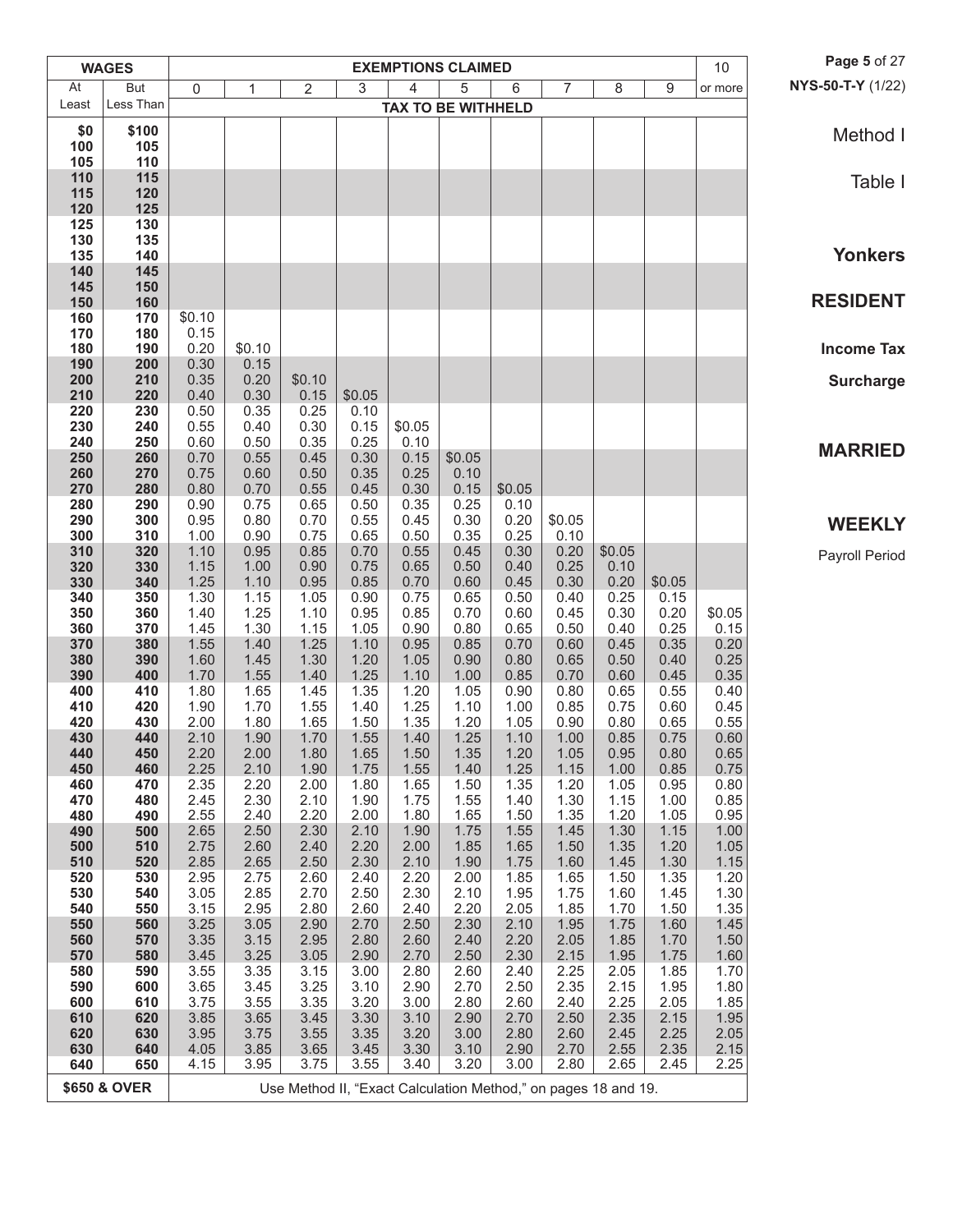| Page 6 of 27          |                |                |              |              |                                                                |              |                |                           |              |              |              |              |                |
|-----------------------|----------------|----------------|--------------|--------------|----------------------------------------------------------------|--------------|----------------|---------------------------|--------------|--------------|--------------|--------------|----------------|
|                       |                | <b>WAGES</b>   |              |              |                                                                |              |                | <b>EXEMPTIONS CLAIMED</b> |              |              |              |              | 10             |
| NYS-50-T-Y (1/22)     | At             | But            | 0            | 1            | 2                                                              | 3            | $\overline{4}$ | 5                         | 6            | 7            | 8            | 9            | or more        |
|                       | Least          | Less Than      |              |              |                                                                |              |                | <b>TAX TO BE WITHHELD</b> |              |              |              |              |                |
| Method I              | \$0            | \$200          |              |              |                                                                |              |                |                           |              |              |              |              |                |
|                       | 200            | 210            |              |              |                                                                |              |                |                           |              |              |              |              |                |
|                       | 210            | 220            |              |              |                                                                |              |                |                           |              |              |              |              |                |
| Table II              | 220            | 230            |              |              |                                                                |              |                |                           |              |              |              |              |                |
|                       | 230            | 240            |              |              |                                                                |              |                |                           |              |              |              |              |                |
|                       | 240            | 250            |              |              |                                                                |              |                |                           |              |              |              |              |                |
|                       | 250            | 260            |              |              |                                                                |              |                |                           |              |              |              |              |                |
| <b>Yonkers</b>        | 260<br>270     | 270<br>280     |              |              |                                                                |              |                |                           |              |              |              |              |                |
|                       | 280            | 290            |              |              |                                                                |              |                |                           |              |              |              |              |                |
|                       | 290            | 300            | \$0.05       |              |                                                                |              |                |                           |              |              |              |              |                |
| <b>RESIDENT</b>       | 300            | 320            | 0.15         |              |                                                                |              |                |                           |              |              |              |              |                |
|                       | 320            | 340            | 0.30         | \$0.05       |                                                                |              |                |                           |              |              |              |              |                |
|                       | 340            | 360            | 0.45         | 0.20         |                                                                |              |                |                           |              |              |              |              |                |
| <b>Income Tax</b>     | 360            | 380            | 0.55         | 0.30         | \$0.05                                                         |              |                |                           |              |              |              |              |                |
|                       | 380            | 400            | 0.70         | 0.45         | 0.20                                                           |              |                |                           |              |              |              |              |                |
| <b>Surcharge</b>      | 400            | 420            | 0.85         | 0.60         | 0.30                                                           | \$0.05       |                |                           |              |              |              |              |                |
|                       | 420            | 440            | 0.95         | 0.70         | 0.45                                                           | 0.20         |                |                           |              |              |              |              |                |
|                       | 440<br>460     | 460            | 1.10         | 0.85         | 0.60<br>0.75                                                   | 0.35<br>0.45 | \$0.10<br>0.20 |                           |              |              |              |              |                |
|                       | 480            | 480<br>500     | 1.25<br>1.40 | 1.00<br>1.10 | 0.85                                                           | 0.60         | 0.35           | \$0.10                    |              |              |              |              |                |
| <b>SINGLE</b>         | 500            | 520            | 1.50         | 1.25         | 1.00                                                           | 0.75         | 0.50           | 0.20                      |              |              |              |              |                |
|                       | 520            | 540            | 1.65         | 1.40         | 1.15                                                           | 0.85         | 0.60           | 0.35                      | \$0.10       |              |              |              |                |
|                       | 540            | 560            | 1.80         | 1.50         | 1.25                                                           | 1.00         | 0.75           | 0.50                      | 0.25         |              |              |              |                |
|                       | 560            | 580            | 1.90         | 1.65         | 1.40                                                           | 1.15         | 0.90           | 0.60                      | 0.35         | \$0.10       |              |              |                |
| <b>BIWEEKLY</b>       | 580            | 600            | 2.05         | 1.80         | 1.55                                                           | 1.25         | 1.00           | 0.75                      | 0.50         | 0.25         |              |              |                |
|                       | 600            | 620            | 2.20         | 1.90         | 1.65                                                           | 1.40         | 1.15           | 0.90                      | 0.65         | 0.40         | \$0.10       |              |                |
| <b>Payroll Period</b> | 620            | 640            | 2.35         | 2.05         | 1.80                                                           | 1.55         | 1.30           | 1.05                      | 0.75         | 0.50         | 0.25         |              |                |
|                       | 640            | 660            | 2.50         | 2.20         | 1.95                                                           | 1.70         | 1.40           | 1.15                      | 0.90         | 0.65         | 0.40         | \$0.15       |                |
|                       | 660            | 680            | 2.65         | 2.35         | 2.05                                                           | 1.80         | 1.55           | 1.30                      | 1.05         | 0.80         | 0.50         | 0.25         |                |
|                       | 680<br>700     | 700<br>720     | 2.80<br>2.95 | 2.50<br>2.65 | 2.20<br>2.35                                                   | 1.95<br>2.10 | 1.70<br>1.80   | 1.45<br>1.55              | 1.15<br>1.30 | 0.90<br>1.05 | 0.65<br>0.80 | 0.40<br>0.55 | \$0.15<br>0.25 |
|                       | 720            | 740            | 3.10         | 2.80         | 2.50                                                           | 2.20         | 1.95           | 1.70                      | 1.45         | 1.20         | 0.90         | 0.65         | 0.40           |
|                       | 740            | 760            | 3.25         | 2.95         | 2.65                                                           | 2.35         | 2.10           | 1.85                      | 1.55         | 1.30         | 1.05         | 0.80         | 0.55           |
|                       | 760            | 780            | 3.45         | 3.10         | 2.80                                                           | 2.50         | 2.25           | 1.95                      | 1.70         | 1.45         | 1.20         | 0.95         | 0.70           |
|                       | 780            | 800            | 3.60         | 3.25         | 2.95                                                           | 2.65         | 2.40           | 2.10                      | 1.85         | 1.60         | 1.30         | 1.05         | 0.80           |
|                       | 800            | 820            | 3.80         | 3.45         | 3.10                                                           | 2.80         | 2.55           | 2.25                      | 1.95         | 1.70         | 1.45         | 1.20         | 0.95           |
|                       | 820            | 840            | 3.95         | 3.60         | 3.30                                                           | 2.95         | 2.70           | 2.40                      | 2.10         | 1.85         | 1.60         | 1.35         | 1.10           |
|                       | 840            | 860            | 4.15         | 3.80         | 3.45                                                           | 3.10         | 2.85           | 2.55                      | 2.25         | 2.00         | 1.75         | 1.45         | 1.20           |
|                       | 860            | 880            | 4.35         | 4.00         | 3.65                                                           | 3.30         | 3.00           | 2.70                      | 2.40         | 2.10         | 1.85         | 1.60         | $1.35$         |
|                       | 880<br>900     | 900<br>920     | 4.55<br>4.75 | 4.20<br>4.40 | 3.80<br>4.00                                                   | 3.45<br>3.65 | 3.15<br>3.30   | 2.85<br>3.00              | 2.55<br>2.70 | 2.25<br>2.40 | 2.00<br>2.15 | 1.75<br>1.85 | 1.50<br>1.60   |
|                       | 920            | 940            | 4.95         | 4.55         | 4.20                                                           | 3.80         | 3.50           | 3.15                      | 2.85         | 2.55         | 2.25         | 2.00         | 1.75           |
|                       | 940            | 960            | 5.15         | 4.75         | 4.40                                                           | 4.00         | 3.65           | 3.30                      | 3.00         | 2.70         | 2.40         | 2.15         | 1.90           |
|                       | 960            | 980            | 5.35         | 4.95         | 4.60                                                           | 4.20         | 3.85           | 3.50                      | 3.15         | 2.85         | 2.55         | 2.30         | 2.00           |
|                       | 980            | 1,000          | 5.55         | 5.15         | 4.80                                                           | 4.40         | 4.05           | 3.65                      | 3.35         | 3.00         | 2.70         | 2.45         | 2.15           |
|                       | 1,000          | 1,020          | 5.75         | 5.35         | 5.00                                                           | 4.60         | 4.25           | 3.85                      | 3.50         | 3.15         | 2.85         | 2.60         | 2.30           |
|                       | 1,020          | 1,040          | 5.95         | 5.55         | 5.20                                                           | 4.80         | 4.40           | 4.05                      | 3.70         | 3.35         | 3.05         | 2.75         | 2.45           |
|                       | 1,040          | 1,060          | 6.15         | 5.75         | 5.35                                                           | 5.00         | 4.60           | 4.25                      | 3.85         | 3.50         | 3.20         | 2.90         | 2.60           |
|                       | 1,060          | 1,080          | 6.30         | 5.95         | 5.55                                                           | 5.20         | 4.80           | 4.45                      | 4.05         | 3.70         | 3.35         | 3.05         | 2.75           |
|                       | 1,080<br>1,100 | 1,100<br>1,120 | 6.50<br>6.70 | 6.15<br>6.35 | 5.75<br>5.95                                                   | 5.40<br>5.60 | 5.00<br>5.20   | 4.65<br>4.85              | 4.25<br>4.45 | 3.90<br>4.10 | 3.55<br>3.70 | 3.20<br>3.40 | 2.90<br>3.05   |
|                       | 1,120          | 1,140          | 6.90         | 6.55         | 6.15                                                           | 5.80         | 5.40           | 5.05                      | 4.65         | 4.25         | 3.90         | 3.55         | 3.20           |
|                       | 1,140          | 1,160          | 7.10         | 6.75         | 6.35                                                           | 6.00         | 5.60           | 5.20                      | 4.85         | 4.45         | 4.10         | 3.75         | 3.40           |
|                       | 1,160          | 1,180          | 7.30         | 6.95         | 6.55                                                           | 6.15         | 5.80           | 5.40                      | 5.05         | 4.65         | 4.30         | 3.90         | 3.55           |
|                       | 1,180          | 1,200          | 7.50         | 7.10         | 6.75                                                           | 6.35         | 6.00           | 5.60                      | 5.25         | 4.85         | 4.50         | 4.10         | 3.75           |
|                       | 1,200          | 1,220          | 7.70         | 7.30         | 6.95                                                           | 6.55         | 6.20           | 5.80                      | 5.45         | 5.05         | 4.70         | 4.30         | 3.95           |
|                       | 1,220          | 1,240          | 7.90         | 7.50         | 7.15                                                           | 6.75         | 6.40           | 6.00                      | 5.65         | 5.25         | 4.90         | 4.50         | 4.10           |
|                       | 1,240          | 1,260          | 8.10         | 7.70         | 7.35                                                           | 6.95         | 6.60           | 6.20                      | 5.85         | 5.45         | 5.05         | 4.70         | 4.30           |
|                       | 1,260          | 1,280          | 8.30         | 7.90         | 7.55                                                           | 7.15         | 6.75           | 6.40                      | 6.00         | 5.65         | 5.25         | 4.90         | 4.50           |
|                       | 1,280          | 1,300          | 8.50         | 8.10         | 7.70                                                           | 7.35         | 6.95           | 6.60                      | 6.20         | 5.85         | 5.45         | 5.10         | 4.70           |
|                       |                | \$1,300 & OVER |              |              | Use Method II, "Exact Calculation Method," on pages 16 and 17. |              |                |                           |              |              |              |              |                |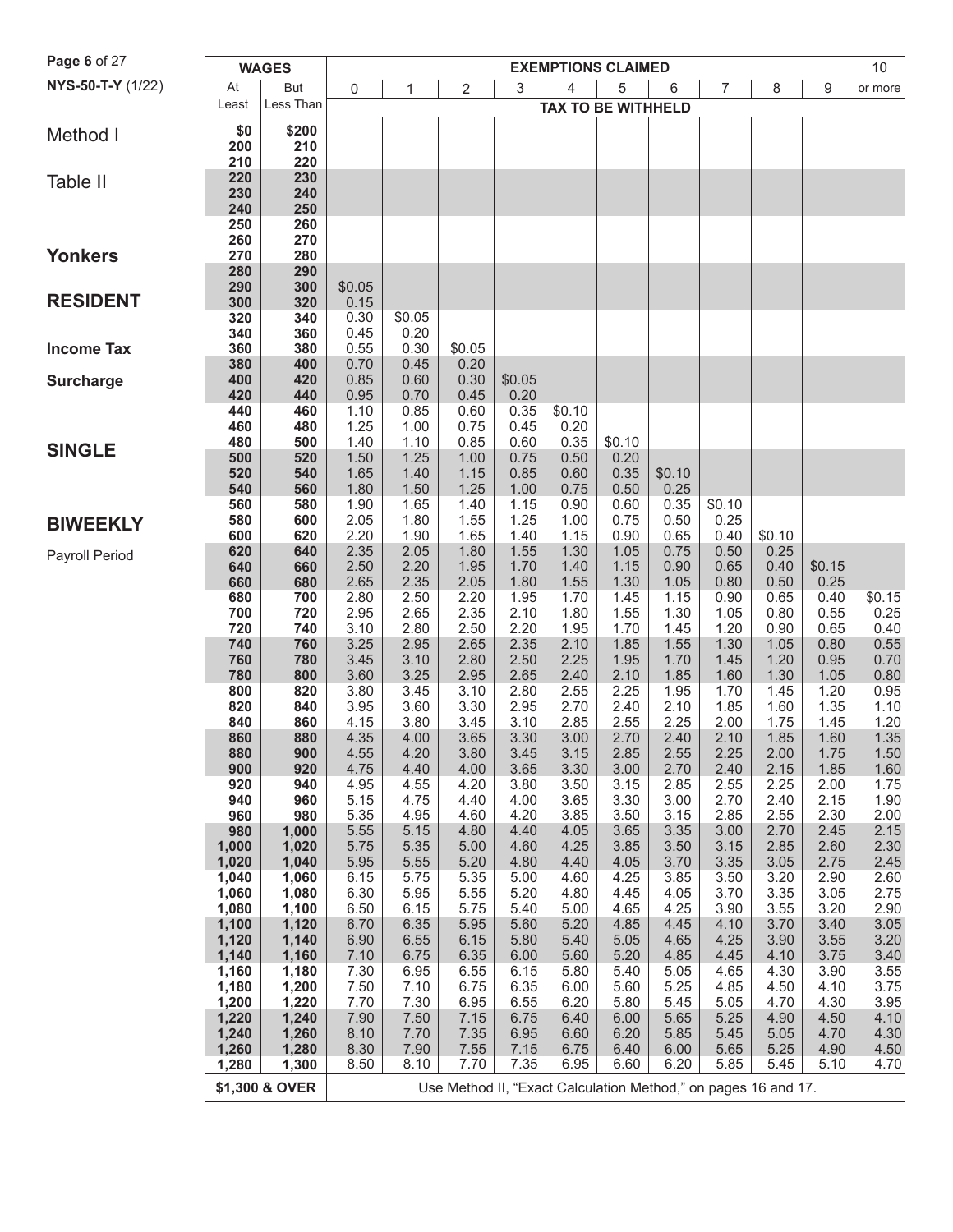|                | <b>WAGES</b>   |                  |                |                                                                |              | <b>EXEMPTIONS CLAIMED</b> |              |                |                |              |              | 10           | Page 7 of 27      |
|----------------|----------------|------------------|----------------|----------------------------------------------------------------|--------------|---------------------------|--------------|----------------|----------------|--------------|--------------|--------------|-------------------|
| At             | <b>But</b>     | $\boldsymbol{0}$ | 1              | $\overline{2}$                                                 | 3            | $\overline{4}$            | 5            | 6              | $\overline{7}$ | 8            | 9            | or more      | NYS-50-T-Y (1/22) |
| Least          | Less Than      |                  |                |                                                                |              | <b>TAX TO BE WITHHELD</b> |              |                |                |              |              |              |                   |
| \$0            | \$200          |                  |                |                                                                |              |                           |              |                |                |              |              |              | Method I          |
| 200            | 210            |                  |                |                                                                |              |                           |              |                |                |              |              |              |                   |
| 210            | 220            |                  |                |                                                                |              |                           |              |                |                |              |              |              |                   |
| 220<br>230     | 230<br>240     |                  |                |                                                                |              |                           |              |                |                |              |              |              | Table II          |
| 240            | 250            |                  |                |                                                                |              |                           |              |                |                |              |              |              |                   |
| 250            | 260            |                  |                |                                                                |              |                           |              |                |                |              |              |              |                   |
| 260            | 270            |                  |                |                                                                |              |                           |              |                |                |              |              |              |                   |
| 270<br>280     | 280<br>290     |                  |                |                                                                |              |                           |              |                |                |              |              |              | <b>Yonkers</b>    |
| 290            | 300            |                  |                |                                                                |              |                           |              |                |                |              |              |              |                   |
| 300            | 320            | \$0.05           |                |                                                                |              |                           |              |                |                |              |              |              | <b>RESIDENT</b>   |
| 320            | 340<br>360     | 0.15             |                |                                                                |              |                           |              |                |                |              |              |              |                   |
| 340<br>360     | 380            | 0.30<br>0.45     | \$0.05<br>0.15 |                                                                |              |                           |              |                |                |              |              |              | <b>Income Tax</b> |
| 380            | 400            | 0.55             | 0.30           | \$0.05                                                         |              |                           |              |                |                |              |              |              |                   |
| 400            | 420            | 0.70             | 0.45           | 0.20                                                           |              |                           |              |                |                |              |              |              | <b>Surcharge</b>  |
| 420            | 440            | 0.85             | 0.55           | 0.30                                                           | \$0.05       |                           |              |                |                |              |              |              |                   |
| 440<br>460     | 460<br>480     | 0.95<br>1.10     | 0.70<br>0.85   | 0.45<br>0.60                                                   | 0.20<br>0.35 | \$0.05                    |              |                |                |              |              |              |                   |
| 480            | 500            | 1.25             | 1.00           | 0.70                                                           | 0.45         | 0.20                      |              |                |                |              |              |              |                   |
| 500            | 520            | 1.35             | 1.10           | 0.85                                                           | 0.60         | 0.35                      | \$0.10       |                |                |              |              |              | <b>MARRIED</b>    |
| 520            | 540            | 1.50             | 1.25           | 1.00                                                           | 0.75         | 0.45                      | 0.20         |                |                |              |              |              |                   |
| 540<br>560     | 560<br>580     | 1.65<br>1.75     | 1.40<br>1.50   | 1.10<br>1.25                                                   | 0.85<br>1.00 | 0.60<br>0.75              | 0.35<br>0.50 | \$0.10<br>0.20 |                |              |              |              |                   |
| 580            | 600            | 1.90             | 1.65           | 1.40                                                           | 1.15         | 0.85                      | 0.60         | 0.35           | \$0.10         |              |              |              | <b>BIWEEKLY</b>   |
| 600            | 620            | 2.05             | 1.80           | 1.50                                                           | 1.25         | 1.00                      | 0.75         | 0.50           | 0.25           |              |              |              |                   |
| 620            | 640            | 2.15             | 1.90           | 1.65                                                           | 1.40         | 1.15                      | 0.90         | 0.65           | 0.35           | \$0.10       |              |              | Payroll Period    |
| 640<br>660     | 660<br>680     | 2.30<br>2.45     | 2.05<br>2.20   | 1.80<br>1.90                                                   | 1.55<br>1.65 | 1.30<br>1.40              | 1.00<br>1.15 | 0.75<br>0.90   | 0.50<br>0.65   | 0.25<br>0.40 | \$0.10       |              |                   |
| 680            | 700            | 2.60             | 2.35           | 2.05                                                           | 1.80         | 1.55                      | 1.30         | 1.05           | 0.75           | 0.50         | 0.25         |              |                   |
| 700            | 720            | 2.75             | 2.50           | 2.20                                                           | 1.95         | 1.70                      | 1.40         | 1.15           | 0.90           | 0.65         | 0.40         | \$0.15       |                   |
| 720            | 740            | 2.90             | 2.65<br>2.80   | 2.35                                                           | 2.05         | 1.80                      | 1.55         | 1.30           | 1.05           | 0.80         | 0.50         | 0.25<br>0.40 |                   |
| 740<br>760     | 760<br>780     | 3.05<br>3.25     | 2.95           | 2.50<br>2.65                                                   | 2.20<br>2.35 | 1.95<br>2.10              | 1.70<br>1.80 | 1.45<br>1.55   | 1.15<br>1.30   | 0.90<br>1.05 | 0.65<br>0.80 | 0.55         |                   |
| 780            | 800            | 3.40             | 3.10           | 2.80                                                           | 2.50         | 2.20                      | 1.95         | 1.70           | 1.45           | 1.20         | 0.95         | 0.65         |                   |
| 800            | 820            | 3.60             | 3.25           | 2.95                                                           | 2.65         | 2.35                      | 2.10         | 1.85           | 1.55           | 1.30         | 1.05         | 0.80         |                   |
| 820<br>840     | 840<br>860     | 3.75<br>3.95     | 3.45<br>3.60   | 3.10<br>3.25                                                   | 2.80<br>2.95 | 2.50<br>2.65              | 2.25<br>2.40 | 1.95<br>2.10   | 1.70<br>1.85   | 1.45<br>1.60 | 1.20<br>1.35 | 0.95<br>1.05 |                   |
| 860            | 880            | 4.15             | 3.80           | 3.45                                                           | 3.10         | 2.80                      | 2.55         | 2.25           | 2.00           | 1.70         | 1.45         | 1.20         |                   |
| 880            | 900            | 4.35             | 3.95           | 3.60                                                           | 3.30         | 2.95                      | 2.70         | 2.40           | 2.10           | 1.85         | 1.60         | 1.35         |                   |
| 900            | 920            | 4.55             | 4.15           | 3.80                                                           | 3.45         | 3.10                      | 2.85         | 2.55           | 2.25           | 2.00         | 1.75         | 1.45         |                   |
| 920<br>940     | 940<br>960     | 4.75<br>4.95     | 4.35<br>4.55   | 4.00<br>4.20                                                   | 3.65<br>3.80 | 3.30<br>3.45              | 3.00<br>3.15 | 2.70<br>2.85   | 2.40<br>2.55   | 2.10<br>2.25 | 1.85<br>2.00 | 1.60<br>1.75 |                   |
| 960            | 980            | 5.15             | 4.75           | 4.40                                                           | 4.00         | 3.65                      | 3.30         | 3.00           | 2.70           | 2.40         | 2.15         | 1.85         |                   |
| 980            | 1,000          | 5.35             | 4.95           | 4.60                                                           | 4.20         | 3.80                      | 3.50         | 3.15           | 2.85           | 2.55         | 2.25         | 2.00         |                   |
| 1,000          | 1,020          | 5.55             | 5.15           | 4.75                                                           | 4.40         | 4.00                      | 3.65         | 3.30           | 3.00           | 2.70         | 2.45         | 2.15         |                   |
| 1,020<br>1,040 | 1,040<br>1,060 | 5.70<br>5.90     | 5.35<br>5.55   | 4.95<br>5.15                                                   | 4.60<br>4.80 | 4.20<br>4.40              | 3.85<br>4.05 | 3.50<br>3.70   | 3.15<br>3.35   | 2.85<br>3.00 | 2.60<br>2.75 | 2.30<br>2.45 |                   |
| 1,060          | 1,080          | 6.10             | 5.75           | 5.35                                                           | 5.00         | 4.60                      | 4.25         | 3.85           | 3.50           | 3.20         | 2.90         | 2.60         |                   |
| 1,080          | 1,100          | 6.30             | 5.95           | 5.55                                                           | 5.20         | 4.80                      | 4.45         | 4.05           | 3.70           | 3.35         | 3.05         | 2.75         |                   |
| 1,100          | 1,120          | 6.50             | 6.15           | 5.75                                                           | 5.40         | 5.00                      | 4.60         | 4.25           | 3.85           | 3.55         | 3.20         | 2.90         |                   |
| 1,120<br>1,140 | 1,140<br>1,160 | 6.70<br>6.90     | 6.35<br>6.50   | 5.95<br>6.15                                                   | 5.55<br>5.75 | 5.20<br>5.40              | 4.80<br>5.00 | 4.45<br>4.65   | 4.05<br>4.25   | 3.70<br>3.90 | 3.35<br>3.55 | 3.05<br>3.20 |                   |
| 1,160          | 1,180          | 7.10             | 6.70           | 6.35                                                           | 5.95         | 5.60                      | 5.20         | 4.85           | 4.45           | 4.10         | 3.70         | 3.40         |                   |
| 1,180          | 1,200          | 7.30             | 6.90           | 6.55                                                           | 6.15         | 5.80                      | 5.40         | 5.05           | 4.65           | 4.30         | 3.90         | 3.55         |                   |
| 1,200          | 1,220          | 7.50             | 7.10           | 6.75                                                           | 6.35         | 6.00                      | 5.60         | 5.25           | 4.85           | 4.45         | 4.10         | 3.75         |                   |
| 1,220<br>1,240 | 1,240<br>1,260 | 7.70<br>7.90     | 7.30<br>7.50   | 6.95<br>7.15                                                   | 6.55<br>6.75 | 6.20<br>6.35              | 5.80<br>6.00 | 5.40<br>5.60   | 5.05<br>5.25   | 4.65<br>4.85 | 4.30<br>4.50 | 3.90<br>4.10 |                   |
| 1,260          | 1,280          | 8.10             | 7.70           | 7.30                                                           | 6.95         | 6.55                      | 6.20         | 5.80           | 5.45           | 5.05         | 4.70         | 4.30         |                   |
| 1,280          | 1,300          | 8.25             | 7.90           | 7.50                                                           | 7.15         | 6.75                      | 6.40         | 6.00           | 5.65           | 5.25         | 4.90         | 4.50         |                   |
|                | \$1,300 & OVER |                  |                | Use Method II, "Exact Calculation Method," on pages 18 and 19. |              |                           |              |                |                |              |              |              |                   |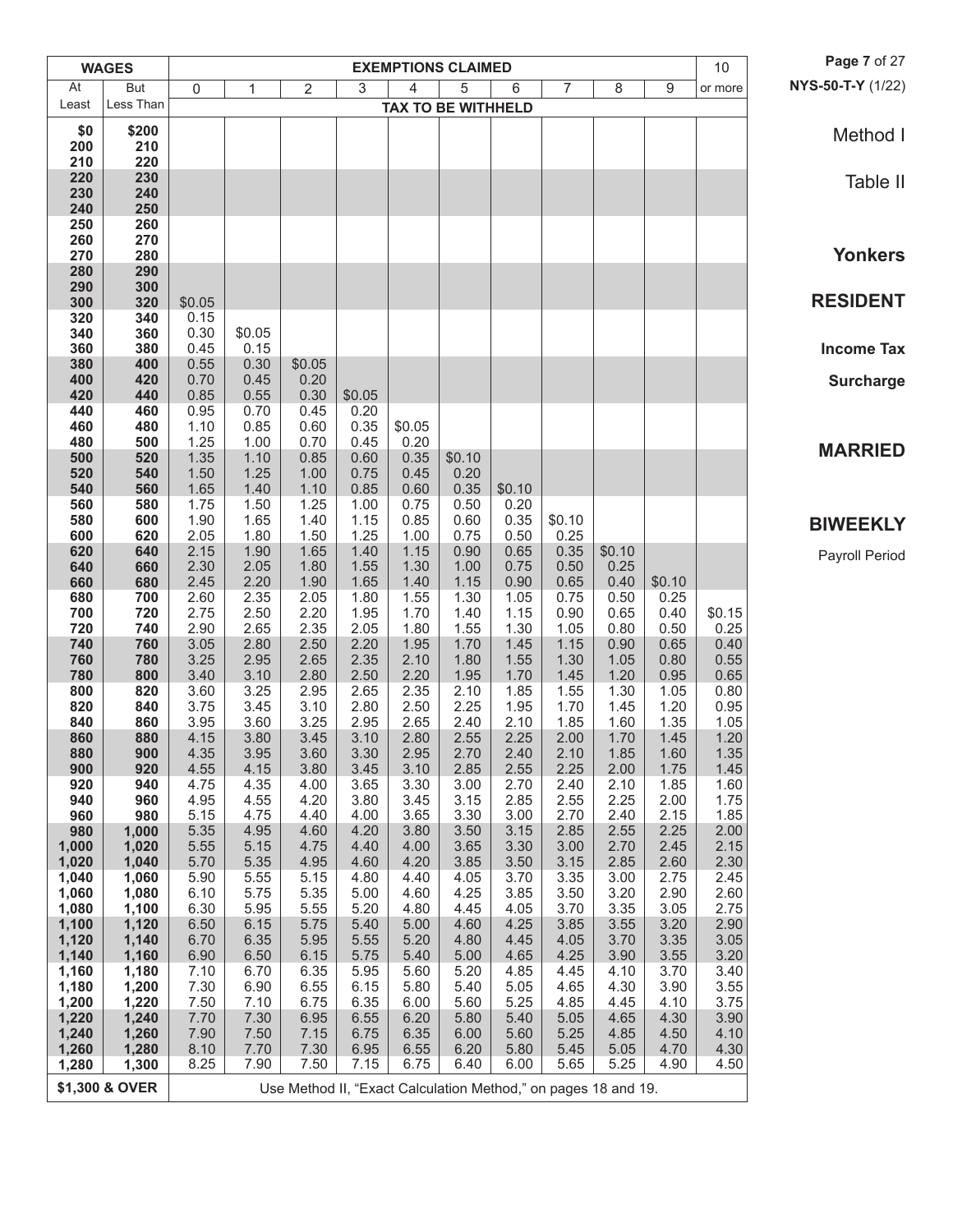| Page 8 of 27          | <b>WAGES</b><br><b>EXEMPTIONS CLAIMED</b> |                |              |                |                                                                |              |                           |              |                |              |              | 10           |              |
|-----------------------|-------------------------------------------|----------------|--------------|----------------|----------------------------------------------------------------|--------------|---------------------------|--------------|----------------|--------------|--------------|--------------|--------------|
| NYS-50-T-Y (1/22)     | At                                        | But            | 0            | 1              | $\overline{2}$                                                 | 3            | 4                         | 5            | 6              | 7            | 8            | 9            | or more      |
|                       | Least                                     | Less Than      |              |                |                                                                |              | <b>TAX TO BE WITHHELD</b> |              |                |              |              |              |              |
| Method I              | \$0                                       | \$100          |              |                |                                                                |              |                           |              |                |              |              |              |              |
|                       | 100                                       | 200            |              |                |                                                                |              |                           |              |                |              |              |              |              |
|                       | 200                                       | 230            |              |                |                                                                |              |                           |              |                |              |              |              |              |
| Table III             | 230<br>240                                | 240<br>250     |              |                |                                                                |              |                           |              |                |              |              |              |              |
|                       | 250                                       | 260            |              |                |                                                                |              |                           |              |                |              |              |              |              |
|                       | 260                                       | 270            |              |                |                                                                |              |                           |              |                |              |              |              |              |
|                       | 270                                       | 280            |              |                |                                                                |              |                           |              |                |              |              |              |              |
| <b>Yonkers</b>        | 280<br>290                                | 290<br>300     |              |                |                                                                |              |                           |              |                |              |              |              |              |
|                       | 300                                       | 320            |              |                |                                                                |              |                           |              |                |              |              |              |              |
| <b>RESIDENT</b>       | 320                                       | 340            | \$0.15       |                |                                                                |              |                           |              |                |              |              |              |              |
|                       | 340                                       | 360            | 0.30         |                |                                                                |              |                           |              |                |              |              |              |              |
| <b>Income Tax</b>     | 360<br>380                                | 380<br>400     | 0.40<br>0.55 | \$0.15<br>0.25 |                                                                |              |                           |              |                |              |              |              |              |
|                       | 400                                       | 420            | 0.70         | 0.40           | \$0.10                                                         |              |                           |              |                |              |              |              |              |
| <b>Surcharge</b>      | 420                                       | 440            | 0.80         | 0.55           | 0.25                                                           |              |                           |              |                |              |              |              |              |
|                       | 440                                       | 460            | 0.95         | 0.65           | 0.40                                                           | \$0.10       |                           |              |                |              |              |              |              |
|                       | 460<br>480                                | 480<br>500     | 1.10<br>1.20 | 0.80<br>0.95   | 0.50<br>0.65                                                   | 0.25<br>0.40 | \$0.10                    |              |                |              |              |              |              |
|                       | 500                                       | 520            | 1.35         | 1.05           | 0.80                                                           | 0.50         | 0.25                      |              |                |              |              |              |              |
| <b>SINGLE</b>         | 520                                       | 540            | 1.50         | 1.20           | 0.95                                                           | 0.65         | 0.35                      | \$0.10       |                |              |              |              |              |
|                       | 540                                       | 560            | 1.60         | 1.35           | 1.05                                                           | 0.80         | 0.50                      | 0.20         |                |              |              |              |              |
|                       | 560<br>580                                | 580<br>600     | 1.75<br>1.90 | 1.45<br>1.60   | 1.20<br>1.35                                                   | 0.90<br>1.05 | 0.65<br>0.75              | 0.35<br>0.50 | \$0.10<br>0.20 |              |              |              |              |
| <b>SEMIMONTHLY</b>    | 600                                       | 620            | 2.00         | 1.75           | 1.45                                                           | 1.20         | 0.90                      | 0.65         | 0.35           | \$0.05       |              |              |              |
|                       | 620                                       | 640            | 2.15         | 1.90           | 1.60                                                           | 1.30         | 1.05                      | 0.75         | 0.50           | 0.20         |              |              |              |
| <b>Payroll Period</b> | 640                                       | 660            | 2.30         | 2.00           | 1.75                                                           | 1.45         | 1.15                      | 0.90         | 0.60           | 0.35         | \$0.05       |              |              |
|                       | 660<br>680                                | 680<br>700     | 2.45<br>2.60 | 2.15<br>2.30   | 1.85<br>2.00                                                   | 1.60<br>1.70 | 1.30<br>1.45              | 1.05<br>1.15 | 0.75<br>0.90   | 0.45<br>0.60 | 0.20<br>0.30 | \$0.05       |              |
|                       | 700                                       | 720            | 2.75         | 2.40           | 2.15                                                           | 1.85         | 1.55                      | 1.30         | 1.00           | 0.75         | 0.45         | 0.20         |              |
|                       | 720                                       | 740            | 2.90         | 2.55           | 2.25                                                           | 2.00         | 1.70                      | 1.45         | 1.15           | 0.85         | 0.60         | 0.30         | \$0.05       |
|                       | 740                                       | 760            | 3.05         | 2.70           | 2.40                                                           | 2.10         | 1.85                      | 1.55         | 1.30           | 1.00         | 0.75         | 0.45         | 0.15         |
|                       | 760<br>780                                | 780<br>800     | 3.20<br>3.35 | 2.85<br>3.00   | 2.55<br>2.70                                                   | 2.25<br>2.40 | 2.00<br>2.10              | 1.70<br>1.85 | 1.40<br>1.55   | 1.15<br>1.25 | 0.85<br>1.00 | 0.60<br>0.70 | 0.30<br>0.45 |
|                       | 800                                       | 820            | 3.50         | 3.15           | 2.85                                                           | 2.55         | 2.25                      | 1.95         | 1.70           | 1.40         | 1.15         | 0.85         | 0.55         |
|                       | 820                                       | 840            | 3.70         | 3.30           | 3.00                                                           | 2.70         | 2.40                      | 2.10         | 1.80           | 1.55         | 1.25         | 1.00         | 0.70         |
|                       | 840                                       | 860            | 3.85<br>4.05 | 3.50           | 3.15                                                           | 2.85<br>3.00 | 2.55                      | 2.25<br>2.35 | 1.95           | 1.70         | 1.40         | 1.10         | 0.85         |
|                       | 860<br>880                                | 880<br>900     | 4.20         | 3.65<br>3.85   | 3.30<br>3.45                                                   | 3.15         | 2.70<br>2.85              | 2.50         | 2.10<br>2.20   | 1.80<br>1.95 | 1.55<br>1.65 | 1.25<br>1.40 | 0.95<br>1.10 |
|                       | 900                                       | 920            | 4.40         | 4.00           | 3.65                                                           | 3.30         | 3.00                      | 2.65         | 2.35           | 2.10         | 1.80         | 1.50         | $1.25$       |
|                       | 920                                       | 940            | 4.60         | 4.20           | 3.80                                                           | 3.45         | 3.15                      | 2.80         | 2.50           | 2.20         | 1.95         | 1.65         | 1.35         |
|                       | 940<br>960                                | 960<br>980     | 4.80<br>5.00 | 4.40<br>4.60   | 4.00<br>4.20                                                   | 3.65<br>3.80 | 3.30<br>3.45              | 2.95<br>3.10 | 2.65<br>2.80   | 2.35<br>2.50 | 2.05<br>2.20 | 1.80<br>1.90 | 1.50<br>1.65 |
|                       | 980                                       | 1,000          | 5.20         | 4.80           | 4.40                                                           | 4.00         | 3.60                      | 3.25         | 2.95           | 2.65         | 2.35         | 2.05         | 1.80         |
|                       | 1,000                                     | 1,020          | 5.40         | 5.00           | 4.55                                                           | 4.15         | 3.80                      | 3.45         | 3.10           | 2.80         | 2.50         | 2.20         | 1.90         |
|                       | 1,020                                     | 1,040          | 5.60         | 5.20           | 4.75                                                           | 4.35         | 3.95                      | 3.60         | 3.25           | 2.95         | 2.65         | 2.30         | 2.05         |
|                       | 1,040<br>1,060                            | 1,060<br>1,080 | 5.80<br>6.00 | 5.35<br>5.55   | 4.95<br>5.15                                                   | 4.55<br>4.75 | 4.15<br>4.35              | 3.80<br>3.95 | 3.40<br>3.60   | 3.10<br>3.25 | 2.80<br>2.95 | 2.45<br>2.60 | 2.20<br>2.30 |
|                       | 1,080                                     | 1,100          | 6.15         | 5.75           | 5.35                                                           | 4.95         | 4.55                      | 4.15         | 3.75           | 3.40         | 3.10         | 2.75         | 2.45         |
|                       | 1,100                                     | 1,120          | 6.35         | 5.95           | 5.55                                                           | 5.15         | 4.75                      | 4.35         | 3.95           | 3.60         | 3.25         | 2.90         | 2.60         |
|                       | 1,120                                     | 1,140          | 6.55         | 6.15           | 5.75                                                           | 5.35         | 4.95                      | 4.50         | 4.10           | 3.75         | 3.40         | 3.05         | 2.75         |
|                       | 1,140<br>1,160                            | 1,160<br>1,180 | 6.75<br>6.95 | 6.35<br>6.55   | 5.95<br>6.15                                                   | 5.55<br>5.75 | 5.15<br>5.30              | 4.70<br>4.90 | 4.30<br>4.50   | 3.95<br>4.10 | 3.55<br>3.75 | 3.20<br>3.35 | 2.90<br>3.05 |
|                       | 1,180                                     | 1,200          | 7.15         | 6.75           | 6.35                                                           | 5.95         | 5.50                      | 5.10         | 4.70           | 4.30         | 3.90         | 3.55         | 3.20         |
|                       | 1,200                                     | 1,220          | 7.35         | 6.95           | 6.55                                                           | 6.10         | 5.70                      | 5.30         | 4.90           | 4.50         | 4.10         | 3.70         | 3.35         |
|                       | 1,220                                     | 1,240          | 7.55         | 7.15           | 6.75                                                           | 6.30         | 5.90                      | 5.50         | 5.10           | 4.70         | 4.30         | 3.90         | 3.55         |
|                       | 1,240<br>1,260                            | 1,260<br>1,280 | 7.75<br>7.95 | 7.35<br>7.55   | 6.90<br>7.10                                                   | 6.50<br>6.70 | 6.10<br>6.30              | 5.70<br>5.90 | 5.30<br>5.50   | 4.90<br>5.10 | 4.45<br>4.65 | 4.05<br>4.25 | 3.70<br>3.90 |
|                       | 1,280                                     | 1,300          | 8.15         | 7.70           | 7.30                                                           | 6.90         | 6.50                      | 6.10         | 5.70           | 5.25         | 4.85         | 4.45         | 4.05         |
|                       | 1,300                                     | 1,320          | 8.35         | 7.90           | 7.50                                                           | 7.10         | 6.70                      | 6.30         | 5.90           | 5.45         | 5.05         | 4.65         | 4.25         |
|                       | 1,320                                     | 1,340          | 8.50<br>8.70 | 8.10<br>8.30   | 7.70<br>7.90                                                   | 7.30<br>7.50 | 6.90<br>7.10              | 6.50         | 6.05<br>6.25   | 5.65         | 5.25<br>5.45 | 4.85<br>5.05 | 4.45         |
|                       | 1,340                                     | 1,360          |              |                |                                                                |              |                           | 6.70         |                | 5.85         |              |              | 4.65         |
|                       |                                           | \$1,360 & OVER |              |                | Use Method II, "Exact Calculation Method," on pages 16 and 17. |              |                           |              |                |              |              |              |              |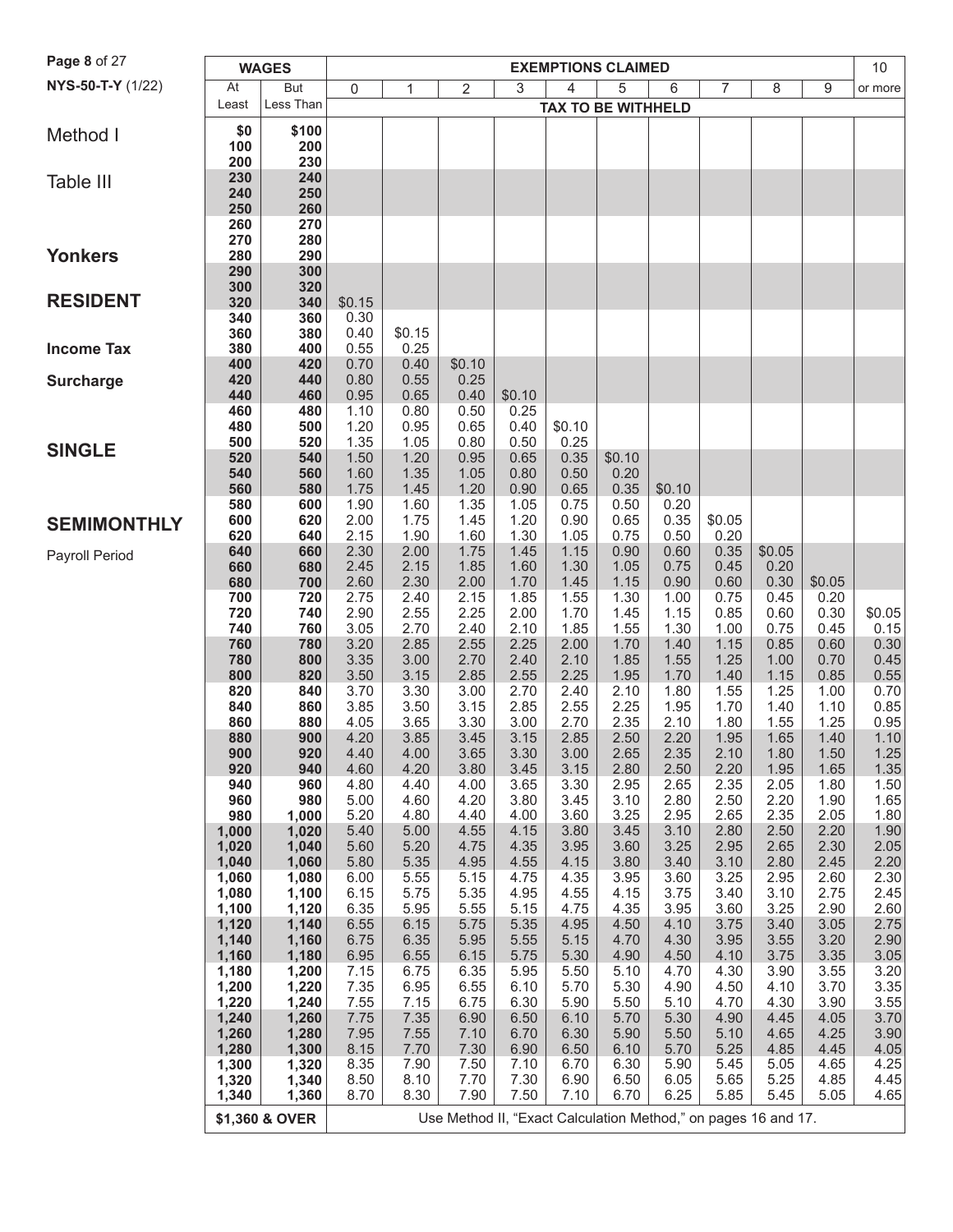|                | <b>WAGES</b>   |              |              |                                                                |              |              | <b>EXEMPTIONS CLAIMED</b> |                |              |              |              | 10             | Page 9 of 27       |
|----------------|----------------|--------------|--------------|----------------------------------------------------------------|--------------|--------------|---------------------------|----------------|--------------|--------------|--------------|----------------|--------------------|
| At             | <b>But</b>     | 0            | 1            | $\overline{2}$                                                 | 3            | 4            | 5                         | 6              | 7            | 8            | 9            | or more        | NYS-50-T-Y (1/22)  |
| Least          | Less Than      |              |              |                                                                |              |              | <b>TAX TO BE WITHHELD</b> |                |              |              |              |                |                    |
| \$0            | \$100          |              |              |                                                                |              |              |                           |                |              |              |              |                | Method I           |
| 100<br>200     | 200<br>230     |              |              |                                                                |              |              |                           |                |              |              |              |                |                    |
| 230            | 240            |              |              |                                                                |              |              |                           |                |              |              |              |                | Table III          |
| 240            | 250            |              |              |                                                                |              |              |                           |                |              |              |              |                |                    |
| 250            | 260            |              |              |                                                                |              |              |                           |                |              |              |              |                |                    |
| 260<br>270     | 270<br>280     |              |              |                                                                |              |              |                           |                |              |              |              |                |                    |
| 280            | 290            |              |              |                                                                |              |              |                           |                |              |              |              |                | <b>Yonkers</b>     |
| 290            | 300            |              |              |                                                                |              |              |                           |                |              |              |              |                |                    |
| 300<br>320     | 320<br>340     |              |              |                                                                |              |              |                           |                |              |              |              |                | <b>RESIDENT</b>    |
| 340            | 360            | \$0.15       |              |                                                                |              |              |                           |                |              |              |              |                |                    |
| 360            | 380            | 0.25         |              |                                                                |              |              |                           |                |              |              |              |                |                    |
| 380            | 400            | 0.40         | \$0.10       |                                                                |              |              |                           |                |              |              |              |                | <b>Income Tax</b>  |
| 400<br>420     | 420<br>440     | 0.55<br>0.65 | 0.25<br>0.40 | \$0.10                                                         |              |              |                           |                |              |              |              |                | <b>Surcharge</b>   |
| 440            | 460            | 0.80         | 0.50         | 0.25                                                           |              |              |                           |                |              |              |              |                |                    |
| 460            | 480            | 0.95         | 0.65         | 0.35                                                           | \$0.10       |              |                           |                |              |              |              |                |                    |
| 480<br>500     | 500<br>520     | 1.05<br>1.20 | 0.80<br>0.90 | 0.50<br>0.65                                                   | 0.25<br>0.35 | \$0.10       |                           |                |              |              |              |                |                    |
| 520            | 540            | 1.35         | 1.05         | 0.75                                                           | 0.50         | 0.20         |                           |                |              |              |              |                | <b>MARRIED</b>     |
| 540            | 560            | 1.45         | 1.20         | 0.90                                                           | 0.65         | 0.35         | \$0.05                    |                |              |              |              |                |                    |
| 560            | 580            | 1.60         | 1.30         | 1.05                                                           | 0.75         | 0.50         | 0.20                      |                |              |              |              |                |                    |
| 580<br>600     | 600<br>620     | 1.75<br>1.85 | 1.45<br>1.60 | 1.20<br>1.30                                                   | 0.90<br>1.05 | 0.60<br>0.75 | 0.35<br>0.45              | \$0.05<br>0.20 |              |              |              |                |                    |
| 620            | 640            | 2.00         | 1.70         | 1.45                                                           | 1.15         | 0.90         | 0.60                      | 0.35           | \$0.05       |              |              |                | <b>SEMIMONTHLY</b> |
| 640            | 660            | 2.15         | 1.85         | 1.60                                                           | 1.30         | 1.00         | 0.75                      | 0.45           | 0.20         |              |              |                | Payroll Period     |
| 660            | 680            | 2.25         | 2.00         | 1.70                                                           | 1.45         | 1.15         | 0.85                      | 0.60           | 0.30         | \$0.05       |              |                |                    |
| 680<br>700     | 700<br>720     | 2.40<br>2.55 | 2.10<br>2.25 | 1.85<br>2.00                                                   | 1.55<br>1.70 | 1.30<br>1.40 | 1.00<br>1.15              | 0.75<br>0.85   | 0.45<br>0.60 | 0.15<br>0.30 | \$0.05       |                |                    |
| 720            | 740            | 2.70         | 2.40         | 2.10                                                           | 1.85         | 1.55         | 1.30                      | 1.00           | 0.70         | 0.45         | 0.15         |                |                    |
| 740            | 760            | 2.85         | 2.55         | 2.25                                                           | 1.95         | 1.70         | 1.40                      | 1.15           | 0.85         | 0.55         | 0.30         |                |                    |
| 760<br>780     | 780<br>800     | 3.00<br>3.15 | 2.70<br>2.85 | 2.40<br>2.55                                                   | 2.10<br>2.25 | 1.80<br>1.95 | 1.55<br>1.70              | 1.25<br>1.40   | 1.00<br>1.10 | 0.70<br>0.85 | 0.45<br>0.55 | \$0.15<br>0.30 |                    |
| 800            | 820            | 3.30         | 3.00         | 2.70                                                           | 2.35         | 2.10         | 1.80                      | 1.55           | 1.25         | 0.95         | 0.70         | 0.40           |                    |
| 820            | 840            | 3.50         | 3.15         | 2.85                                                           | 2.50         | 2.20         | 1.95                      | 1.65           | 1.40         | 1.10         | 0.85         | 0.55           |                    |
| 840            | 860            | 3.65         | 3.30         | 3.00                                                           | 2.65         | 2.35         | 2.10                      | 1.80           | 1.50         | 1.25         | 0.95         | 0.70           |                    |
| 860<br>880     | 880<br>900     | 3.85<br>4.00 | 3.45<br>3.65 | 3.15<br>3.30                                                   | 2.80<br>2.95 | 2.50<br>2.65 | 2.20<br>2.35              | 1.95<br>2.05   | 1.65<br>1.80 | 1.40<br>1.50 | 1.10<br>1.25 | 0.80<br>0.95   |                    |
| 900            | 920            | 4.20         | 3.80         | 3.45                                                           | 3.10         | 2.80         | 2.50                      | 2.20           | 1.90         | 1.65         | 1.35         | 1.10           |                    |
| 920            | 940            | 4.40         | 4.00         | 3.60                                                           | 3.25         | 2.95         | 2.65                      | 2.35           | 2.05         | 1.80         | 1.50         | 1.20           |                    |
| 940<br>960     | 960            | 4.60         | 4.15         | 3.80                                                           | 3.45         | 3.10<br>3.25 | 2.80                      | 2.50<br>2.65   | 2.20<br>2.35 | 1.90<br>2.05 | 1.65         | 1.35<br>1.50   |                    |
| 980            | 980<br>1,000   | 4.75<br>4.95 | 4.35<br>4.55 | 4.00<br>4.15                                                   | 3.60<br>3.80 | 3.40         | 2.95<br>3.10              | 2.80           | 2.45         | 2.20         | 1.75<br>1.90 | 1.60           |                    |
| 1,000          | 1,020          | 5.15         | 4.75         | 4.35                                                           | 3.95         | 3.60         | 3.25                      | 2.95           | 2.60         | 2.30         | 2.05         | 1.75           |                    |
| 1,020          | 1,040          | 5.35         | 4.95         | 4.55                                                           | 4.15         | 3.75         | 3.40                      | 3.10           | 2.75         | 2.45         | 2.15         | 1.90           |                    |
| 1,040<br>1,060 | 1,060<br>1,080 | 5.55<br>5.75 | 5.15<br>5.35 | 4.75<br>4.95                                                   | 4.35<br>4.55 | 3.95<br>4.10 | 3.60<br>3.75              | 3.25<br>3.40   | 2.90<br>3.05 | 2.60<br>2.75 | 2.30<br>2.45 | 2.00<br>2.15   |                    |
| 1,080          | 1,100          | 5.95         | 5.55         | 5.15                                                           | 4.70         | 4.30         | 3.95                      | 3.55           | 3.20         | 2.90         | 2.60         | 2.30           |                    |
| 1,100          | 1,120          | 6.15         | 5.75         | 5.35                                                           | 4.90         | 4.50         | 4.10                      | 3.75           | 3.35         | 3.05         | 2.75         | 2.45           |                    |
| 1,120          | 1,140          | 6.35         | 5.95         | 5.50                                                           | 5.10         | 4.70         | 4.30                      | 3.90           | 3.55         | 3.20         | 2.90         | 2.60           |                    |
| 1,140<br>1,160 | 1,160<br>1,180 | 6.55<br>6.75 | 6.15<br>6.30 | 5.70<br>5.90                                                   | 5.30<br>5.50 | 4.90<br>5.10 | 4.50<br>4.70              | 4.10<br>4.30   | 3.75<br>3.90 | 3.35<br>3.55 | 3.05<br>3.20 | 2.75<br>2.90   |                    |
| 1,180          | 1,200          | 6.95         | 6.50         | 6.10                                                           | 5.70         | 5.30         | 4.90                      | 4.50           | 4.10         | 3.70         | 3.35         | 3.05           |                    |
| 1,200          | 1,220          | 7.10         | 6.70         | 6.30                                                           | 5.90         | 5.50         | 5.10                      | 4.65           | 4.25         | 3.90         | 3.50         | 3.20           |                    |
| 1,220          | 1,240          | 7.30<br>7.50 | 6.90         | 6.50<br>6.70                                                   | 6.10<br>6.30 | 5.70         | 5.30<br>5.45              | 4.85           | 4.45<br>4.65 | 4.05<br>4.25 | 3.70<br>3.85 | 3.35<br>3.50   |                    |
| 1,240<br>1,260 | 1,260<br>1,280 | 7.70         | 7.10<br>7.30 | 6.90                                                           | 6.50         | 5.90<br>6.10 | 5.65                      | 5.05<br>5.25   | 4.85         | 4.45         | 4.05         | 3.70           |                    |
| 1,280          | 1,300          | 7.90         | 7.50         | 7.10                                                           | 6.70         | 6.25         | 5.85                      | 5.45           | 5.05         | 4.65         | 4.25         | 3.85           |                    |
| 1,300          | 1,320          | 8.10         | 7.70         | 7.30                                                           | 6.90         | 6.45         | 6.05                      | 5.65           | 5.25         | 4.85         | 4.45         | 4.05           |                    |
| 1,320          | 1,340          | 8.30<br>8.50 | 7.90<br>8.10 | 7.50<br>7.70                                                   | 7.05<br>7.25 | 6.65<br>6.85 | 6.25<br>6.45              | 5.85<br>6.05   | 5.45<br>5.65 | 5.05<br>5.25 | 4.60<br>4.80 | 4.20<br>4.40   |                    |
| 1,340          | 1,360          |              |              |                                                                |              |              |                           |                |              |              |              |                |                    |
|                | \$1,360 & OVER |              |              | Use Method II, "Exact Calculation Method," on pages 18 and 19. |              |              |                           |                |              |              |              |                |                    |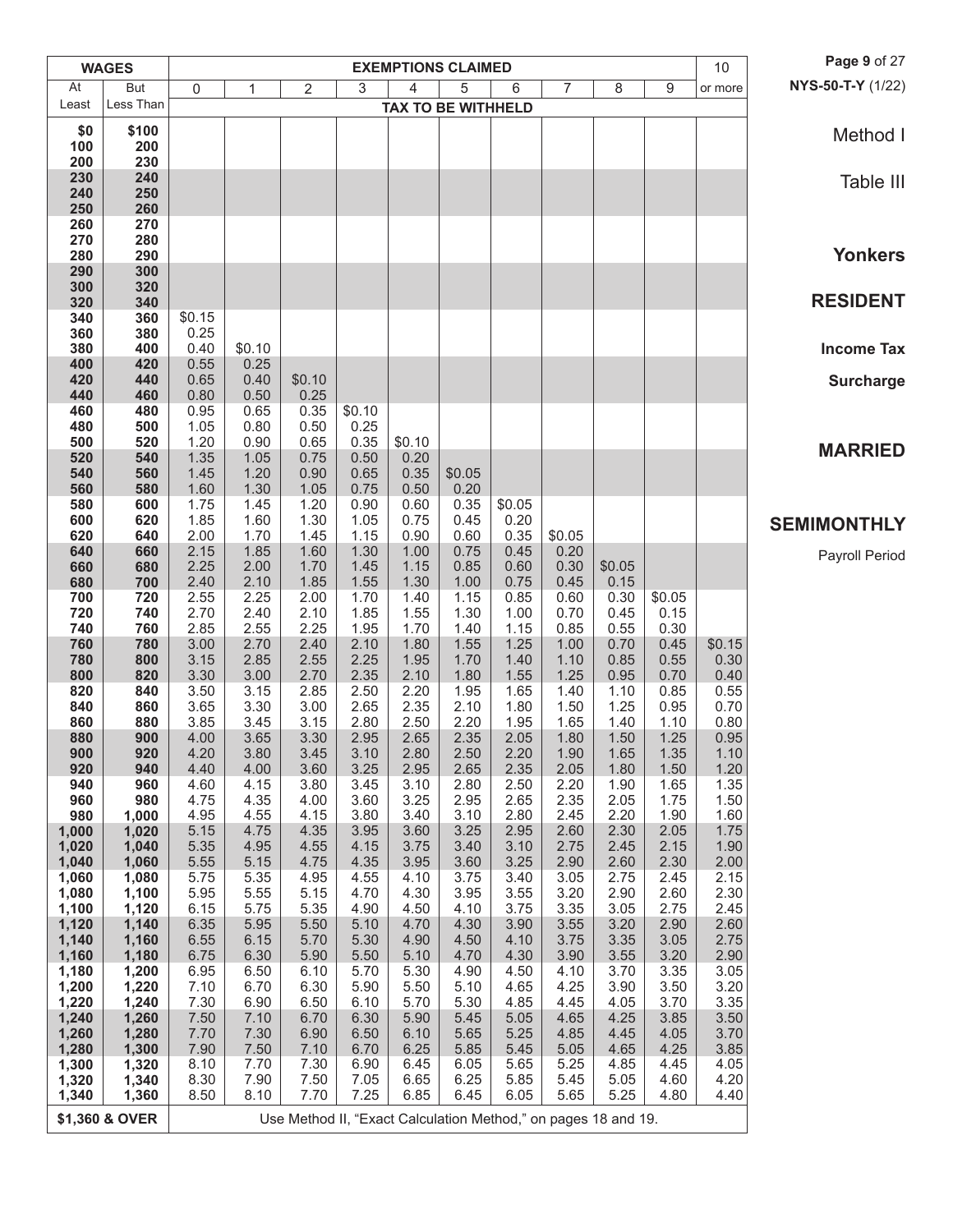| Page 10 of 27     |                | <b>WAGES</b>   |                |                |                                                                |                | <b>EXEMPTIONS CLAIMED</b> |                |                |                |              |              | 10             |
|-------------------|----------------|----------------|----------------|----------------|----------------------------------------------------------------|----------------|---------------------------|----------------|----------------|----------------|--------------|--------------|----------------|
| NYS-50-T-Y (1/22) | At             | But            | 0              | 1              | 2                                                              | 3              | 4                         | 5              | 6              | 7              | 8            | 9            | or more        |
|                   | Least          | Less Than      |                |                |                                                                |                | <b>TAX TO BE WITHHELD</b> |                |                |                |              |              |                |
|                   | \$0            | \$200          |                |                |                                                                |                |                           |                |                |                |              |              |                |
| Method I          | 200            | 400            |                |                |                                                                |                |                           |                |                |                |              |              |                |
|                   | 400            | 460            |                |                |                                                                |                |                           |                |                |                |              |              |                |
| Table IV          | 460<br>480     | 480<br>500     |                |                |                                                                |                |                           |                |                |                |              |              |                |
|                   | 500            | 520            |                |                |                                                                |                |                           |                |                |                |              |              |                |
|                   | 520            | 540            |                |                |                                                                |                |                           |                |                |                |              |              |                |
|                   | 540            | 560            |                |                |                                                                |                |                           |                |                |                |              |              |                |
| <b>Yonkers</b>    | 560<br>580     | 580<br>600     |                |                |                                                                |                |                           |                |                |                |              |              |                |
|                   | 600            | 640            |                |                |                                                                |                |                           |                |                |                |              |              |                |
| <b>RESIDENT</b>   | 640            | 680            | \$0.30         |                |                                                                |                |                           |                |                |                |              |              |                |
|                   | 680            | 720            | 0.55           |                |                                                                |                |                           |                |                |                |              |              |                |
| <b>Income Tax</b> | 720<br>760     | 760<br>800     | 0.85<br>1.10   | \$0.25<br>0.55 |                                                                |                |                           |                |                |                |              |              |                |
|                   | 800            | 840            | 1.35           | 0.80           | \$0.25                                                         |                |                           |                |                |                |              |              |                |
| <b>Surcharge</b>  | 840            | 880            | 1.65           | 1.05           | 0.50                                                           |                |                           |                |                |                |              |              |                |
|                   | 880            | 920            | 1.90           | 1.35           | 0.80                                                           | \$0.20         |                           |                |                |                |              |              |                |
|                   | 920<br>960     | 960<br>1,000   | 2.15<br>2.45   | 1.60<br>1.90   | 1.05<br>1.30                                                   | 0.50<br>0.75   | \$0.20                    |                |                |                |              |              |                |
| <b>SINGLE</b>     | 1,000          | 1,040          | 2.70           | 2.15           | 1.60                                                           | 1.05           | 0.45                      |                |                |                |              |              |                |
|                   | 1,040          | 1,080          | 2.95           | 2.40           | 1.85                                                           | 1.30           | 0.75                      | \$0.20         |                |                |              |              |                |
|                   | 1,080<br>1,120 | 1,120<br>1,160 | 3.25<br>3.50   | 2.70<br>2.95   | 2.10<br>2.40                                                   | 1.55<br>1.85   | 1.00<br>1.25              | 0.45<br>0.70   | \$0.15         |                |              |              |                |
|                   | 1,160          | 1,200          | 3.75           | 3.20           | 2.65                                                           | 2.10           | 1.55                      | 1.00           | 0.40           |                |              |              |                |
| <b>MONTHLY</b>    | 1,200          | 1,240          | 4.05           | 3.50           | 2.95                                                           | 2.35           | 1.80                      | 1.25           | 0.70           | \$0.15         |              |              |                |
|                   | 1,240          | 1,280<br>1,320 | 4.30<br>4.60   | 3.75<br>4.00   | 3.20<br>3.45                                                   | 2.65<br>2.90   | 2.10<br>2.35              | 1.50<br>1.80   | 0.95<br>1.25   | 0.40<br>0.65   | \$0.10       |              |                |
| Payroll Period    | 1,280<br>1,320 | 1,360          | 4.85           | 4.30           | 3.75                                                           | 3.15           | 2.60                      | 2.05           | 1.50           | 0.95           | 0.40         |              |                |
|                   | 1,360          | 1,400          | 5.15           | 4.55           | 4.00                                                           | 3.45           | 2.90                      | 2.30           | 1.75           | 1.20           | 0.65         | \$0.10       |                |
|                   | 1,400          | 1,440          | 5.45           | 4.85           | 4.25                                                           | 3.70           | 3.15                      | 2.60           | 2.05           | 1.45           | 0.90         | 0.35         |                |
|                   | 1,440<br>1,480 | 1,480<br>1,520 | 5.75<br>6.05   | 5.15<br>5.45   | 4.55<br>4.80                                                   | 4.00<br>4.25   | 3.40<br>3.70              | 2.85<br>3.15   | 2.30<br>2.55   | 1.75<br>2.00   | 1.20<br>1.45 | 0.65<br>0.90 | \$0.05<br>0.35 |
|                   | 1,520          | 1,560          | 6.35           | 5.75           | 5.10                                                           | 4.50           | 3.95                      | 3.40           | 2.85           | 2.30           | 1.70         | 1.15         | 0.60           |
|                   | 1,560          | 1,600          | 6.65           | 6.05           | 5.40                                                           | 4.80           | 4.20                      | 3.65           | 3.10           | 2.55           | 2.00         | 1.45         | 0.85           |
|                   | 1,600<br>1,640 | 1,640<br>1,680 | 7.00<br>7.35   | 6.35<br>6.65   | 5.70<br>6.00                                                   | 5.10<br>5.40   | 4.50<br>4.75              | 3.95<br>4.20   | 3.35<br>3.65   | 2.80<br>3.10   | 2.25<br>2.50 | 1.70<br>1.95 | 1.15<br>1.40   |
|                   | 1,680          | 1,720          | 7.70           | 7.00           | 6.30                                                           | 5.70           | 5.05                      | 4.45           | 3.90           | 3.35           | 2.80         | 2.25         | 1.70           |
|                   | 1,720          | 1,760          | 8.05           | 7.35           | 6.60                                                           | 6.00           | 5.35                      | 4.75           | 4.20           | 3.60           | 3.05         | 2.50         | 1.95           |
|                   | 1,760          | 1,800          | 8.40           | 7.70           | 6.95                                                           | 6.30           | 5.65                      | 5.05           | 4.45           | 3.90           | 3.35         | 2.75         | 2.20           |
|                   | 1,800<br>1,840 | 1,840<br>1,880 | 8.80<br>9.20   | 8.05<br>8.40   | 7.30<br>7.65                                                   | 6.60<br>6.90   | 5.95<br>6.25              | 5.35<br>5.65   | 4.70<br>5.00   | 4.15<br>4.40   | 3.60<br>3.85 | 3.05<br>3.30 | 2.50<br>2.75   |
|                   | 1,880          | 1,920          | 9.60           | 8.80           | 8.00                                                           | 7.25           | 6.55                      | 5.95           | 5.30           | 4.70           | 4.15         | 3.55         | 3.00           |
|                   | 1,920          | 1,960          | 10.00          | 9.20           | 8.35                                                           | 7.60           | 6.90                      | 6.25           | 5.60           | 5.00           | 4.40         | 3.85         | 3.30           |
|                   | 1,960<br>2,000 | 2,000<br>2,040 | 10.40<br>10.80 | 9.55<br>9.95   | 8.75<br>9.15                                                   | 7.95<br>8.30   | 7.25<br>7.60              | 6.55<br>6.85   | 5.90<br>6.20   | 5.30<br>5.60   | 4.65<br>4.95 | 4.10<br>4.40 | 3.55<br>3.80   |
|                   | 2,040          | 2,080          | 11.15          | 10.35          | 9.55                                                           | 8.70           | 7.95                      | 7.20           | 6.50           | 5.90           | 5.25         | 4.65         | 4.10           |
|                   | 2,080          | 2,120          | 11.55          | 10.75          | 9.95                                                           | 9.10           | 8.30                      | 7.55           | 6.85           | 6.20           | 5.55         | 4.95         | 4.35           |
|                   | 2,120          | 2,160          | 11.95          | 11.15          | 10.30                                                          | 9.50           | 8.70                      | 7.90           | 7.20           | 6.50           | 5.85         | 5.25         | 4.60           |
|                   | 2,160<br>2,200 | 2,200<br>2,240 | 12.35<br>12.75 | 11.55<br>11.90 | 10.70<br>11.10                                                 | 9.90<br>10.30  | 9.10<br>9.45              | 8.25<br>8.65   | 7.55<br>7.90   | 6.80<br>7.15   | 6.15<br>6.45 | 5.55<br>5.85 | 4.90<br>5.20   |
|                   | 2,240          | 2,280          | 13.15          | 12.30          | 11.50                                                          | 10.70          | 9.85                      | 9.05           | 8.25           | 7.50           | 6.75         | 6.15         | 5.50           |
|                   | 2,280          | 2,320          | 13.50          | 12.70          | 11.90                                                          | 11.05          | 10.25                     | 9.45           | 8.60           | 7.85           | 7.10         | 6.45         | 5.80           |
|                   | 2,320          | 2,360          | 13.90<br>14.30 | 13.10          | 12.30<br>12.65                                                 | 11.45          | 10.65                     | 9.85           | 9.00           | 8.20           | 7.45         | 6.75         | 6.10           |
|                   | 2,360<br>2,400 | 2,400<br>2,440 | 14.70          | 13.50<br>13.90 | 13.05                                                          | 11.85<br>12.25 | 11.05<br>11.45            | 10.20<br>10.60 | 9.40<br>9.80   | 8.60<br>9.00   | 7.85<br>8.20 | 7.10<br>7.45 | 6.40<br>6.70   |
|                   | 2,440          | 2,480          | 15.10          | 14.25          | 13.45                                                          | 12.65          | 11.80                     | 11.00          | 10.20          | 9.35           | 8.55         | 7.80         | 7.05           |
|                   | 2,480          | 2,520          | 15.50          | 14.65          | 13.85                                                          | 13.05          | 12.20                     | 11.40          | 10.60          | 9.75           | 8.95         | 8.15         | 7.40           |
|                   | 2,520<br>2,560 | 2,560<br>2,600 | 15.85<br>16.25 | 15.05<br>15.45 | 14.25<br>14.65                                                 | 13.40<br>13.80 | 12.60<br>13.00            | 11.80<br>12.20 | 10.95<br>11.35 | 10.15<br>10.55 | 9.35<br>9.75 | 8.50<br>8.90 | 7.75<br>8.10   |
|                   | 2,600          | 2,640          | 16.65          | 15.85          | 15.00                                                          | 14.20          | 13.40                     | 12.55          | 11.75          | 10.95          | 10.10        | 9.30         | 8.50           |
|                   | 2,640          | 2,680          | 17.05          | 16.25          | 15.40                                                          | 14.60          | 13.80                     | 12.95          | 12.15          | 11.35          | 10.50        | 9.70         | 8.90           |
|                   | 2,680          | 2,720          | 17.45          | 16.60          | 15.80                                                          | 15.00          | 14.15                     | 13.35          | 12.55          | 11.70          | 10.90        | 10.10        | 9.25           |
|                   |                | \$2,720 & OVER |                |                | Use Method II, "Exact Calculation Method," on pages 16 and 17. |                |                           |                |                |                |              |              |                |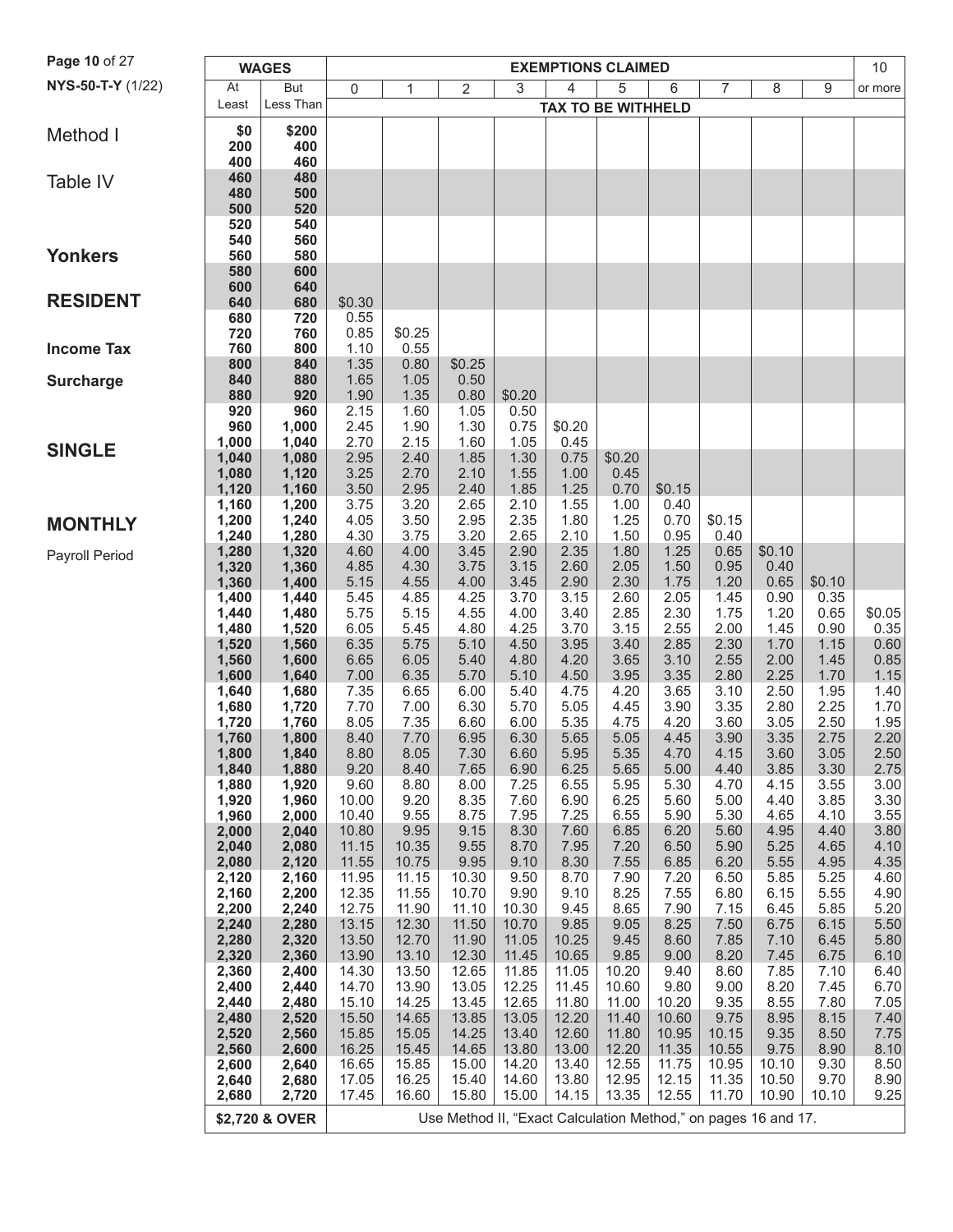|                | <b>WAGES</b>   |                |                |                                                                |                |                | <b>EXEMPTIONS CLAIMED</b> |                |                |                |              | 10             | Page 11 of 27     |
|----------------|----------------|----------------|----------------|----------------------------------------------------------------|----------------|----------------|---------------------------|----------------|----------------|----------------|--------------|----------------|-------------------|
| At             | But            | 0              | 1              | $\overline{2}$                                                 | 3              | 4              | 5                         | 6              | $\overline{7}$ | 8              | $9\,$        | or more        | NYS-50-T-Y (1/22) |
| Least          | Less Than      |                |                |                                                                |                |                | <b>TAX TO BE WITHHELD</b> |                |                |                |              |                |                   |
| \$0            | \$200          |                |                |                                                                |                |                |                           |                |                |                |              |                | Method I          |
| 200            | 400            |                |                |                                                                |                |                |                           |                |                |                |              |                |                   |
| 400<br>460     | 460<br>480     |                |                |                                                                |                |                |                           |                |                |                |              |                |                   |
| 480            | 500            |                |                |                                                                |                |                |                           |                |                |                |              |                | Table IV          |
| 500            | 520            |                |                |                                                                |                |                |                           |                |                |                |              |                |                   |
| 520<br>540     | 540<br>560     |                |                |                                                                |                |                |                           |                |                |                |              |                |                   |
| 560            | 580            |                |                |                                                                |                |                |                           |                |                |                |              |                | <b>Yonkers</b>    |
| 580            | 600            |                |                |                                                                |                |                |                           |                |                |                |              |                |                   |
| 600            | 640            |                |                |                                                                |                |                |                           |                |                |                |              |                | <b>RESIDENT</b>   |
| 640<br>680     | 680<br>720     | \$0.25         |                |                                                                |                |                |                           |                |                |                |              |                |                   |
| 720            | 760            | 0.50           |                |                                                                |                |                |                           |                |                |                |              |                |                   |
| 760            | 800            | 0.80           | \$0.25         |                                                                |                |                |                           |                |                |                |              |                | <b>Income Tax</b> |
| 800<br>840     | 840<br>880     | 1.05<br>1.30   | 0.50<br>0.75   | \$0.20                                                         |                |                |                           |                |                |                |              |                | <b>Surcharge</b>  |
| 880            | 920            | 1.60           | 1.05           | 0.45                                                           |                |                |                           |                |                |                |              |                |                   |
| 920            | 960            | 1.85           | 1.30           | 0.75                                                           | \$0.20         |                |                           |                |                |                |              |                |                   |
| 960<br>1,000   | 1,000<br>1,040 | 2.15<br>2.40   | 1.55<br>1.85   | 1.00<br>1.30                                                   | 0.45<br>0.70   | \$0.15         |                           |                |                |                |              |                |                   |
| 1,040          | 1,080          | 2.65           | 2.10           | 1.55                                                           | 1.00           | 0.45           |                           |                |                |                |              |                | <b>MARRIED</b>    |
| 1,080          | 1,120          | 2.95           | 2.35           | 1.80                                                           | 1.25           | 0.70           | \$0.15                    |                |                |                |              |                |                   |
| 1,120          | 1,160          | 3.20           | 2.65           | 2.10                                                           | 1.50           | 0.95           | 0.40                      |                |                |                |              |                |                   |
| 1,160<br>1,200 | 1,200<br>1,240 | 3.45<br>3.75   | 2.90<br>3.20   | 2.35<br>2.60                                                   | 1.80<br>2.05   | 1.25<br>1.50   | 0.70<br>0.95              | \$0.10<br>0.40 |                |                |              |                |                   |
| 1,240          | 1,280          | 4.00           | 3.45           | 2.90                                                           | 2.35           | 1.75           | 1.20                      | 0.65           | \$0.10         |                |              |                | <b>MONTHLY</b>    |
| 1,280          | 1,320          | 4.25           | 3.70           | 3.15                                                           | 2.60           | 2.05           | 1.50                      | 0.90           | 0.35           |                |              |                | Payroll Period    |
| 1,320<br>1,360 | 1,360<br>1,400 | 4.55<br>4.80   | 4.00<br>4.25   | 3.40<br>3.70                                                   | 2.85<br>3.15   | 2.30<br>2.55   | 1.75<br>2.00              | 1.20<br>1.45   | 0.65<br>0.90   | \$0.05<br>0.35 |              |                |                   |
| 1,400          | 1,440          | 5.10           | 4.50           | 3.95                                                           | 3.40           | 2.85           | 2.30                      | 1.75           | 1.15           | 0.60           | \$0.05       |                |                   |
| 1,440          | 1,480          | 5.40           | 4.80           | 4.25                                                           | 3.65           | 3.10           | 2.55                      | 2.00           | 1.45           | 0.90           | 0.30         |                |                   |
| 1,480<br>1,520 | 1,520<br>1,560 | 5.70<br>6.00   | 5.10<br>5.40   | 4.50<br>4.75                                                   | 3.95<br>4.20   | 3.40<br>3.65   | 2.80<br>3.10              | 2.25<br>2.55   | 1.70<br>1.95   | 1.15<br>1.40   | 0.60<br>0.85 | \$0.05<br>0.30 |                   |
| 1,560          | 1,600          | 6.30           | 5.70           | 5.05                                                           | 4.45           | 3.90           | 3.35                      | 2.80           | 2.25           | 1.70           | 1.10         | 0.55           |                   |
| 1,600          | 1,640          | 6.60           | 6.00           | 5.35                                                           | 4.75           | 4.20           | 3.60                      | 3.05           | 2.50           | 1.95           | 1.40         | 0.85           |                   |
| 1,640<br>1,680 | 1,680<br>1,720 | 6.95<br>7.30   | 6.30<br>6.60   | 5.65<br>5.95                                                   | 5.05<br>5.35   | 4.45<br>4.70   | 3.90<br>4.15              | 3.35<br>3.60   | 2.75<br>3.05   | 2.20<br>2.50   | 1.65<br>1.95 | 1.10<br>1.35   |                   |
| 1,720          | 1,760          | 7.65           | 6.90           | 6.25                                                           | 5.65           | 5.00           | 4.45                      | 3.85           | 3.30           | 2.75           | 2.20         | 1.65           |                   |
| 1,760          | 1,800          | 8.00           | 7.30           | 6.55                                                           | 5.95           | 5.30           | 4.70                      | 4.15           | 3.60           | 3.00           | 2.45         | 1.90           |                   |
| 1,800          | 1,840          | 8.35           | 7.65           | 6.90                                                           | 6.25           | 5.60           | 5.00                      | 4.40           | 3.85           | 3.30           | 2.75         | 2.15           |                   |
| 1,840<br>1,880 | 1,880<br>1,920 | 8.75<br>9.15   | 8.00<br>8.35   | 7.25<br>7.60                                                   | 6.55<br>6.85   | 5.90<br>6.20   | 5.30<br>5.60              | 4.65<br>4.95   | 4.10<br>4.40   | 3.55<br>3.80   | 3.00<br>3.25 | 2.45<br>2.70   |                   |
| 1,920          | 1,960          | 9.55           | 8.75           | 7.95                                                           | 7.20           | 6.50           | 5.90                      | 5.25           | 4.65           | 4.10           | 3.55         | 3.00           |                   |
| 1,960          | 2,000          | 9.95           | 9.10           | 8.30                                                           | 7.55           | 6.85           | 6.20                      | 5.55           | 4.95           | 4.35           | 3.80         | 3.25           |                   |
| 2,000<br>2,040 | 2,040<br>2,080 | 10.35<br>10.70 | 9.50<br>9.90   | 8.70<br>9.10                                                   | 7.90<br>8.25   | 7.20<br>7.55   | 6.50<br>6.80              | 5.85<br>6.15   | 5.25<br>5.55   | 4.65<br>4.90   | 4.05<br>4.35 | 3.50<br>3.80   |                   |
| 2,080          | 2,120          | 11.10          | 10.30          | 9.50                                                           | 8.65           | 7.90           | 7.15                      | 6.45           | 5.85           | 5.20           | 4.60         | 4.05           |                   |
| 2,120          | 2,160          | 11.50          | 10.70          | 9.85                                                           | 9.05           | 8.25           | 7.50                      | 6.80           | 6.15           | 5.50           | 4.90         | 4.30           |                   |
| 2,160<br>2,200 | 2,200<br>2,240 | 11.90<br>12.30 | 11.10<br>11.45 | 10.25<br>10.65                                                 | 9.45<br>9.85   | 8.65<br>9.00   | 7.85<br>8.20              | 7.15<br>7.50   | 6.45<br>6.75   | 5.80<br>6.10   | 5.20<br>5.50 | 4.60<br>4.85   |                   |
| 2,240          | 2,280          | 12.70          | 11.85          | 11.05                                                          | 10.25          | 9.40           | 8.60                      | 7.85           | 7.10           | 6.40           | 5.80         | 5.15           |                   |
| 2,280          | 2,320          | 13.05          | 12.25          | 11.45                                                          | 10.60          | 9.80           | 9.00                      | 8.20           | 7.45           | 6.70           | 6.10         | 5.45           |                   |
| 2,320<br>2,360 | 2,360          | 13.45<br>13.85 | 12.65<br>13.05 | 11.85<br>12.20                                                 | 11.00<br>11.40 | 10.20<br>10.60 | 9.40<br>9.75              | 8.55<br>8.95   | 7.80<br>8.15   | 7.05<br>7.40   | 6.40<br>6.70 | 5.75<br>6.05   |                   |
| 2,400          | 2,400<br>2,440 | 14.25          | 13.45          | 12.60                                                          | 11.80          | 11.00          | 10.15                     | 9.35           | 8.55           | 7.75           | 7.05         | 6.35           |                   |
| 2,440          | 2,480          | 14.65          | 13.80          | 13.00                                                          | 12.20          | 11.35          | 10.55                     | 9.75           | 8.90           | 8.15           | 7.40         | 6.65           |                   |
| 2,480          | 2,520          | 15.05          | 14.20          | 13.40                                                          | 12.60          | 11.75          | 10.95                     | 10.15          | 9.30           | 8.50           | 7.75         | 7.00           |                   |
| 2,520<br>2,560 | 2,560<br>2,600 | 15.40<br>15.80 | 14.60<br>15.00 | 13.80<br>14.20                                                 | 12.95<br>13.35 | 12.15<br>12.55 | 11.35<br>11.75            | 10.50<br>10.90 | 9.70<br>10.10  | 8.90<br>9.30   | 8.10<br>8.45 | 7.35<br>7.70   |                   |
| 2,600          | 2,640          | 16.20          | 15.40          | 14.55                                                          | 13.75          | 12.95          | 12.10                     | 11.30          | 10.50          | 9.65           | 8.85         | 8.05           |                   |
| 2,640          | 2,680          | 16.60          | 15.80          | 14.95                                                          | 14.15          | 13.35          | 12.50                     | 11.70          | 10.90          | 10.05          | 9.25         | 8.45           |                   |
| 2,680          | 2,720          | 17.00          | 16.15          | 15.35                                                          | 14.55          | 13.70          | 12.90                     | 12.10          | 11.25          | 10.45          | 9.65         | 8.80           |                   |
|                | \$2,720 & OVER |                |                | Use Method II, "Exact Calculation Method," on pages 18 and 19. |                |                |                           |                |                |                |              |                |                   |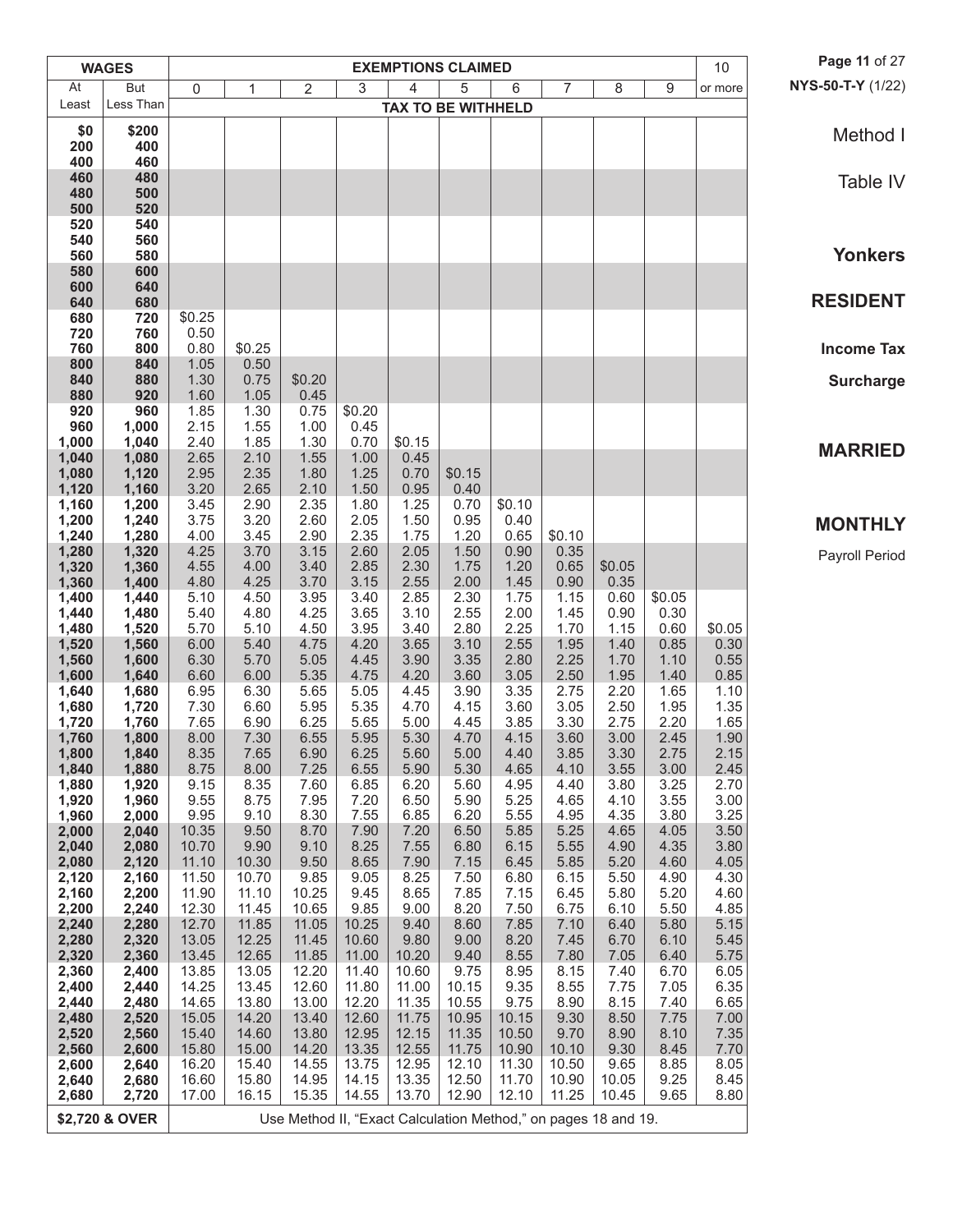| Page 12 of 27     |            | <b>WAGES</b> |              |              |                                                                |              | <b>EXEMPTIONS CLAIMED</b> |              |              |                |              |              | 10           |
|-------------------|------------|--------------|--------------|--------------|----------------------------------------------------------------|--------------|---------------------------|--------------|--------------|----------------|--------------|--------------|--------------|
| NYS-50-T-Y (1/22) | At         | But          | $\mathbf 0$  | 1            | $\overline{2}$                                                 | 3            | 4                         | 5            | 6            | $\overline{7}$ | 8            | 9            | or more      |
|                   | Least      | Less Than    |              |              |                                                                |              | <b>TAX TO BE WITHHELD</b> |              |              |                |              |              |              |
| Method I          | \$0        | \$25         |              |              |                                                                |              |                           |              |              |                |              |              |              |
|                   | 25         | 29           |              |              |                                                                |              |                           |              |              |                |              |              |              |
|                   | 29         | 30           |              |              |                                                                |              |                           |              |              |                |              |              |              |
| Table V           | 30<br>31   | 31<br>32     |              |              |                                                                |              |                           |              |              |                |              |              |              |
|                   | 32         | 33           | \$0.05       |              |                                                                |              |                           |              |              |                |              |              |              |
|                   | 33         | 34           | 0.05         |              |                                                                |              |                           |              |              |                |              |              |              |
| <b>Yonkers</b>    | 34<br>35   | 35<br>36     | 0.05         |              |                                                                |              |                           |              |              |                |              |              |              |
|                   | 36         | 37           | 0.05<br>0.05 | \$0.05       |                                                                |              |                           |              |              |                |              |              |              |
|                   | 37         | 38           | 0.05         | 0.05         |                                                                |              |                           |              |              |                |              |              |              |
| <b>RESIDENT</b>   | 38         | 39           | 0.05         | 0.05         |                                                                |              |                           |              |              |                |              |              |              |
|                   | 39<br>40   | 40<br>41     | 0.05<br>0.10 | 0.05<br>0.05 | \$0.05                                                         |              |                           |              |              |                |              |              |              |
| <b>Income Tax</b> | 41         | 42           | 0.10         | 0.05         | 0.05                                                           |              |                           |              |              |                |              |              |              |
|                   | 42         | 43           | 0.10         | 0.05         | 0.05                                                           |              |                           |              |              |                |              |              |              |
| <b>Surcharge</b>  | 43<br>44   | 44<br>45     | 0.10<br>0.10 | 0.05<br>0.10 | 0.05<br>0.05                                                   | \$0.05       |                           |              |              |                |              |              |              |
|                   | 45         | 46           | 0.10         | 0.10         | 0.05                                                           | 0.05         |                           |              |              |                |              |              |              |
|                   | 46         | 47           | 0.10         | 0.10         | 0.05                                                           | 0.05         |                           |              |              |                |              |              |              |
| <b>SINGLE</b>     | 47         | 48           | 0.15         | 0.10         | 0.10                                                           | 0.05         |                           |              |              |                |              |              |              |
|                   | 48<br>49   | 49<br>50     | 0.15<br>0.15 | 0.10<br>0.10 | 0.10<br>0.10                                                   | 0.05<br>0.05 | \$0.05<br>0.05            |              |              |                |              |              |              |
|                   | 50         | 52           | 0.15         | 0.15         | 0.10                                                           | 0.05         | 0.05                      |              |              |                |              |              |              |
|                   | 52         | 54           | 0.15         | 0.15         | 0.10                                                           | 0.10         | 0.05                      | \$0.05       |              |                |              |              |              |
| <b>DAILY</b>      | 54<br>56   | 56<br>58     | 0.20<br>0.20 | 0.15<br>0.15 | 0.15<br>0.15                                                   | 0.10<br>0.10 | 0.05<br>0.10              | 0.05<br>0.05 | \$0.05       |                |              |              |              |
| Payroll Period    | 58         | 60           | 0.20         | 0.20         | 0.15                                                           | 0.15         | 0.10                      | 0.10         | 0.05         |                |              |              |              |
|                   | 60         | 62           | 0.20         | 0.20         | 0.15                                                           | 0.15         | 0.10                      | 0.10         | 0.05         | \$0.05         |              |              |              |
|                   | 62         | 64           | 0.25         | 0.20         | 0.20                                                           | 0.15         | 0.15                      | 0.10         | 0.10         | 0.05           | \$0.05       |              |              |
|                   | 64<br>66   | 66<br>68     | 0.25<br>0.25 | 0.20<br>0.25 | 0.20<br>0.20                                                   | 0.15<br>0.20 | 0.15<br>0.15              | 0.10<br>0.15 | 0.10<br>0.10 | 0.05<br>0.10   | 0.05<br>0.05 | \$0.05       |              |
|                   | 68         | 70           | 0.30         | 0.25         | 0.20                                                           | 0.20         | 0.15                      | 0.15         | 0.10         | 0.10           | 0.05         | 0.05         |              |
|                   | 70         | 72           | 0.30         | 0.25         | 0.25                                                           | 0.20         | 0.20                      | 0.15         | 0.15         | 0.10           | 0.10         | 0.05         | \$0.05       |
|                   | 72<br>74   | 74<br>76     | 0.30<br>0.35 | 0.30<br>0.30 | 0.25<br>0.25                                                   | 0.20<br>0.25 | 0.20<br>0.20              | 0.15<br>0.20 | 0.15<br>0.15 | 0.10<br>0.15   | 0.10<br>0.10 | 0.05<br>0.10 | 0.05<br>0.05 |
|                   | 76         | 78           | 0.35         | 0.30         | 0.30                                                           | 0.25         | 0.20                      | 0.20         | 0.15         | 0.15           | 0.10         | 0.10         | 0.05         |
|                   | 78         | 80           | 0.35         | 0.35         | 0.30                                                           | 0.25         | 0.25                      | 0.20         | 0.20         | 0.15           | 0.15         | 0.10         | 0.10         |
|                   | 80<br>82   | 82<br>84     | 0.40<br>0.40 | 0.35<br>0.35 | 0.30<br>0.35                                                   | 0.30<br>0.30 | 0.25<br>0.25              | 0.20<br>0.25 | 0.20<br>0.20 | 0.15<br>0.20   | 0.15<br>0.15 | 0.10         | 0.10<br>0.10 |
|                   | 84         | 86           | 0.40         | 0.40         | 0.35                                                           | 0.30         | 0.30                      | 0.25         | 0.20         | 0.20           | 0.15         | 0.15<br>0.15 | 0.10         |
|                   | 86         | 88           | 0.45         | 0.40         | 0.35                                                           | 0.35         | 0.30                      | 0.25         | 0.25         | 0.20           | 0.20         | 0.15         | 0.15         |
|                   | 88         | 90           | 0.45         | 0.40         | 0.40                                                           | 0.35         | 0.30                      | 0.30         | 0.25         | 0.25           | 0.20         | 0.15         | 0.15         |
|                   | 90<br>92   | 92<br>94     | 0.50<br>0.50 | 0.45<br>0.45 | 0.40<br>0.40                                                   | 0.35<br>0.40 | 0.35<br>0.35              | 0.30<br>0.30 | 0.25<br>0.30 | 0.25<br>0.25   | 0.20<br>0.25 | 0.20<br>0.20 | 0.15<br>0.15 |
|                   | 94         | 96           | 0.50         | 0.50         | 0.45                                                           | 0.40         | 0.35                      | 0.35         | 0.30         | 0.25           | 0.25         | 0.20         | 0.20         |
|                   | 96         | 98           | 0.55         | 0.50         | 0.45                                                           | 0.40         | 0.40                      | 0.35         | 0.30         | 0.30           | 0.25         | 0.25         | 0.20         |
|                   | 98<br>100  | 100<br>102   | 0.55<br>0.55 | 0.50<br>0.55 | 0.50<br>0.50                                                   | 0.45<br>0.45 | 0.40<br>0.40              | 0.35<br>0.40 | 0.35<br>0.35 | 0.30<br>0.30   | 0.25<br>0.30 | 0.25<br>0.25 | 0.20<br>0.25 |
|                   | 102        | 104          | 0.60         | 0.55         | 0.50                                                           | 0.50         | 0.45                      | 0.40         | 0.35         | 0.35           | 0.30         | 0.25         | 0.25         |
|                   | 104        | 106          | 0.60         | 0.55         | 0.55                                                           | 0.50         | 0.45                      | 0.40         | 0.40         | 0.35           | 0.30         | 0.30         | 0.25         |
|                   | 106        | 108          | 0.65         | 0.60         | 0.55                                                           | 0.50         | 0.50                      | 0.45         | 0.40         | 0.35           | 0.35         | 0.30         | 0.25         |
|                   | 108<br>110 | 110<br>112   | 0.65<br>0.65 | 0.60<br>0.65 | 0.60<br>0.60                                                   | 0.55<br>0.55 | 0.50<br>0.50              | 0.45<br>0.50 | 0.45<br>0.45 | 0.40<br>0.40   | 0.35<br>0.35 | 0.30<br>0.35 | 0.30<br>0.30 |
|                   | 112        | 114          | 0.70         | 0.65         | 0.60                                                           | 0.60         | 0.55                      | 0.50         | 0.45         | 0.45           | 0.40         | 0.35         | 0.30         |
|                   | 114        | 116          | 0.70         | 0.65         | 0.65                                                           | 0.60         | 0.55                      | 0.50         | 0.50         | 0.45           | 0.40         | 0.35         | 0.35         |
|                   | 116<br>118 | 118<br>120   | 0.75<br>0.75 | 0.70<br>0.70 | 0.65<br>0.65                                                   | 0.60<br>0.65 | 0.60<br>0.60              | 0.55<br>0.55 | 0.50<br>0.50 | 0.45<br>0.50   | 0.45<br>0.45 | 0.40<br>0.40 | 0.35<br>0.35 |
|                   | 120        | 122          | 0.75         | 0.75         | 0.70                                                           | 0.65         | 0.60                      | 0.60         | 0.55         | 0.50           | 0.45         | 0.45         | 0.40         |
|                   | 122        | 124          | 0.80         | 0.75         | 0.70                                                           | 0.70         | 0.65                      | 0.60         | 0.55         | 0.55           | 0.50         | 0.45         | 0.40         |
|                   | 124        | 126          | 0.80         | 0.75         | 0.75                                                           | 0.70         | 0.65                      | 0.60         | 0.60         | 0.55           | 0.50         | 0.45         | 0.45         |
|                   | 126<br>128 | 128<br>130   | 0.85<br>0.85 | 0.80<br>0.80 | 0.75<br>0.75                                                   | 0.70<br>0.75 | 0.70<br>0.70              | 0.65<br>0.65 | 0.60<br>0.60 | 0.55<br>0.60   | 0.55<br>0.55 | 0.50<br>0.50 | 0.45<br>0.45 |
|                   |            |              |              |              |                                                                |              |                           |              |              |                |              |              |              |
|                   |            | \$130 & OVER |              |              | Use Method II, "Exact Calculation Method," on pages 16 and 17. |              |                           |              |              |                |              |              |              |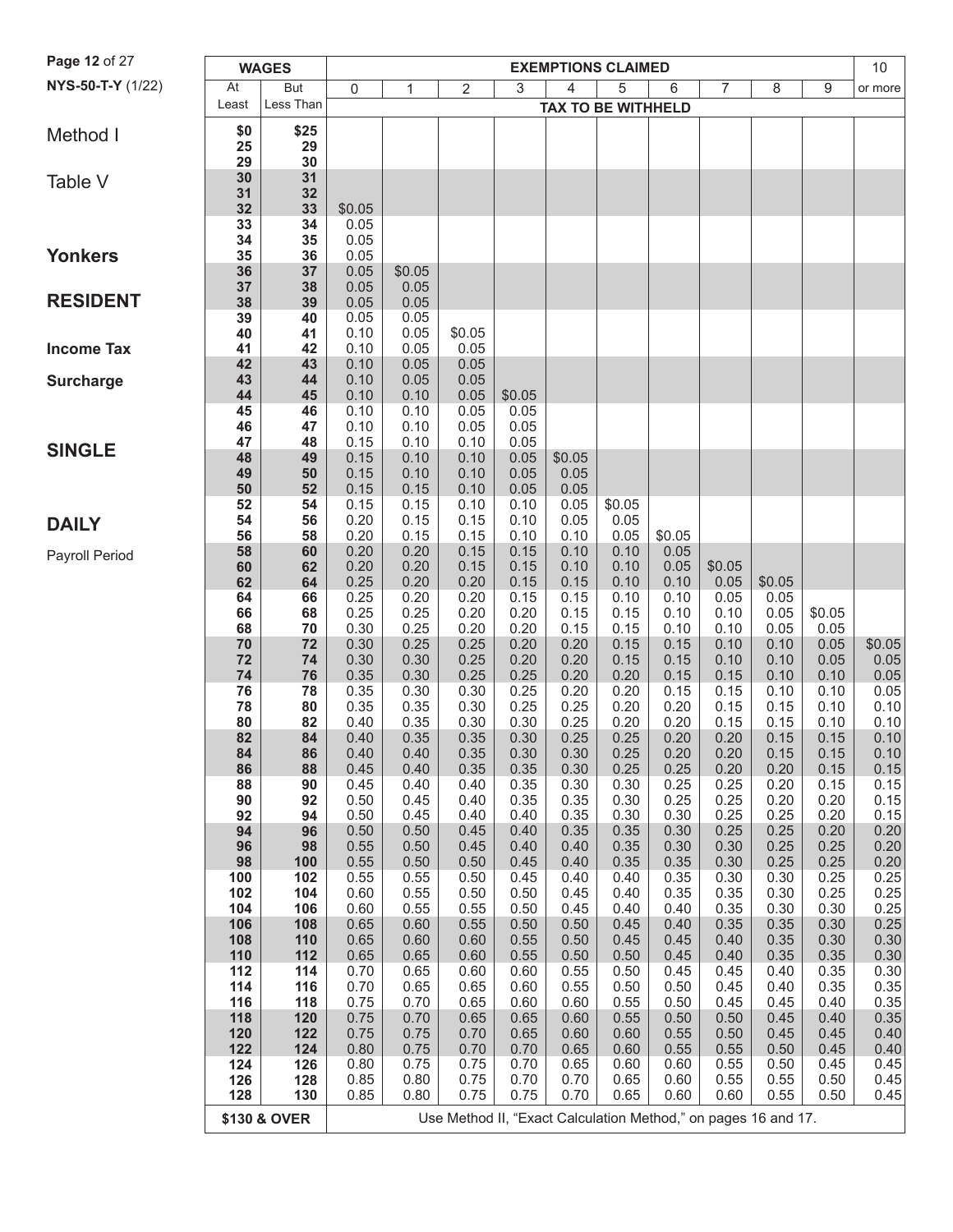|            | <b>WAGES</b> |              |              |                                                                |              |              | <b>EXEMPTIONS CLAIMED</b> |              |              |              |              | 10             | Page 13 of 27     |
|------------|--------------|--------------|--------------|----------------------------------------------------------------|--------------|--------------|---------------------------|--------------|--------------|--------------|--------------|----------------|-------------------|
| At         | But          | 0            | 1            | $\overline{2}$                                                 | 3            | 4            | 5                         | 6            | 7            | 8            | 9            | or more        | NYS-50-T-Y (1/22) |
| Least      | Less Than    |              |              |                                                                |              |              | <b>TAX TO BE WITHHELD</b> |              |              |              |              |                |                   |
| \$0        | \$25         |              |              |                                                                |              |              |                           |              |              |              |              |                | Method I          |
| 25<br>29   | 29<br>30     |              |              |                                                                |              |              |                           |              |              |              |              |                |                   |
| 30         | 31           |              |              |                                                                |              |              |                           |              |              |              |              |                | Table V           |
| 31         | 32           |              |              |                                                                |              |              |                           |              |              |              |              |                |                   |
| 32<br>33   | 33<br>34     |              |              |                                                                |              |              |                           |              |              |              |              |                |                   |
| 34         | 35           | \$0.05       |              |                                                                |              |              |                           |              |              |              |              |                |                   |
| 35         | 36           | 0.05         |              |                                                                |              |              |                           |              |              |              |              |                | <b>Yonkers</b>    |
| 36<br>37   | 37<br>38     | 0.05<br>0.05 |              |                                                                |              |              |                           |              |              |              |              |                |                   |
| 38         | 39           | 0.05         | \$0.05       |                                                                |              |              |                           |              |              |              |              |                | <b>RESIDENT</b>   |
| 39         | 40           | 0.05         | 0.05         |                                                                |              |              |                           |              |              |              |              |                |                   |
| 40<br>41   | 41<br>42     | 0.05<br>0.05 | 0.05<br>0.05 |                                                                |              |              |                           |              |              |              |              |                | <b>Income Tax</b> |
| 42         | 43           | 0.10         | 0.05         | \$0.05                                                         |              |              |                           |              |              |              |              |                |                   |
| 43         | 44           | 0.10         | 0.05         | 0.05                                                           |              |              |                           |              |              |              |              |                | <b>Surcharge</b>  |
| 44         | 45<br>46     | 0.10<br>0.10 | 0.05         | 0.05                                                           |              |              |                           |              |              |              |              |                |                   |
| 45<br>46   | 47           | 0.10         | 0.05<br>0.10 | 0.05<br>0.05                                                   | \$0.05       |              |                           |              |              |              |              |                |                   |
| 47         | 48           | 0.10         | 0.10         | 0.05                                                           | 0.05         |              |                           |              |              |              |              |                | <b>MARRIED</b>    |
| 48         | 49           | 0.10         | 0.10         | 0.05                                                           | 0.05         |              |                           |              |              |              |              |                |                   |
| 49<br>50   | 50<br>52     | 0.15<br>0.15 | 0.10<br>0.10 | 0.10<br>0.10                                                   | 0.05<br>0.05 | \$0.05       |                           |              |              |              |              |                |                   |
| 52         | 54           | 0.15         | 0.10         | 0.10                                                           | 0.05         | 0.05         |                           |              |              |              |              |                |                   |
| 54         | 56           | 0.15         | 0.15         | 0.10                                                           | 0.10         | 0.05         | \$0.05                    |              |              |              |              |                | <b>DAILY</b>      |
| 56<br>58   | 58<br>60     | 0.20<br>0.20 | 0.15<br>0.15 | 0.15<br>0.15                                                   | 0.10<br>0.10 | 0.05<br>0.10 | 0.05<br>0.05              | \$0.05       |              |              |              |                |                   |
| 60         | 62           | 0.20         | 0.20         | 0.15                                                           | 0.15         | 0.10         | 0.05                      | 0.05         |              |              |              |                | Payroll Period    |
| 62         | 64           | 0.20         | 0.20         | 0.15                                                           | 0.15         | 0.10         | 0.10                      | 0.05         | \$0.05       |              |              |                |                   |
| 64<br>66   | 66<br>68     | 0.25<br>0.25 | 0.20<br>0.20 | 0.20<br>0.20                                                   | 0.15<br>0.15 | 0.15<br>0.15 | 0.10<br>0.10              | 0.10<br>0.10 | 0.05<br>0.05 | \$0.05       |              |                |                   |
| 68         | 70           | 0.25         | 0.25         | 0.20                                                           | 0.20         | 0.15         | 0.15                      | 0.10         | 0.10         | 0.05         | \$0.05       |                |                   |
| 70         | 72           | 0.30         | 0.25         | 0.20                                                           | 0.20         | 0.15         | 0.15                      | 0.10         | 0.10         | 0.05         | 0.05         |                |                   |
| 72<br>74   | 74<br>76     | 0.30<br>0.30 | 0.25<br>0.30 | 0.25<br>0.25                                                   | 0.20<br>0.20 | 0.20<br>0.20 | 0.15<br>0.15              | 0.15<br>0.15 | 0.10<br>0.10 | 0.10<br>0.10 | 0.05<br>0.05 | \$0.05<br>0.05 |                   |
| 76         | 78           | 0.30         | 0.30         | 0.25                                                           | 0.25         | 0.20         | 0.20                      | 0.15         | 0.15         | 0.10         | 0.10         | 0.05           |                   |
| 78         | 80           | 0.35         | 0.30         | 0.30                                                           | 0.25         | 0.20         | 0.20                      | 0.15         | 0.15         | 0.10         | 0.10         | 0.05           |                   |
| 80<br>82   | 82<br>84     | 0.35<br>0.40 | 0.35<br>0.35 | 0.30<br>0.30                                                   | 0.25<br>0.30 | 0.25<br>0.25 | 0.20<br>0.20              | 0.20<br>0.20 | 0.15<br>0.15 | 0.15<br>0.15 | 0.10<br>0.10 | 0.10<br>0.10   |                   |
| 84         | 86           | 0.40         | 0.35         | 0.35                                                           | 0.30         | 0.25         | 0.25                      | $0.20\,$     | 0.20         | 0.15         | 0.15         | 0.10           |                   |
| 86         | 88           | 0.40         | 0.40         | 0.35                                                           | 0.30         | 0.30         | 0.25                      | 0.20         | 0.20         | 0.15         | 0.15         | 0.10           |                   |
| 88<br>90   | 90<br>92     | 0.45<br>0.45 | 0.40<br>0.40 | 0.35<br>0.40                                                   | 0.35<br>0.35 | 0.30<br>0.30 | 0.25<br>0.30              | 0.25<br>0.25 | 0.20<br>0.25 | 0.20<br>0.20 | 0.15<br>0.15 | 0.15<br>0.15   |                   |
| 92         | 94           | 0.45         | 0.45         | 0.40                                                           | 0.35         | 0.35         | 0.30                      | 0.25         | 0.25         | 0.20         | 0.20         | 0.15           |                   |
| 94         | 96           | 0.50         | 0.45         | 0.40                                                           | 0.40         | 0.35         | 0.30                      | 0.30         | 0.25         | 0.25         | 0.20         | 0.15           |                   |
| 96<br>98   | 98<br>100    | 0.50<br>0.55 | 0.50<br>0.50 | 0.45<br>0.45                                                   | 0.40<br>0.40 | 0.35<br>0.40 | 0.35<br>0.35              | 0.30<br>0.30 | 0.25<br>0.30 | 0.25<br>0.25 | 0.20<br>0.25 | 0.20<br>0.20   |                   |
| 100        | 102          | 0.55         | 0.50         | 0.50                                                           | 0.45         | 0.40         | 0.35                      | 0.35         | 0.30         | 0.25         | 0.25         | 0.20           |                   |
| 102        | 104          | 0.55         | 0.55         | 0.50                                                           | 0.45         | 0.40         | 0.40                      | 0.35         | 0.30         | 0.30         | 0.25         | 0.25           |                   |
| 104<br>106 | 106<br>108   | 0.60<br>0.60 | 0.55<br>0.55 | 0.50<br>0.55                                                   | 0.50<br>0.50 | 0.45<br>0.45 | 0.40<br>0.40              | 0.35<br>0.40 | 0.35<br>0.35 | 0.30<br>0.30 | 0.25<br>0.30 | 0.25<br>0.25   |                   |
| 108        | 110          | 0.65         | 0.60         | 0.55                                                           | 0.50         | 0.50         | 0.45                      | 0.40         | 0.35         | 0.35         | 0.30         | 0.25           |                   |
| 110        | 112          | 0.65         | 0.60         | 0.60                                                           | 0.55         | 0.50         | 0.45                      | 0.40         | 0.40         | 0.35         | 0.30         | 0.30           |                   |
| 112<br>114 | 114<br>116   | 0.65<br>0.70 | 0.65<br>0.65 | 0.60<br>0.60                                                   | 0.55<br>0.60 | 0.50<br>0.55 | 0.50<br>0.50              | 0.45<br>0.45 | 0.40<br>0.45 | 0.35<br>0.40 | 0.35<br>0.35 | 0.30<br>0.30   |                   |
| 116        | 118          | 0.70         | 0.65         | 0.65                                                           | 0.60         | 0.55         | 0.50                      | 0.50         | 0.45         | 0.40         | 0.35         | 0.35           |                   |
| 118        | 120          | 0.75         | 0.70         | 0.65                                                           | 0.60         | 0.60         | 0.55                      | 0.50         | 0.45         | 0.45         | 0.40         | 0.35           |                   |
| 120<br>122 | 122<br>124   | 0.75<br>0.75 | 0.70<br>0.75 | 0.65<br>0.70                                                   | 0.65<br>0.65 | 0.60<br>0.60 | 0.55<br>0.60              | 0.50<br>0.55 | 0.50<br>0.50 | 0.45<br>0.45 | 0.40<br>0.45 | 0.35<br>0.40   |                   |
| 124        | 126          | 0.80         | 0.75         | 0.70                                                           | 0.65         | 0.65         | 0.60                      | 0.55         | 0.50         | 0.50         | 0.45         | 0.40           |                   |
| 126        | 128          | 0.80         | 0.75         | 0.75                                                           | 0.70         | 0.65         | 0.60                      | 0.60         | 0.55         | 0.50         | 0.45         | 0.45           |                   |
| 128        | 130          | 0.85         | 0.80         | 0.75                                                           | 0.70         | 0.70         | 0.65                      | 0.60         | 0.55         | 0.55         | 0.50         | 0.45           |                   |
|            | \$130 & OVER |              |              | Use Method II, "Exact Calculation Method," on pages 18 and 19. |              |              |                           |              |              |              |              |                |                   |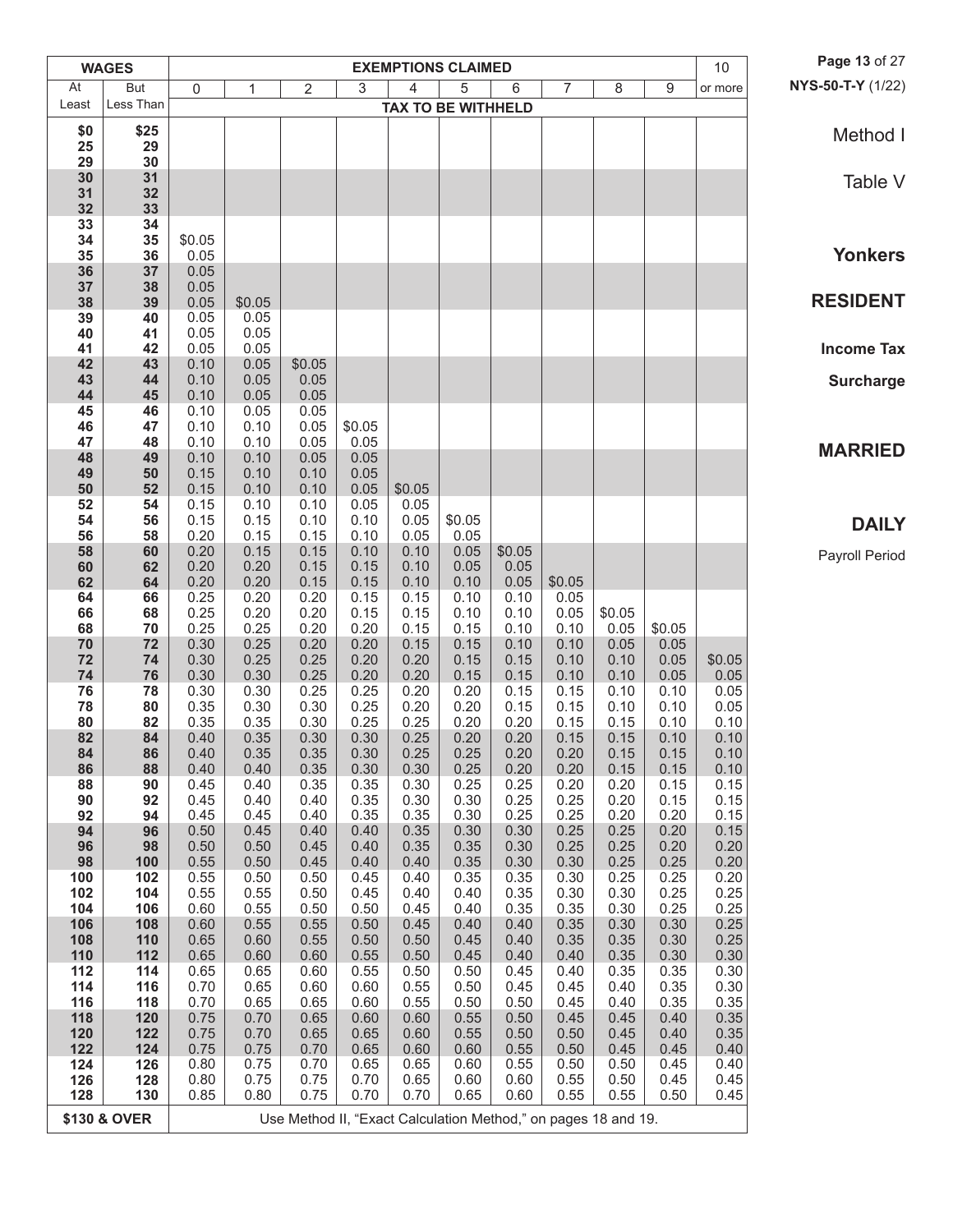## **Yonkers Special Tables for Deduction and Exemption Allowances**

Applicable to Methods II and III, Exact Calculation Method, and Top Income Applicable to Dollar to Dollar Withholding Tables<br>Tax Rates Method for Yonkers; see pages 16 through 19 and page 22. for Yonkers; see pages 20 and Tax Rates Method for Yonkers; see pages 16 through 19 and page 22.

Using the tables below, compute the total deduction and exemption allowance to subtract from wages.

## **Table A**

## **Combined deduction and exemption allowance (full year)**

Using *Payroll type, Marital status,* and the *Number of exemptions,* locate the combined deduction and exemption allowance amount in the chart below and subtract that amount from wages, before using the exact calculation method (or dollar to dollar withholding tables) to determine the amount to be withheld.

*(Use Tables B and C below if more than 10 exemptions are claimed.)*

|                        |                          |          |         |                |         |         | <b>Number of exemptions</b> |          |          |          |          |          |
|------------------------|--------------------------|----------|---------|----------------|---------|---------|-----------------------------|----------|----------|----------|----------|----------|
| <b>Payroll</b><br>type | <b>Marital</b><br>status | $\bf{0}$ |         | $\overline{2}$ | 3       | 4       | 5                           | 6        |          | 8        | 9        | 10       |
| Daily or               | Single                   | \$28.45  | \$32.30 | \$36.15        | \$40.00 | \$43.85 | \$47.70                     | \$51.55  | \$55.40  | \$59.25  | \$63.10  | \$66.95  |
| Miscellaneous          | <b>Married</b>           | 30.60    | 34.45   | 38.30          | 42.15   | 46.00   | 49.85                       | 53.70    | 57.55    | 61.40    | 65.25    | 69.10    |
| Weekly                 | Single                   | 142.30   | 161.55  | 180.80         | 200.05  | 219.30  | 238.55                      | 257.80   | 277.05   | 296.30   | 315.55   | 334.80   |
|                        | <b>Married</b>           | 152.90   | 172.15  | 191.40         | 210.65  | 229.90  | 249.15                      | 268.40   | 287.65   | 306.90   | 326.15   | 345.40   |
| Biweekly               | Single                   | 284.60   | 323.10  | 361.60         | 400.10  | 438.60  | 477.10                      | 515.60   | 554.10   | 592.60   | 631.10   | 669.60   |
|                        | <b>Married</b>           | 305.80   | 344.30  | 382.80         | 421.30  | 459.80  | 498.30                      | 536.80   | 575.30   | 613.80   | 652.30   | 690.80   |
| Semimonthly            | Single                   | 308.35   | 350.00  | 391.65         | 433.30  | 474.95  | 516.60                      | 558.25   | 599.90   | 641.55   | 683.20   | 724.85   |
|                        | <b>Married</b>           | 331.25   | 372.90  | 414.55         | 456.20  | 497.85  | 539.50                      | 581.15   | 622.80   | 664.45   | 706.10   | 747.75   |
| Monthly                | Single                   | 616.70   | 700.00  | 783.30         | 866.60  | 949.90  | 1,033.20                    | 1,116.50 | 1,199.80 | 1,283.10 | 1,366.40 | 1,449.70 |
|                        | <b>Married</b>           | 662.50   | 745.80  | 829.10         | 912.40  | 995.70  | 1.079.00                    | 1,162.30 | 1,245.60 | 1,328.90 | 1,412.20 | 1,495.50 |
| Annual                 | Single                   | 7,400    | 8,400   | 9,400          | 10,400  | 11,400  | 12,400                      | 13,400   | 14,400   | 15,400   | 16,400   | 17,400   |
|                        | <b>Married</b>           | 7,950    | 8,950   | 9,950          | 10,950  | 11,950  | 12,950                      | 13,950   | 14,950   | 15,950   | 16.950   | 17,950   |

## **Table B Deduction allowance**

Use *Payroll period* and *Marital status* of employee to find the deduction allowance. Then see Table C.

| Payroll<br>period | Marital<br>status | Deduction<br>amount |
|-------------------|-------------------|---------------------|
| Daily or          | Single            | \$28.45             |
| Miscellaneous     | Married           | 30.60               |
| Weekly            | Single            | 142.30              |
|                   | Married           | 152.90              |
| <b>Biweekly</b>   | Single            | 284.60              |
|                   | Married           | 305.80              |
| Semimonthly       | Single            | 308.35              |
|                   | Married           | 331.25              |
| Monthly           | Single            | 616.70              |
|                   | Married           | 662.50              |
| Annual            | Single            | 7.400               |
|                   | <b>Married</b>    | 7,950               |

## **Table C Exemption allowance**

Based on a full year exemption of \$1,000.

Multiply the number of exemptions claimed by the applicable amount from the table below and add the result to the deduction amount from Table B.

| <b>Payroll</b><br>period | Value<br>of one<br>exemption |
|--------------------------|------------------------------|
| Daily/miscellaneous      | \$3.85                       |
| Weekly                   | 19.25                        |
| <b>Biweekly</b>          | 38.50                        |
| Semimonthly              | 41.65                        |
| Monthly                  | 83.30                        |
| Annual                   | 1,000                        |
|                          |                              |

## **Table D**

#### **Adjustment for difference between federal\* and New York withholding allowances**

If the federal Form W-4 most recently submitted to an employer was for tax year 2019 or earlier, and the employee did not file Form IT-2104, the employer may use the same number of allowances the employee claimed on their federal Form W-4. For employers who elect to use the federal allowance amounts in computing wages after allowances, the following adjustments correct for the difference between the federal allowance of \$4,300\* and the New York State allowance of \$1,000 according to the particular payroll period.

To correct for the lower New York State withholding allowances: Multiply the amount below for one allowance by the number of allowances claimed. Add the product to the federally computed wages after allowances. **Adjustment for each**

| Payroll period      | <b>AUJUSHIIGHLIVI GUVII</b><br>federal allowance |
|---------------------|--------------------------------------------------|
| Daily/miscellaneous | \$12.70                                          |
| Weekly              | 63.50                                            |
| <b>Biweekly</b>     | 127.00                                           |
| Semimonthly         | 137.50                                           |
| Monthly             | 275.00                                           |
| Quarterly           | 825.00                                           |
| Semiannual          | 1,650.00                                         |
| Annual              | 3.300.00                                         |

\* The adjustments in Table D are based on the 2021 federal withholding allowance amount of \$4,300. The federal allowance amount may be adjusted for inflation as prescribed by the Internal Revenue Code. For an annual payroll period, the adjustment for each federal allowance should be changed by subtracting \$1,000 from the current federal allowance amount. Other payroll periods should be recalculated accordingly.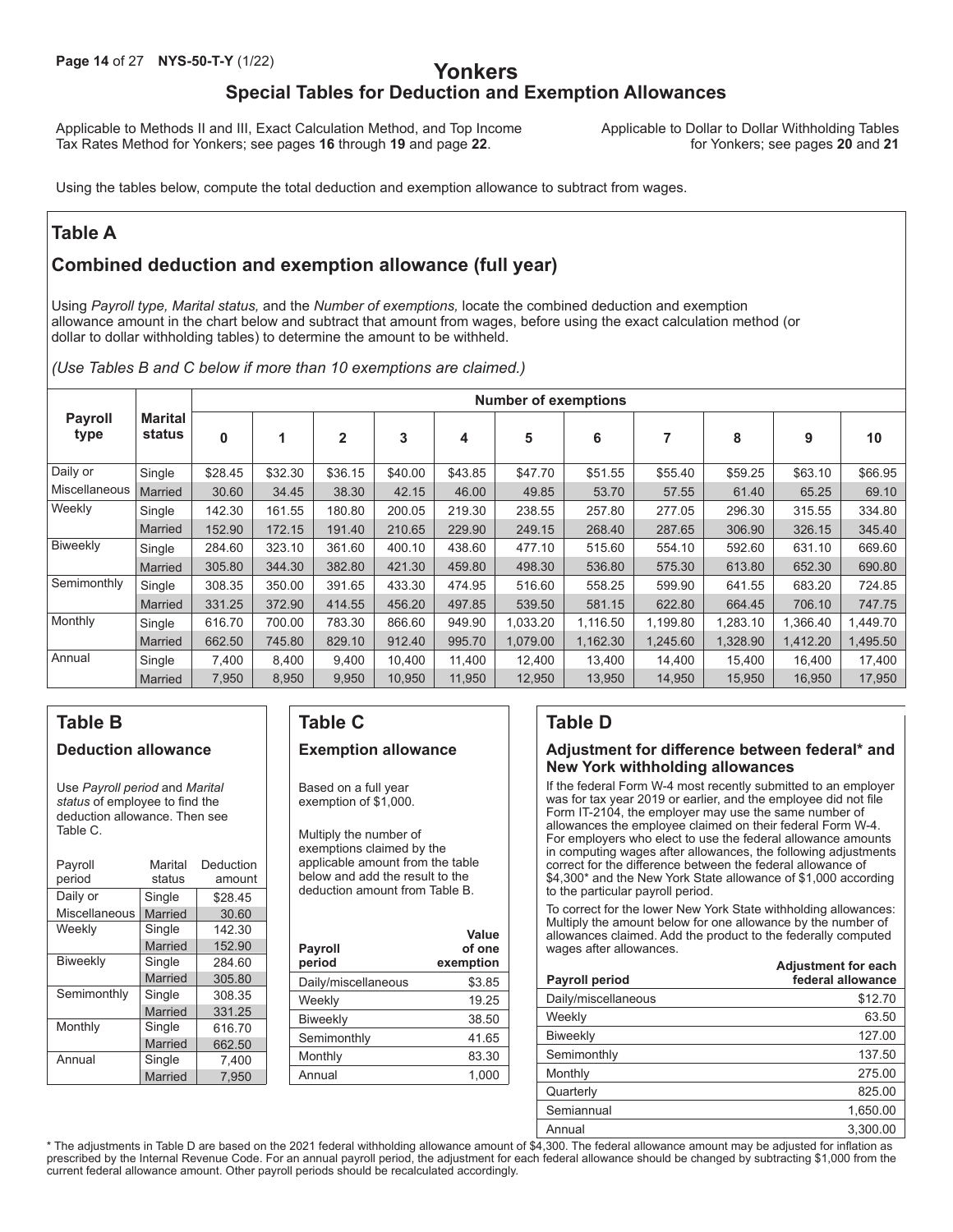**— Notes —**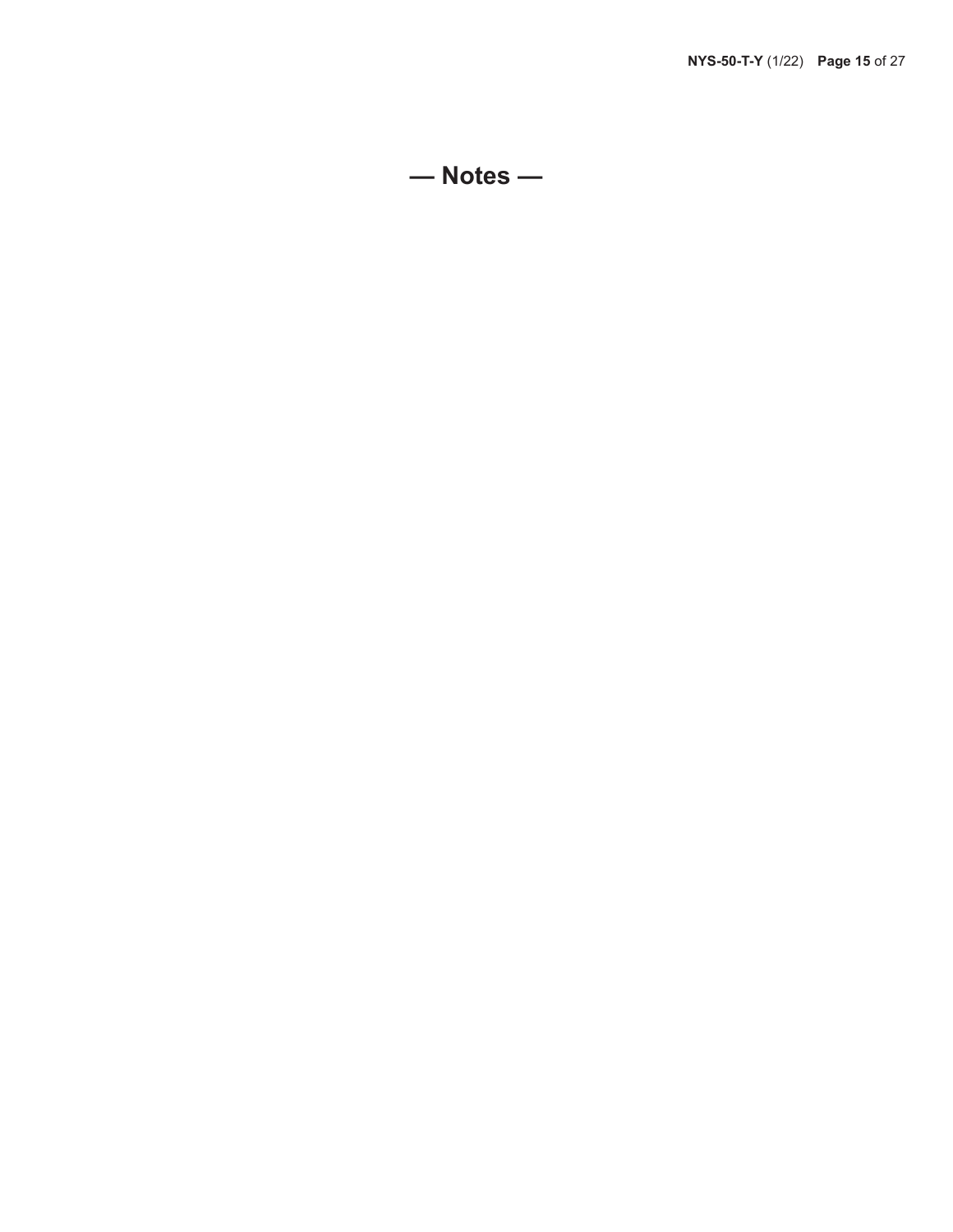## **Method II Exact Calculation Method Single Instructions and Examples**

#### **Steps for computing the amount of tax to be withheld:**

**Step 1** If the number of exemptions claimed is ten or fewer, look up the total exemption and deduction amount in Table A on page 14, according to the payroll period and marital status claimed. (If there are more than 10 exemptions, multiply the number by the exemption amount in Table C on page 14 and add it to the deduction amount from Table B.) Subtract the total exemption and deduction amount from the wages to get net wages.

For weekly payroll periods, if the amount of net wages is \$600 or less, you may use the simplified Dollar to Dollar Withholding Table beginning on page 20 to find the amount to withhold. Otherwise, continue with Step 2.

**Note:** If the annualized amount of net wages is at least \$1,077,550, then you must use Method III to determine the amount to withhold.

- **Step 2** Locate the table on page 17 for the appropriate payroll period. Find the line on which the net wages fall between the amounts in Columns 1 and 2.
- **Step 3** Following across on the line you found in Step 2, subtract the amount in Column 3 from the net wages.
- **Step 4** Following across the same line, multiply the result from Step 3 by the amount in Column 4.
- **Step 5** Following across on the same line, add the result from Step 4 to the amount in Column 5. Multiply the result by 16.75% (.1675). Withhold the resulting product from wages.

## **Examples**

| Example 1:                                                                                                                                                                                                                                                                                                                                                                                                                                                                                                                                                 | Example 3:                                                                                                                                                                                                                                                                                                                                                                                                                                                                                                                                                                                                                      |
|------------------------------------------------------------------------------------------------------------------------------------------------------------------------------------------------------------------------------------------------------------------------------------------------------------------------------------------------------------------------------------------------------------------------------------------------------------------------------------------------------------------------------------------------------------|---------------------------------------------------------------------------------------------------------------------------------------------------------------------------------------------------------------------------------------------------------------------------------------------------------------------------------------------------------------------------------------------------------------------------------------------------------------------------------------------------------------------------------------------------------------------------------------------------------------------------------|
| Weekly payroll, \$400 gross wages, single, 3 exemptions                                                                                                                                                                                                                                                                                                                                                                                                                                                                                                    | Monthly payroll, \$50,000 gross wages, single, 3 exemptions                                                                                                                                                                                                                                                                                                                                                                                                                                                                                                                                                                     |
| 1. Amount from Table A on page 14 is \$200.05 for single, weekly payroll,<br>3 exemptions. \$400 wages - \$200.05 = \$199.95 net wages.<br>2. Use Table II - A on page 17 for single, weekly payroll. Look up<br>\$199.95 and use line 2 on which \$199.95 is greater than Column 1<br>(\$163) but less than Column 2 (\$225).<br>3. \$199.95 - \$163 (from Column 3, line 2) = \$36.95.<br>4. \$36.95 x .0450 (from Column 4, line 2) = \$1.66.<br>5. $$1.66 + $6.54$ (from Column 5, line 2) = \$8.20.<br>\$8.20 x .1675 = \$1.37. Withhold this amount. | 1. Amount from Table A on page 14 is \$866.60 for single, monthly<br>payroll, 3 exemptions. \$50,000 wages - \$866.60 = \$49,133.40 net<br>wages.<br>2. Use Table II - D on page 17 for single, monthly payroll. Look up<br>\$49,133.40 and use line 11 on which \$49,133.40 is greater than<br>Column 1 (\$22,117) but less than Column 2 (\$89,796).<br>3. \$49,133.40 - \$22,117 (from Column 3, line 11) = \$27,016.40.<br>4. \$27,016.40 x .0735 (from Column 4, line 11) = \$1,985.71.<br>5. $$1,985.71 + $1,590.42$ (from Column 5, line 11) = \$3,576.13.<br>$$3,576.13 \times .1675 = $599.00$ . Withhold this amount. |
| Example 2:                                                                                                                                                                                                                                                                                                                                                                                                                                                                                                                                                 | <b>Example 4:</b>                                                                                                                                                                                                                                                                                                                                                                                                                                                                                                                                                                                                               |
| Semimonthly payroll, \$5,000 gross wages, single, 1 exemption                                                                                                                                                                                                                                                                                                                                                                                                                                                                                              | Daily payroll, \$750 gross wages, single, 2 exemptions                                                                                                                                                                                                                                                                                                                                                                                                                                                                                                                                                                          |
| 1. Amount from Table A on page 14 is \$350.00 for single, semimonthly<br>payroll, 1 exemption. \$5,000 wages - \$350.00 = \$4,650.00 net wages.                                                                                                                                                                                                                                                                                                                                                                                                            | 1. Amount from Table A on page 14 is \$36.15 for single, daily payroll, 2<br>exemptions. $$750$ wages - $$36.15 = $713.85$ net wages.                                                                                                                                                                                                                                                                                                                                                                                                                                                                                           |
| 2. Use Table II - C on page 17 for single, semimonthly payroll. Look<br>up \$4,650.00 and use line 8 on which \$4,650.00 is greater than<br>Column 1 (\$4,485) but less than Column 2 (\$6,569).                                                                                                                                                                                                                                                                                                                                                           | 2. Use Table II - E on page 17 for single, daily payroll. Look up \$713.85<br>and use line 9 on which \$713.85 is greater than Column 1 (\$606)<br>but less than Column 2 (\$828).                                                                                                                                                                                                                                                                                                                                                                                                                                              |
| 3. $$4,650.00 - $4,485$ (from Column 3, line 8) = \$165.00.                                                                                                                                                                                                                                                                                                                                                                                                                                                                                                | 3. \$713.85 - \$606 (from Column 3, line 9) = \$107.85.                                                                                                                                                                                                                                                                                                                                                                                                                                                                                                                                                                         |
| 4. \$165.00 x .0782 (from Column 4, line 8) = \$12.90.                                                                                                                                                                                                                                                                                                                                                                                                                                                                                                     | 4. \$107.85 x .0675 (from Column 4, line 9) = \$7.28.                                                                                                                                                                                                                                                                                                                                                                                                                                                                                                                                                                           |
| 5. \$12.90 + \$262.83 (from Column 5, line 8) = \$275.73. \$275.73 x<br>.1675 = $$46.19$ . Withhold this amount.                                                                                                                                                                                                                                                                                                                                                                                                                                           | 5. $$7.28 + $39.30$ (from Column 5, line 9) = \$46.58. \$46.58 x .1675 =<br>\$7.80. Withhold this amount.                                                                                                                                                                                                                                                                                                                                                                                                                                                                                                                       |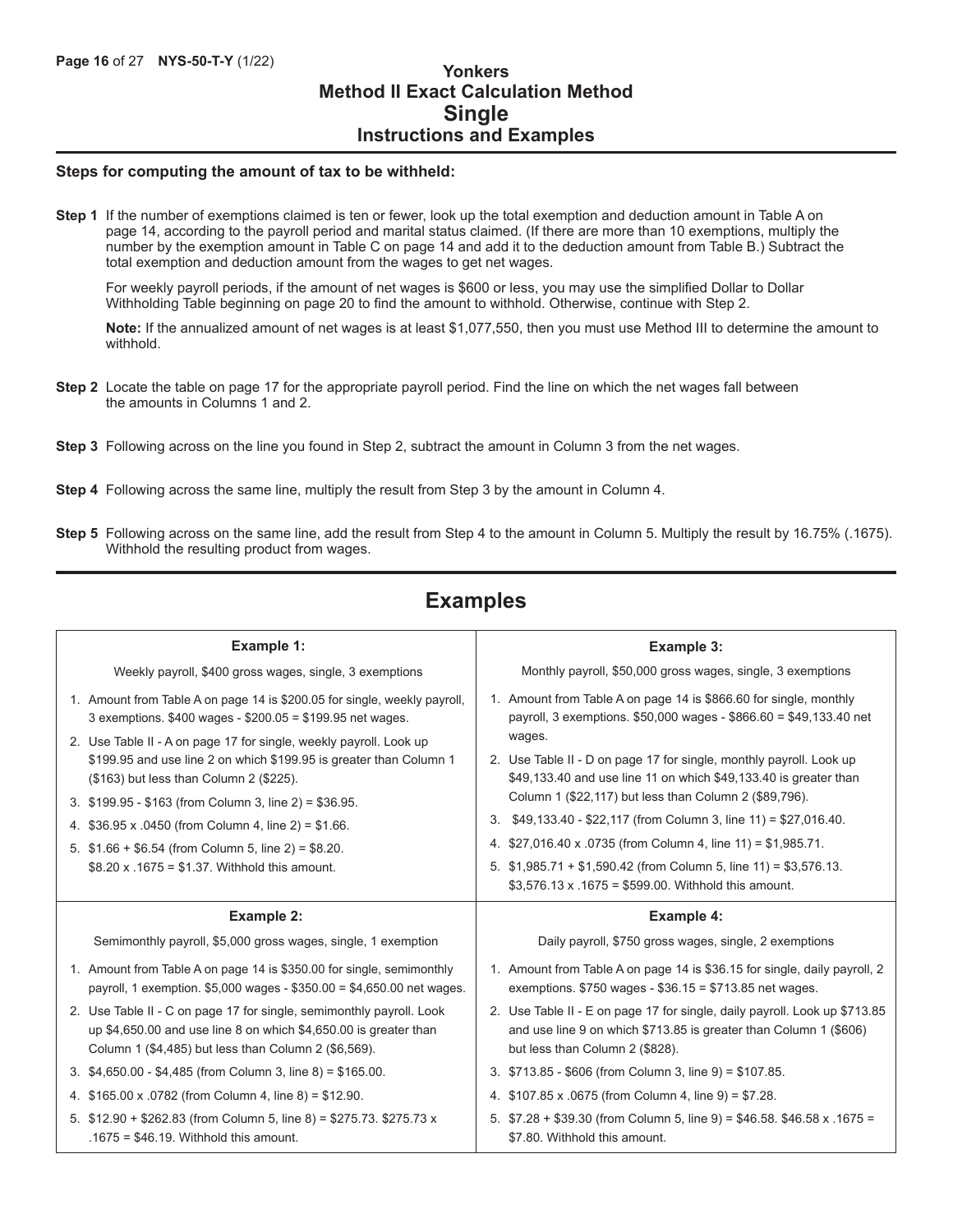ř.

|                |                                                                                       |                     | Table II - A Weekly Payroll |                           |                                                             |                |                                                                                       | Ta     |
|----------------|---------------------------------------------------------------------------------------|---------------------|-----------------------------|---------------------------|-------------------------------------------------------------|----------------|---------------------------------------------------------------------------------------|--------|
|                | If the amount of net<br>wages (after subtracting<br>deductions and<br>exemptions) is: |                     | Subtract<br>Column 3        | Multiply the<br>result by | Add the result to<br>Column 5 amount.<br>Multiply by 16.75% |                | If the amount of net<br>wages (after subtracting<br>deductions and<br>exemptions) is: |        |
|                | At                                                                                    | <b>But less</b>     | amount from                 | Column 4                  | (.1675). Withhold                                           | L              | At                                                                                    | But le |
| n              | Least                                                                                 | than                | net wages                   | amount                    | the product                                                 | n              | Least                                                                                 | th     |
| е              | Column 1                                                                              | Column <sub>2</sub> | Column 3                    | Column 4                  | Column 5                                                    | е              | Column 1                                                                              | Colum  |
| 1              | \$0                                                                                   | \$163               | \$0                         | 0.0400                    | \$0                                                         | 1              | \$0                                                                                   | \$7    |
| $\overline{2}$ | 163                                                                                   | 225                 | 163                         | 0.0450                    | 6.54                                                        | $\overline{2}$ | 708                                                                                   |        |
| 3              | 225                                                                                   | 267                 | 225                         | 0.0525                    | 9.31                                                        | 3              | 975                                                                                   | 1,1    |
| 4              | 267                                                                                   | 1,551               | 267                         | 0.0585                    | 11.54                                                       | 4              | 1,158                                                                                 | 6,7    |
| 5              | 1,551                                                                                 | 1,862               | 1,551                       | 0.0625                    | 86.62                                                       | 5              | 6,721                                                                                 | 8,0    |
| 6              | 1,862                                                                                 | 2,070               | 1,862                       | 0.0732                    | 106.04                                                      | 6              | 8,067                                                                                 | 8,9    |
| 7              | 2,070                                                                                 | 3,032               | 2,070                       | 0.0782                    | 121.31                                                      | 7              | 8,971                                                                                 | 13,1   |
| 8              | 3,032                                                                                 | 4,142               | 3,032                       | 0.0675                    | 196.52                                                      | 8              | 13,138                                                                                | 17,9   |
| 9              | 4,142                                                                                 | 5,104               | 4,142                       | 0.0994                    | 271.48                                                      | 9              | 17,950                                                                                | 22,7   |
| 10             | 5,104                                                                                 | 20,722              | 5,104                       | 0.0735                    | 367.02                                                      | 10             | 22,117                                                                                | 89,7   |
| 11             |                                                                                       | \$20,722 & OVER     |                             | on Page 22                | Use Method III Top Income Tax Rates Method,                 | 11             | \$89,796 & OVER                                                                       |        |

|                |                          | Table II - D        |             | <b>Monthly Payroll</b> |                                             |
|----------------|--------------------------|---------------------|-------------|------------------------|---------------------------------------------|
|                | If the amount of net     |                     |             |                        |                                             |
|                | wages (after subtracting |                     |             |                        |                                             |
|                | deductions and           |                     |             |                        | Add the result to                           |
|                | exemptions) is:          |                     | Subtract    | Multiply the           | Column 5 amount.                            |
| L              |                          |                     | Column 3    | result by              | Multiply by 16.75%                          |
| i              | At                       | <b>But less</b>     | amount from | Column 4               | (.1675). Withhold                           |
| n              | Least                    | than                | net wages   | amount                 | the product                                 |
| е              | Column <sub>1</sub>      | Column <sub>2</sub> | Column 3    | Column 4               | Column 5                                    |
| 1              | \$0                      | \$708               | \$0         | 0.0400                 | \$0                                         |
| $\overline{2}$ | 708                      | 975                 | 708         | 0.0450                 | 28.33                                       |
| 3              | 975                      | 1,158               | 975         | 0.0525                 | 40.33                                       |
| 4              | 1,158                    | 6,721               | 1,158       | 0.0585                 | 50.00                                       |
| 5              | 6,721                    | 8,067               | 6,721       | 0.0625                 | 375.33                                      |
| 6              | 8,067                    | 8,971               | 8,067       | 0.0732                 | 459.50                                      |
| 7              | 8,971                    | 13,138              | 8,971       | 0.0782                 | 525.67                                      |
| 8              | 13,138                   | 17,950              | 13,138      | 0.0675                 | 851.58                                      |
| 9              | 17,950                   | 22,117              | 17,950      | 0.0994                 | 1,176.42                                    |
| 10             | 22,117                   | 89,796              | 22,117      | 0.0735                 | 1,590.42                                    |
| 11             | \$89,796 & OVER          |                     |             | on Page 22             | Use Method III Top Income Tax Rates Method, |

|                |                                                                                       |                         | Table II - B             | <b>Biweekly Payroll</b>   |                                                             |                |                                                                                       | Тε          |
|----------------|---------------------------------------------------------------------------------------|-------------------------|--------------------------|---------------------------|-------------------------------------------------------------|----------------|---------------------------------------------------------------------------------------|-------------|
|                | If the amount of net<br>wages (after subtracting<br>deductions and<br>exemptions) is: |                         | Subtract<br>Column 3     | Multiply the<br>result by | Add the result to<br>Column 5 amount.<br>Multiply by 16.75% |                | If the amount of net<br>wages (after subtracting<br>deductions and<br>exemptions) is: |             |
| L<br>n         | At<br>Least                                                                           | <b>But less</b><br>than | amount from<br>net wages | Column 4<br>amount        | (.1675). Withhold<br>the product                            | n              | At<br>Least                                                                           | But I<br>tl |
| е              | Column 1                                                                              | Column 2                | Column 3                 | Column 4                  | Column <sub>5</sub>                                         | е              | Column 1                                                                              | Colun       |
| 1              | \$0                                                                                   | \$327                   | \$0                      | 0.0400                    | \$0                                                         | 1              | \$0                                                                                   |             |
| $\overline{2}$ | 327                                                                                   | 450                     | 327                      | 0.0450                    | 13.08                                                       | $\overline{2}$ | 33                                                                                    |             |
| 3              | 450                                                                                   | 535                     | 450                      | 0.0525                    | 18.62                                                       | 3              | 45                                                                                    |             |
| 4              | 535                                                                                   | 3,102                   | 535                      | 0.0585                    | 23.08                                                       | 4              | 53                                                                                    |             |
| 5              | 3,102                                                                                 | 3,723                   | 3,102                    | 0.0625                    | 173.23                                                      | 5              | 310                                                                                   |             |
| 6              | 3,723                                                                                 | 4,140                   | 3,723                    | 0.0732                    | 212.08                                                      | 6              | 372                                                                                   |             |
| 7              | 4,140                                                                                 | 6,063                   | 4,140                    | 0.0782                    | 242.62                                                      | 7              | 414                                                                                   |             |
| 8              | 6,063                                                                                 | 8,285                   | 6.063                    | 0.0675                    | 393.04                                                      | 8              | 606                                                                                   |             |
| 9              | 8,285                                                                                 | 10,208                  | 8,285                    | 0.0994                    | 542.96                                                      | 9              | 828                                                                                   | 1,          |
| 10             | 10,208                                                                                | 41,444                  | 10,208                   | 0.0735                    | 734.04                                                      | 10             | 1,021                                                                                 | 4.          |
| 11             | \$41,444 & OVER                                                                       |                         |                          | on Page 22                | Use Method III Top Income Tax Rates Method,                 | 11             | \$4.144 & OVER                                                                        |             |

|                 | Table II - E<br><b>Daily Payroll</b> |                     |             |              |                                             |  |  |  |  |  |  |  |  |
|-----------------|--------------------------------------|---------------------|-------------|--------------|---------------------------------------------|--|--|--|--|--|--|--|--|
|                 | If the amount of net                 |                     |             |              |                                             |  |  |  |  |  |  |  |  |
|                 | wages (after subtracting             |                     |             |              |                                             |  |  |  |  |  |  |  |  |
|                 | deductions and                       |                     |             |              | Add the result to                           |  |  |  |  |  |  |  |  |
|                 | exemptions) is:                      |                     | Subtract    | Multiply the | Column 5 amount.                            |  |  |  |  |  |  |  |  |
|                 |                                      |                     | Column 3    | result by    | Multiply by 16.75%                          |  |  |  |  |  |  |  |  |
| ۲ $\frac{1}{i}$ | At                                   | <b>But less</b>     | amount from | Column 4     | (.1675). Withhold                           |  |  |  |  |  |  |  |  |
| n               | Least                                | than                | net wages   | amount       | the product                                 |  |  |  |  |  |  |  |  |
| e               | Column <sub>1</sub>                  | Column <sub>2</sub> | Column 3    | Column 4     | Column 5                                    |  |  |  |  |  |  |  |  |
| 1               | \$0                                  | \$33                | \$0         | 0.0400       | \$0                                         |  |  |  |  |  |  |  |  |
| $\overline{2}$  | 33                                   | 45                  | 33          | 0.0450       | 1.31                                        |  |  |  |  |  |  |  |  |
| 3               | 45                                   | 53                  | 45          | 0.0525       | 1.86                                        |  |  |  |  |  |  |  |  |
| 4               | 53                                   | 310                 | 53          | 0.0585       | 2.31                                        |  |  |  |  |  |  |  |  |
| 5               | 310                                  | 372                 | 310         | 0.0625       | 17.32                                       |  |  |  |  |  |  |  |  |
| 6               | 372                                  | 414                 | 372         | 0.0732       | 21.21                                       |  |  |  |  |  |  |  |  |
| 7               | 414                                  | 606                 | 414         | 0.0782       | 24.26                                       |  |  |  |  |  |  |  |  |
| 8               | 606                                  | 828                 | 606         | 0.0675       | 39.30                                       |  |  |  |  |  |  |  |  |
| 9               | 828                                  | 1,021               | 828         | 0.0994       | 54.30                                       |  |  |  |  |  |  |  |  |
| 10              | 1,021<br>4.144                       |                     | 1,021       | 0.0735       | 73.40                                       |  |  |  |  |  |  |  |  |
| 11              | \$4,144 & OVER                       |                     |             | on Page 22   | Use Method III Top Income Tax Rates Method, |  |  |  |  |  |  |  |  |

|                       |                                                                    | Table II - C |                                      |                                 | An                                                     |                |                                                                          |                  |
|-----------------------|--------------------------------------------------------------------|--------------|--------------------------------------|---------------------------------|--------------------------------------------------------|----------------|--------------------------------------------------------------------------|------------------|
|                       | If the amount of net<br>wages (after subtracting<br>deductions and |              | Subtract                             | Multiply the                    | Add the result to<br>Column 5 amount.                  |                | If annual wages (after<br>subtracting deductions<br>and exemptions) are: |                  |
| n                     | exemptions) is:<br><b>But less</b><br>At<br>than<br>Least          |              | Column 3<br>amount from<br>net wages | result by<br>Column 4<br>amount | Multiply by 16.75%<br>(.1675). Withhold<br>the product | L<br>i.<br>n   | At<br>Least                                                              | But less<br>thar |
| е                     | Column 1                                                           | Column 2     | Column 3                             | Column 4                        | Column <sub>5</sub>                                    | е              | Column 1                                                                 | Column           |
| 1                     | \$0                                                                | \$354        | \$0                                  | 0.0400                          | \$0                                                    | 1              | \$0                                                                      | \$8,50           |
| $\overline{2}$        | 354                                                                | 488          | 354                                  | 0.0450                          | 14.17                                                  | $\overline{2}$ | 8,500                                                                    | 11,70            |
| 3                     | 488                                                                | 579          | 488                                  | 0.0525                          | 20.17                                                  | 3              | 11,700                                                                   | 13,90            |
| 4                     | 579                                                                | 3,360        | 579                                  | 0.0585                          | 25.00                                                  | 4              | 13,900                                                                   | 80,65            |
| 5                     | 3,360                                                              | 4,033        | 3,360                                | 0.0625                          | 187.67                                                 | 5              | 80,650                                                                   | 96,80            |
| 6                     | 4,033                                                              | 4,485        | 4,033                                | 0.0732                          | 229.75                                                 | 6              | 96,800                                                                   | 107,65           |
| 7                     | 4,485                                                              | 6,569        | 4,485                                | 0.0782                          | 262.83                                                 | 7              | 107,650                                                                  | 157,65           |
| 8                     | 6,569                                                              | 8,975        | 6,569                                | 0.0675                          | 425.79                                                 | 8              | 157,650                                                                  | 215,40           |
| 9                     | 8,975                                                              | 11,058       | 8,975                                | 0.0994                          | 588.21                                                 | 9              | 215,400                                                                  | 265,40           |
| 10                    | 11,058                                                             | 44,898       | 11,058                               | 0.0735                          | 795.21                                                 | 10             | 265,400                                                                  | 1,077,55         |
| 11<br>\$44,898 & OVER |                                                                    |              |                                      | on Page 22                      | Use Method III Top Income Tax Rates Method,            | 11             | \$1.077.550 & OVER                                                       |                  |

|                |                        |                     | <b>Annual Tax Rate Schedule</b> |              |                                             |
|----------------|------------------------|---------------------|---------------------------------|--------------|---------------------------------------------|
|                | If annual wages (after |                     |                                 |              |                                             |
|                | subtracting deductions |                     | Subtract                        |              |                                             |
|                | and exemptions) are:   |                     | Column 3                        |              | Add the result to                           |
|                |                        |                     | amount from                     | Multiply the | Column 5 amount.                            |
| L              |                        |                     | taxable portion                 | result by    | Multiply by 16.75%                          |
| i              | At                     | <b>But less</b>     | of annualized                   | Column 4     | $(.1675)$ . The result is                   |
| n              | Least                  | than                | pay                             | amount       | the annualized tax.                         |
| e              | Column 1               | Column <sub>2</sub> | Column <sub>3</sub>             | Column 4     | Column <sub>5</sub>                         |
| 1              | \$0                    | \$8,500             | \$0                             | 0.0400       | \$0                                         |
| $\overline{2}$ | 8,500<br>11,700        |                     | 8,500                           | 0.0450       | 340.00                                      |
| 3              | 11,700                 | 13,900              | 11,700                          | 0.0525       | 484.00                                      |
| 4              | 13,900                 | 80,650              | 13.900                          | 0.0585       | 600.00                                      |
| 5              | 80,650                 | 96,800              | 80,650                          | 0.0625       | 4,504.00                                    |
| 6              | 96,800                 | 107,650             | 96,800                          | 0.0732       | 5,514.00                                    |
| 7              | 107,650                | 157,650             | 107,650                         | 0.0782       | 6,308.00                                    |
| 8              | 157,650                | 215,400             | 157,650                         | 0.0675       | 10,219.00                                   |
| 9              | 215,400                | 265,400             | 215,400                         | 0.0994       | 14,117.00                                   |
| 10             | 265,400<br>1,077,550   |                     | 265,400                         | 0.0735       | 19,085.00                                   |
| 11             | \$1,077,550 & OVER     |                     |                                 | on Page 22   | Use Method III Top Income Tax Rates Method, |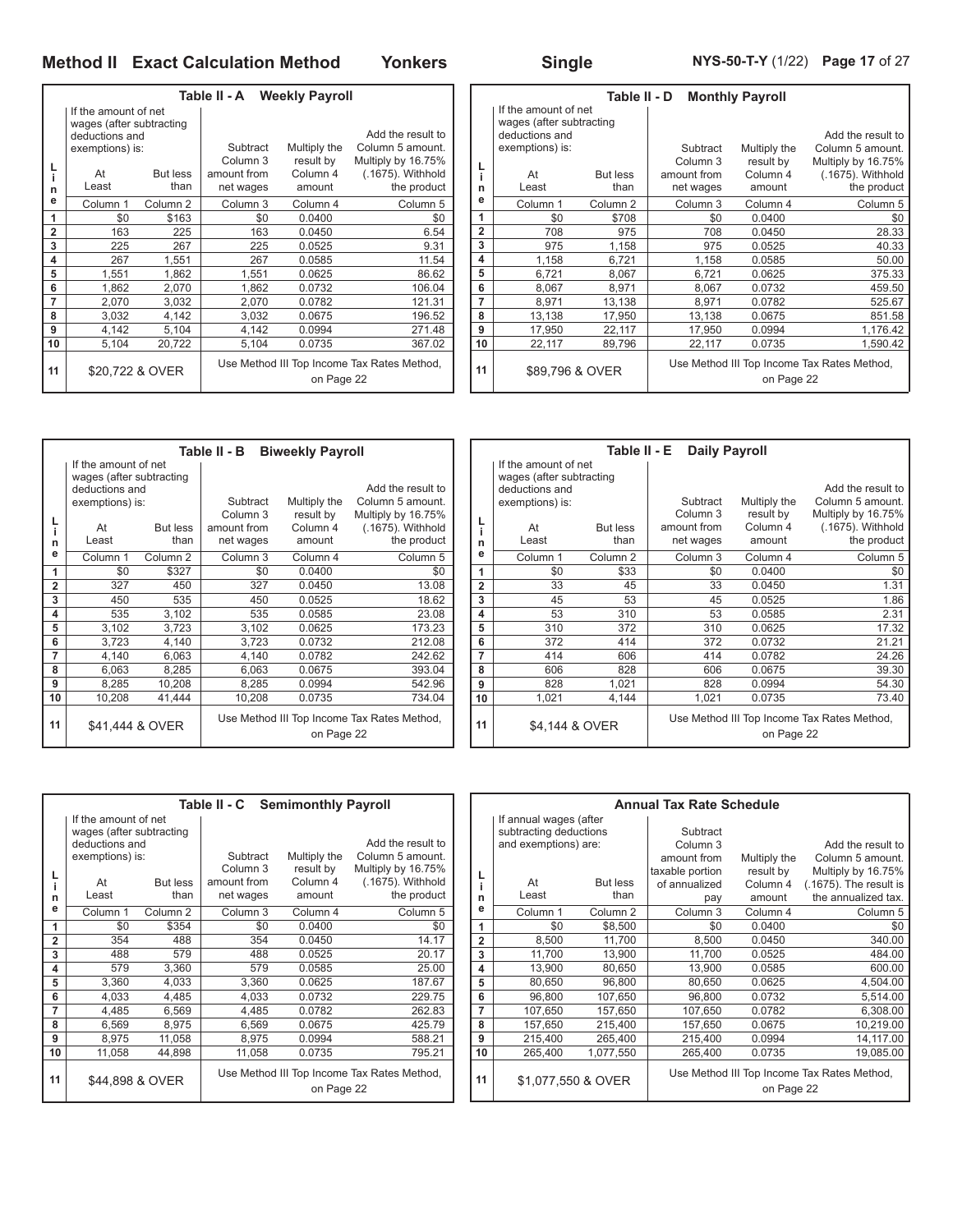## **Method II Exact Calculation Method Married Instructions and Examples**

#### **Steps for computing the amount of tax to be withheld:**

**Step 1** If the number of exemptions claimed is ten or fewer, look up the total exemption and deduction amount in Table A on page 14, according to the payroll period and marital status claimed. (If there are more than 10 exemptions, multiply the number by the exemption amount in Table C on page 14 and add it to the deduction amount from Table B.) Subtract the total exemption and deduction amount from the wages to get net wages.

For weekly payroll periods, if the amount of net wages is \$600 or less, you may use the simplified Dollar to Dollar Withholding Table beginning on page 20 to find the amount to withhold. Otherwise, continue with Step 2.

**Note:** If the annualized amount of net wages is at least \$2,155,350, then you must use Method III to determine the amount to withhold.

- **Step 2** Locate the table on page 19 for the appropriate payroll period. Find the line on which the net wages fall between the amounts in Columns 1 and 2.
- **Step 3** Following across on the line you found in Step 2, subtract the amount in Column 3 from the net wages.
- **Step 4** Following across the same line, multiply the result from Step 3 by the amount in Column 4.
- **Step 5** Following across on the same line, add the result from Step 4 to the amount in Column 5. Multiply the result by 16.75% (.1675). Withhold the resulting product from wages.

## **Examples**

| Example 1:                                                                                                                                                                                                                                                                                                                                                                                                                                                                                                                                                 | Example 3:                                                                                                                                                                                                                                                                                                                                                                                                                                                                                                                                                          |
|------------------------------------------------------------------------------------------------------------------------------------------------------------------------------------------------------------------------------------------------------------------------------------------------------------------------------------------------------------------------------------------------------------------------------------------------------------------------------------------------------------------------------------------------------------|---------------------------------------------------------------------------------------------------------------------------------------------------------------------------------------------------------------------------------------------------------------------------------------------------------------------------------------------------------------------------------------------------------------------------------------------------------------------------------------------------------------------------------------------------------------------|
| Weekly payroll, \$400 gross wages, married, 4 exemptions                                                                                                                                                                                                                                                                                                                                                                                                                                                                                                   | Monthly payroll, \$50,000 gross wages, married, 3 exemptions                                                                                                                                                                                                                                                                                                                                                                                                                                                                                                        |
| 1. Amount from Table A on page 14 is \$229.90 for married, weekly<br>payroll 4 exemptions. $$400$ wages - $$229.90 = $170.10$ net wages.<br>2. Use Table II - A on page 19 for married, weekly payroll. Look up<br>\$170.10 and use line 2 on which \$170.10 is greater than Column 1<br>(\$163) but less than Column 2 (\$225).<br>3. \$170.10 - \$163 (from Column 3, line 2) = \$7.10.<br>4. \$7.10 x .0450 (from Column 4, line 2) = \$0.32.<br>5. $$0.32 + $6.54$ (from Column 5, line 2) = \$6.86.<br>\$6.86 x .1675 = \$1.15. Withhold this amount. | 1. Amount from Table A on page 14 is \$912.40 for married, monthly<br>payroll, 3 exemptions. \$50,000 wages - \$912.40 = \$49,087.60 net<br>wages.<br>2. Use Table II - D on page 19 for married, monthly payroll. Look up<br>\$49,087.60 and use line 11 on which \$49,087.60 is greater than<br>Column 1 (\$31,100) but less than Column 2 (\$89,796).<br>3. \$49,087.60 - \$31,100 (from Column 3, line 11) = \$17,987.60.<br>4. \$17,987.60 x .0735 (from Column 4, line 11) = \$1,322.09.<br>5. $$1,322.09 + $2,298.00$ (from Column 5, line 11) = \$3,620.09. |
|                                                                                                                                                                                                                                                                                                                                                                                                                                                                                                                                                            | \$3,620.09 x .1675 = \$606.36. Withhold this amount.                                                                                                                                                                                                                                                                                                                                                                                                                                                                                                                |
| Example 2:                                                                                                                                                                                                                                                                                                                                                                                                                                                                                                                                                 | <b>Example 4:</b>                                                                                                                                                                                                                                                                                                                                                                                                                                                                                                                                                   |
| Semimonthly payroll, \$5,000 gross wages, married, 3 exemptions                                                                                                                                                                                                                                                                                                                                                                                                                                                                                            | Daily payroll, \$750 gross wages, married, 2 exemptions                                                                                                                                                                                                                                                                                                                                                                                                                                                                                                             |
| 1. Amount from Table A on page 14 is \$456.20 for married, semimonthly<br>payroll, 3 exemptions. $$5,000$ wages - $$456.20 = $4,543.80$ net wages.                                                                                                                                                                                                                                                                                                                                                                                                         | 1. Amount from Table A on page 14 is \$38.30 for married, daily payroll,<br>2 exemptions. $$750$ wages - $$38.30 = $711.70$ net wages.                                                                                                                                                                                                                                                                                                                                                                                                                              |
| 2. Use Table II - C on page 19 for married, semimonthly payroll. Look<br>up \$4,543.80 and use line 7 on which \$4,543.80 is greater than<br>Column 1 (\$4,485) but less than Column 2 (\$6,569).                                                                                                                                                                                                                                                                                                                                                          | 2. Use Table II - E on page 19 for married, daily payroll. Look up<br>\$711.70 and use line 8 on which \$711.70 is greater than Column 1<br>(\$606) but less than Column 2 (\$814).                                                                                                                                                                                                                                                                                                                                                                                 |
| 3. \$4,543.80 - \$4,485 (from Column 3, line 7) = \$58.80.                                                                                                                                                                                                                                                                                                                                                                                                                                                                                                 | 3. \$711.70 - \$606 (from Column 3, line 8) = \$105.70.                                                                                                                                                                                                                                                                                                                                                                                                                                                                                                             |
| 4. \$58.80 x .0761 (from Column 4, line 7) = \$4.47.                                                                                                                                                                                                                                                                                                                                                                                                                                                                                                       | 4. \$105.70 x .0804 (from Column 4, line 8) = \$8.50.                                                                                                                                                                                                                                                                                                                                                                                                                                                                                                               |
| 5. \$4.57 + \$261.88 (from Column 5, line 7) = \$266.35. \$266.35 x .1675                                                                                                                                                                                                                                                                                                                                                                                                                                                                                  | 5. \$8.50 + \$38.81 (from Column 5, line 8) = \$47.31. \$47.44 x .1675 =                                                                                                                                                                                                                                                                                                                                                                                                                                                                                            |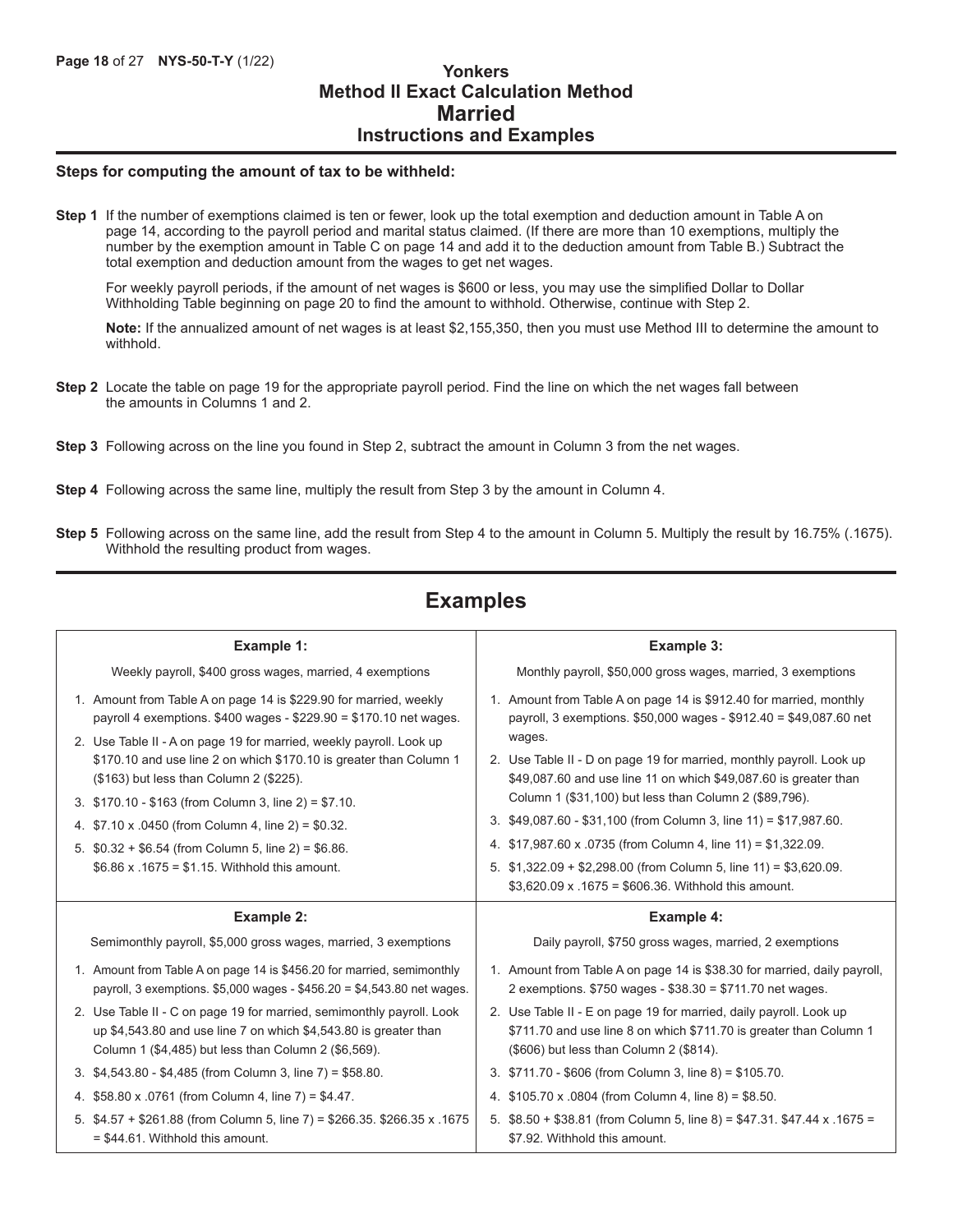|                         |                                                  | Table II - A                                              |                                              |           | Tal                 |                  |                                                  |        |
|-------------------------|--------------------------------------------------|-----------------------------------------------------------|----------------------------------------------|-----------|---------------------|------------------|--------------------------------------------------|--------|
|                         | If the amount of net<br>wages (after subtracting |                                                           |                                              |           |                     |                  | If the amount of net<br>wages (after subtracting |        |
|                         | deductions and                                   |                                                           |                                              |           | Add the result to   |                  | deductions and                                   |        |
|                         | exemptions) is:                                  |                                                           | Column 5 amount.<br>Subtract<br>Multiply the |           |                     |                  | exemptions) is:                                  |        |
|                         |                                                  |                                                           | Column 3                                     | result by | Multiply by 16.75%  |                  |                                                  |        |
| L<br>i.                 | At                                               | But less                                                  | amount from                                  | Column 4  | (.1675). Withhold   | L                | At                                               | But le |
| n                       | Least                                            | than                                                      | net wages                                    | amount    | the product         | n                | Least                                            | th     |
| е                       | Column 1                                         | Column 2                                                  | Column <sub>3</sub>                          | Column 4  | Column <sub>5</sub> | е                | Column 1                                         | Column |
| 1                       | \$0                                              | \$163                                                     | \$0                                          | 0.0400    | \$0                 | 1                | \$0                                              | \$7    |
| $\overline{2}$          | 163                                              | 225                                                       | 163                                          | 0.0450    | 6.54                | 2                | 708                                              | 9      |
| 3                       | 225                                              | 267                                                       | 225                                          | 0.0525    | 9.31                | 3                | 975                                              | 1,1    |
| $\overline{\mathbf{4}}$ | 267                                              | 1,551                                                     | 267                                          | 0.0585    | 11.54               | 4                | 1,158                                            | 6,7    |
| 5                       | 1,551                                            | 1,862                                                     | 1,551                                        | 0.0625    | 86.62               | 5                | 6,721                                            | 8,0    |
| 6                       | 1,862                                            | 2,070                                                     | 1,862                                        | 0.0711    | 106.04              | 6                | 8,067                                            | 8,9    |
| 7                       | 2,070                                            | 3,032                                                     | 2,070                                        | 0.0761    | 120.87              | 7                | 8,971                                            | 13,1   |
| 8                       | 3,032                                            | 4,068                                                     | 3,032                                        | 0.0804    | 194.04              | 8                | 13,138                                           | 17,6   |
| 9                       | 4,068                                            | 6,215                                                     | 4,068                                        | 0.0675    | 277.40              | 9                | 17,629                                           | 26,9   |
| 10                      | 6,215                                            | 7,177                                                     | 6,215                                        | 0.1123    | 422.33              | 10               | 26,933                                           | 31,1   |
| 11                      | 7,177                                            | 20,722                                                    | 7,177                                        | 0.0735    | 530.31              | 11               | 31,100                                           | 89,7   |
| 12                      | 20,722                                           | 41,449                                                    | 20,722                                       | 0.0765    | 1,525.88            | 12               | 89,796                                           | 179,6  |
| 13<br>\$41,449 & OVER   |                                                  | Use Method III Top Income Tax Rates Method,<br>on Page 22 |                                              |           | 13                  | \$179,613 & OVER |                                                  |        |

|                | Table II - D<br><b>Monthly Payroll</b>     |                     |             |              |                                             |  |  |  |  |  |  |  |  |
|----------------|--------------------------------------------|---------------------|-------------|--------------|---------------------------------------------|--|--|--|--|--|--|--|--|
|                | If the amount of net                       |                     |             |              |                                             |  |  |  |  |  |  |  |  |
|                | wages (after subtracting<br>deductions and |                     |             |              | Add the result to                           |  |  |  |  |  |  |  |  |
|                | exemptions) is:                            |                     |             |              |                                             |  |  |  |  |  |  |  |  |
|                |                                            |                     | Subtract    | Multiply the | Column 5 amount.                            |  |  |  |  |  |  |  |  |
| L              |                                            |                     | Column 3    | result by    | Multiply by 16.75%                          |  |  |  |  |  |  |  |  |
| i.             | At                                         | <b>But less</b>     | amount from | Column 4     | (.1675). Withhold                           |  |  |  |  |  |  |  |  |
| n              | Least                                      | than                | net wages   | amount       | the product                                 |  |  |  |  |  |  |  |  |
| е              | Column 1                                   | Column <sub>2</sub> | Column 3    | Column 4     | Column <sub>5</sub>                         |  |  |  |  |  |  |  |  |
| 1              | \$0                                        | \$708               | \$0         | 0.0400       | \$0                                         |  |  |  |  |  |  |  |  |
| $\overline{2}$ | 708                                        | 975                 | 708         | 0.0450       | 28.33                                       |  |  |  |  |  |  |  |  |
| 3              | 975                                        | 1,158               | 975         | 0.0525       | 40.33                                       |  |  |  |  |  |  |  |  |
| 4              | 1,158<br>6,721                             |                     | 1,158       | 0.0585       | 50.00                                       |  |  |  |  |  |  |  |  |
| 5              | 6,721                                      | 8,067               | 6,721       | 0.0625       | 375.33                                      |  |  |  |  |  |  |  |  |
| 6              | 8,067                                      | 8,971               | 8,067       | 0.0711       | 459.50                                      |  |  |  |  |  |  |  |  |
| 7              | 8,971                                      | 13,138              | 8,971       | 0.0761       | 523.75                                      |  |  |  |  |  |  |  |  |
| 8              | 13,138                                     | 17,629              | 13,138      | 0.0804       | 840.83                                      |  |  |  |  |  |  |  |  |
| 9              | 17,629                                     | 26,933              | 17,629      | 0.0675       | 1,202.08                                    |  |  |  |  |  |  |  |  |
| 10             | 26,933                                     | 31,100              | 26,933      | 0.1123       | 1,830.08                                    |  |  |  |  |  |  |  |  |
| 11             | 31,100                                     | 89,796              | 31,100      | 0.0735       | 2,298.00                                    |  |  |  |  |  |  |  |  |
| 12             | 89,796                                     | 179,613             | 89,796      | 0.0765       | 6,612.17                                    |  |  |  |  |  |  |  |  |
| 13             | \$179,613 & OVER                           |                     |             | on Page 22   | Use Method III Top Income Tax Rates Method, |  |  |  |  |  |  |  |  |

|                 |                                                  |                     | Table II - B        | <b>Biweekly Payroll</b>                     |                     |                |                                                  | Τа             |
|-----------------|--------------------------------------------------|---------------------|---------------------|---------------------------------------------|---------------------|----------------|--------------------------------------------------|----------------|
|                 | If the amount of net<br>wages (after subtracting |                     |                     |                                             |                     |                | If the amount of net<br>wages (after subtracting |                |
|                 | deductions and                                   |                     |                     |                                             |                     | deductions and |                                                  |                |
|                 | exemptions) is:                                  |                     | Subtract            | Multiply the                                | Column 5 amount.    |                | exemptions) is:                                  |                |
|                 |                                                  |                     | Column 3            | result by                                   | Multiply by 16.75%  |                |                                                  |                |
|                 | At                                               | <b>But less</b>     | amount from         | Column 4                                    | (.1675). Withhold   | L              | At                                               | But            |
|                 | Least                                            | than                | net wages           | amount                                      | the product         | n              | Least                                            |                |
|                 | Column <sub>1</sub>                              | Column <sub>2</sub> | Column <sub>3</sub> | Column 4                                    | Column <sub>5</sub> | e              | Column <sub>1</sub>                              | Colun          |
|                 | \$0                                              | \$327               | \$0                 | 0.0400                                      | \$0                 | 1              | \$0                                              |                |
|                 | 327                                              | 450                 | 327                 | 0.0450                                      | 13.08               | $\overline{2}$ | 33                                               |                |
|                 | 450                                              | 535                 | 450                 | 0.0525                                      | 18.62               | 3              | 45                                               |                |
|                 | 535                                              | 3,102               | 535                 | 0.0585                                      | 23.08               | 4              | 53                                               |                |
|                 | 3,102                                            | 3,723               | 3,102               | 0.0625                                      | 173.23              | 5              | 310                                              |                |
|                 | 3,723                                            | 4,140               | 3,723               | 0.0711                                      | 212.08              | 6              | 372                                              |                |
|                 | 4,140                                            | 6,063               | 4.140               | 0.0761                                      | 241.73              | 7              | 414                                              |                |
|                 | 6,063                                            | 8,137               | 6,063               | 0.0804                                      | 388.08              | 8              | 606                                              |                |
|                 | 8,137                                            | 12,431              | 8,137               | 0.0675                                      | 554.81              | 9              | 814                                              | 1.             |
|                 | 12,431                                           | 14,354              | 12,431              | 0.1123                                      | 844.65              | 10             | 1,243                                            | $\mathbf{1}$   |
|                 | 14,354                                           | 41,444              | 14,354              | 0.0735                                      | 1,060.62            | 11             | 1,435                                            | $\overline{4}$ |
|                 | 41,444                                           | 82,898              | 41,444              | 0.0765                                      | 3,051.77            | 12             | 4,144                                            | 8.             |
| \$82,898 & OVER |                                                  |                     | on Page 22          | Use Method III Top Income Tax Rates Method, | 13                  | \$8,290 & OVER |                                                  |                |
|                 |                                                  |                     |                     |                                             |                     |                |                                                  |                |

**L i n e**

 $\mathsf{r}$ 

|                |                          |                 | Table II - C Semimonthly Payroll                          |              |                     |                |                        | Ar             |
|----------------|--------------------------|-----------------|-----------------------------------------------------------|--------------|---------------------|----------------|------------------------|----------------|
|                | If the amount of net     |                 |                                                           |              |                     |                | If annual wages (after |                |
|                | wages (after subtracting |                 |                                                           |              |                     |                | subtracting deductions |                |
|                | deductions and           |                 |                                                           |              | Add the result to   |                | and exemptions) are:   |                |
|                | exemptions) is:          |                 | Subtract                                                  | Multiply the | Column 5 amount.    |                |                        |                |
|                |                          |                 | Column 3                                                  | result by    | Multiply by 16.75%  | L              |                        |                |
|                | At                       | But less        | amount from                                               | Column 4     | (.1675). Withhold   |                | At                     | <b>But les</b> |
| n              | Least                    | than            | net wages                                                 | amount       | the product         | n              | Least                  | tha            |
| е              | Column 1                 | Column 2        | Column 3                                                  | Column 4     | Column <sub>5</sub> | е              | Column 1               | Column         |
| 1              | \$0                      | \$354           | \$0                                                       | 0.0400       | \$0                 | 1              | \$0                    | \$8,50         |
| $\overline{2}$ | 354                      | 488             | 354                                                       | 0.0450       | 14.17               | $\overline{2}$ | 8,500                  | 11,70          |
| 3              | 488                      | 579             | 488                                                       | 0.0525       | 20.17               | 3              | 11,700                 | 13,90          |
| 4              | 579                      | 3,360           | 579                                                       | 0.0585       | 25.00               | 4              | 13,900                 | 80,65          |
| 5              | 3,360                    | 4,033           | 3,360                                                     | 0.0625       | 187.67              | 5              | 80,650                 | 96,80          |
| 6              | 4,033                    | 4,485           | 4,033                                                     | 0.0711       | 229.75              | 6              | 96,800                 | 107,65         |
| 7              | 4,485                    | 6,569           | 4,485                                                     | 0.0761       | 261.88              | 7              | 107,650                | 157,65         |
| 8              | 6,569                    | 8,815           | 6,569                                                     | 0.0804       | 420.42              | 8              | 157,650                | 211,55         |
| 9              | 8,815                    | 13,467          | 8,815                                                     | 0.0675       | 601.04              | 9              | 211,550                | 323,20         |
| 10             | 13,467                   | 15,550          | 13,467                                                    | 0.1123       | 915.04              | 10             | 323,200                | 373,20         |
| 11             | 15,550                   | 44,898          | 15,550                                                    | 0.0735       | 1,149.00            | 11             | 373,200                | 1,077,55       |
| 12             | 44,898                   | 89,806          | 44,898                                                    | 0.0765       | 3,306.08            | 12             | 1,077,550              | 2,155,35       |
| 13             |                          | \$89,806 & OVER | Use Method III Top Income Tax Rates Method,<br>on Page 22 |              |                     | 13             | \$2,155,350 & OVER     |                |

|                | Table II - E<br><b>Daily Payroll</b> |                     |                     |              |                                             |  |  |  |  |  |  |  |  |
|----------------|--------------------------------------|---------------------|---------------------|--------------|---------------------------------------------|--|--|--|--|--|--|--|--|
|                | If the amount of net                 |                     |                     |              |                                             |  |  |  |  |  |  |  |  |
|                | wages (after subtracting             |                     |                     |              |                                             |  |  |  |  |  |  |  |  |
|                | deductions and                       |                     |                     |              | Add the result to                           |  |  |  |  |  |  |  |  |
|                | exemptions) is:                      |                     | Subtract            | Multiply the | Column 5 amount.                            |  |  |  |  |  |  |  |  |
| L              |                                      |                     | Column <sub>3</sub> | result by    | Multiply by 16.75%                          |  |  |  |  |  |  |  |  |
| i              | At                                   | <b>But less</b>     | amount from         | Column 4     | (.1675). Withhold                           |  |  |  |  |  |  |  |  |
| n              | Least                                | than                | net wages           | amount       | the product                                 |  |  |  |  |  |  |  |  |
| e              | Column <sub>1</sub>                  | Column <sub>2</sub> | Column 3            | Column 4     | Column 5                                    |  |  |  |  |  |  |  |  |
| 1              | \$0                                  | \$33                | \$0                 | 0.0400       | \$0                                         |  |  |  |  |  |  |  |  |
| $\overline{2}$ | 33                                   | 45                  | 33                  | 0.0450       | 1.31                                        |  |  |  |  |  |  |  |  |
| 3              | 45                                   | 53                  | 45                  | 0.0525       | 1.86                                        |  |  |  |  |  |  |  |  |
| 4              | 53                                   | 310                 | 53                  | 0.0585       | 2.31                                        |  |  |  |  |  |  |  |  |
| 5              | 310                                  | 372                 | 310                 | 0.0625       | 17.32                                       |  |  |  |  |  |  |  |  |
| 6              | 372                                  | 414                 | 372                 | 0.0711       | 21.21                                       |  |  |  |  |  |  |  |  |
| 7              | 414                                  | 606                 | 414                 | 0.0761       | 24.17                                       |  |  |  |  |  |  |  |  |
| 8              | 606                                  | 814                 | 606                 | 0.0804       | 38.81                                       |  |  |  |  |  |  |  |  |
| 9              | 814                                  | 1,243               | 814                 | 0.0675       | 55.48                                       |  |  |  |  |  |  |  |  |
| 10             | 1,243                                | 1,435               | 1,243               | 0.1123       | 84.47                                       |  |  |  |  |  |  |  |  |
| 11             | 1,435                                | 4,144               | 1,435               | 0.0735       | 106.06                                      |  |  |  |  |  |  |  |  |
| 12             | 4,144                                | 8,290               | 4,144               | 0.0765       | 305.18                                      |  |  |  |  |  |  |  |  |
| 13             | \$8,290 & OVER                       |                     |                     | on Page 22   | Use Method III Top Income Tax Rates Method, |  |  |  |  |  |  |  |  |

|                |                        |                 | <b>Annual Tax Rate Schedule</b>                           |              |                           |  |  |
|----------------|------------------------|-----------------|-----------------------------------------------------------|--------------|---------------------------|--|--|
|                | If annual wages (after |                 |                                                           |              |                           |  |  |
|                | subtracting deductions |                 | Subtract                                                  |              |                           |  |  |
|                | and exemptions) are:   |                 | Column 3                                                  |              | Add the result to         |  |  |
|                |                        |                 | amount from                                               | Multiply the | Column 5 amount.          |  |  |
| L              |                        |                 | taxable portion                                           | result by    | Multiply by 16.75%        |  |  |
| i              | At                     | <b>But less</b> | of annualized                                             | Column 4     | $(.1675)$ . The result is |  |  |
| n              | Least                  | than            | pay                                                       | amount       | the annualized tax.       |  |  |
| e              | Column 1               | Column 2        | Column 3                                                  | Column 4     | Column <sub>5</sub>       |  |  |
| 1              | \$0                    | \$8,500         | \$0                                                       | 0.0400       | \$0                       |  |  |
| $\overline{2}$ | 8,500                  | 11,700          | 8,500                                                     | 0.0450       | 340.00                    |  |  |
| 3              | 11,700                 | 13,900          | 11,700                                                    | 0.0525       | 484.00                    |  |  |
| 4              | 13,900                 | 80,650          | 13,900                                                    | 0.0585       | 600.00                    |  |  |
| 5              | 80,650                 | 96,800          | 80,650                                                    | 0.0625       | 4,504.00                  |  |  |
| 6              | 96,800                 | 107,650         | 96,800                                                    | 0.0711       | 5,514.00                  |  |  |
| 7              | 107,650                | 157,650         | 107,650                                                   | 0.0761       | 6,285.00                  |  |  |
| 8              | 157,650                | 211,550         | 157,650                                                   | 0.0804       | 10,090.00                 |  |  |
| 9              | 211,550                | 323,200         | 211,550                                                   | 0.0675       | 14,425.00                 |  |  |
| 10             | 323,200                | 373,200         | 323,200                                                   | 0.1123       | 21,961.00                 |  |  |
| 11             | 373,200                | 1,077,550       | 373,200                                                   | 0.0735       | 27,576.00                 |  |  |
| 12             | 1,077,550              | 2,155,350       | 1,077,550                                                 | 0.0765       | 79,346.00                 |  |  |
| 13             | \$2,155,350 & OVER     |                 | Use Method III Top Income Tax Rates Method,<br>on Page 22 |              |                           |  |  |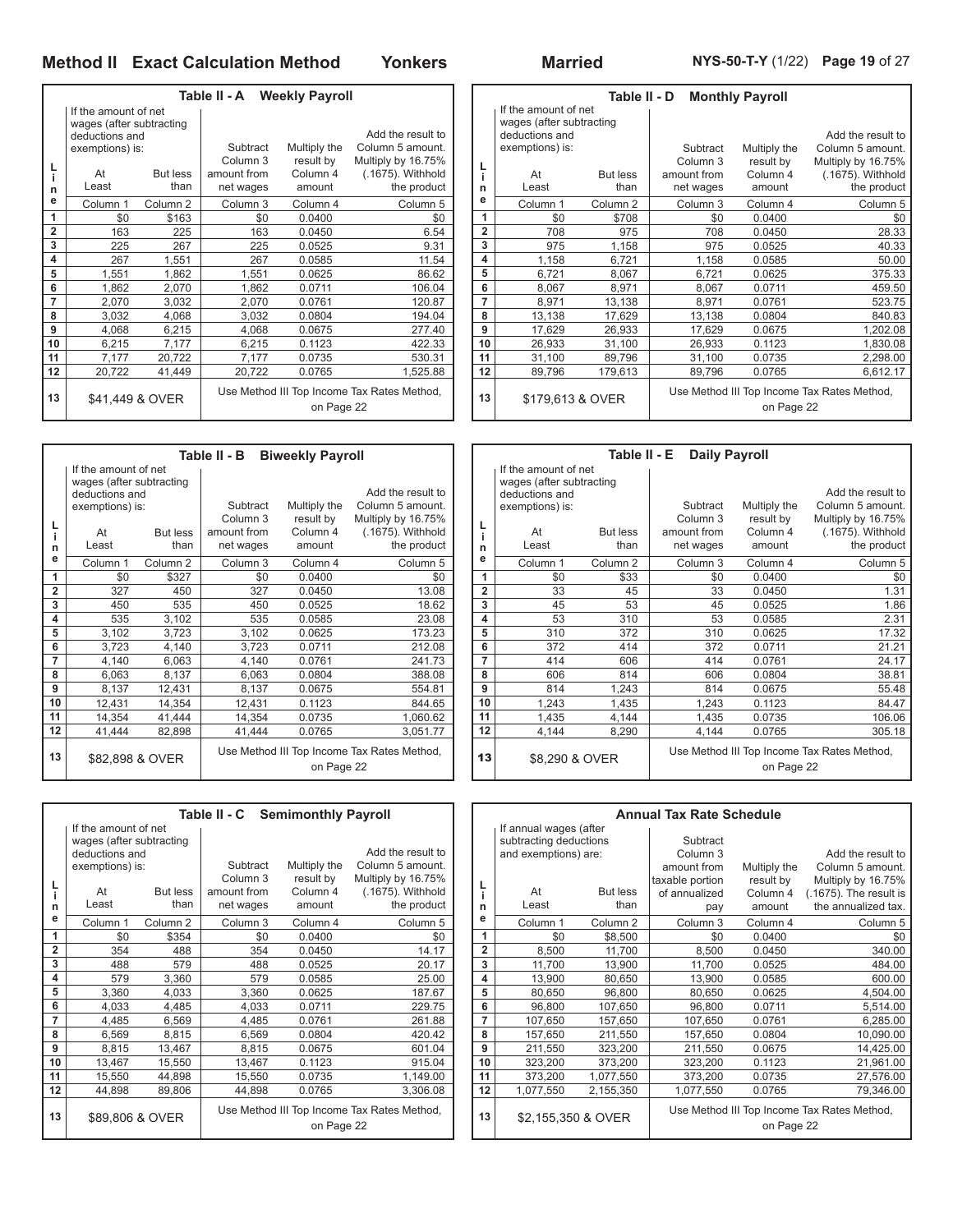## **Yonkers**

## **SINGLE or MARRIED**

## **Dollar to Dollar Withholding Table for WEEKLY Wages AFTER Deductions and Exemptions (Net Taxable Wages)**

**This table may be used, instead of the exact calculation method on pages 16 through 19, for net taxable weekly wages paid up to \$600.** Before using this table, use page 14 to find amounts to be subtracted from gross weekly wages. For wages over \$600, use the exact calculation method on pages 16 through 19.

| <b>WAGES</b><br><b>AFTER</b><br>DED. &<br><b>EXEMPT.</b> | <b>TAX</b><br><b>TO</b><br><b>WITHHOLD</b> | <b>WAGES</b><br><b>AFTER</b><br>DED. &<br>EXEMPT. | <b>TAX</b><br><b>TO</b><br><b>WITHHOLD</b> | <b>WAGES</b><br><b>AFTER</b><br>DED. &<br><b>EXEMPT</b> | <b>TAX</b><br><b>TO</b><br><b>WITHHOLD</b> | <b>WAGES</b><br><b>AFTER</b><br>DED. &<br>EXEMPT. | <b>TAX</b><br><b>TO</b><br><b>WITHHOLD</b> | <b>WAGES</b><br><b>AFTER</b><br>DED. &<br>EXEMPT. | <b>TAX</b><br><b>TO</b><br>WITHHOLD | <b>WAGES</b><br><b>AFTER</b><br>DED. &<br>EXEMPT. | <b>TAX</b><br><b>TO</b><br><b>WITHHOLD</b> |
|----------------------------------------------------------|--------------------------------------------|---------------------------------------------------|--------------------------------------------|---------------------------------------------------------|--------------------------------------------|---------------------------------------------------|--------------------------------------------|---------------------------------------------------|-------------------------------------|---------------------------------------------------|--------------------------------------------|
| \$1                                                      | \$0.01                                     | \$51                                              | \$0.34                                     | \$101                                                   | \$0.68                                     | \$151                                             | \$1.01                                     | \$201                                             | \$1.38                              | \$251                                             | \$1.79                                     |
| $\overline{\mathbf{2}}$<br>3                             | 0.01<br>0.02                               | 52<br>53                                          | 0.35<br>0.36                               | 102<br>103                                              | 0.68<br>0.69                               | 152<br>153                                        | 1.02<br>1.03                               | 202<br>203                                        | 1.39<br>1.39                        | 252<br>253                                        | 1.80<br>1.81                               |
| 4                                                        | 0.03                                       | 54                                                | 0.36                                       | 104                                                     | 0.70                                       | 154                                               | 1.03                                       | 204                                               | 1.40                                | 254                                               | 1.81                                       |
| 5                                                        | 0.03                                       | 55                                                | 0.37                                       | 105                                                     | 0.70                                       | 155                                               | 1.04                                       | 205                                               | 1.41                                | 255                                               | 1.82                                       |
| 6                                                        | 0.04                                       | 56                                                | 0.38                                       | 106                                                     | 0.71                                       | 156                                               | 1.05                                       | 206                                               | 1.42                                | 256                                               | 1.83                                       |
| $\overline{7}$                                           | 0.05                                       | 57                                                | 0.38                                       | 107                                                     | 0.72                                       | 157                                               | 1.05                                       | 207                                               | 1.42                                | 257                                               | 1.84                                       |
| 8                                                        | 0.05                                       | 58                                                | 0.39                                       | 108                                                     | 0.72                                       | 158                                               | 1.06                                       | 208                                               | 1.43                                | 258                                               | 1.85                                       |
| 9                                                        | 0.06                                       | 59                                                | 0.40                                       | 109                                                     | 0.73                                       | 159                                               | 1.07                                       | 209                                               | 1.44                                | 259                                               | 1.86                                       |
| 10<br>11                                                 | 0.07<br>0.07                               | 60<br>61                                          | 0.40<br>0.41                               | 110<br>111                                              | 0.74<br>0.74                               | 160<br>161                                        | 1.07<br>1.08                               | 210<br>211                                        | 1.45<br>1.45                        | 260<br>261                                        | 1.87<br>1.88                               |
| 12                                                       | 0.08                                       | 62                                                | 0.42                                       | 112                                                     | 0.75                                       | 162                                               | 1.09                                       | 212                                               | 1.46                                | 262                                               | 1.88                                       |
| 13                                                       | 0.09                                       | 63                                                | 0.42                                       | 113                                                     | 0.76                                       | 163                                               | 1.09                                       | 213                                               | 1.47                                | 263                                               | 1.89                                       |
| 14                                                       | 0.09                                       | 64                                                | 0.43                                       | 114                                                     | 0.76                                       | 164                                               | 1.10                                       | 214                                               | 1.48                                | 264                                               | 1.90                                       |
| 15                                                       | 0.10                                       | 65                                                | 0.44                                       | 115                                                     | 0.77                                       | 165                                               | 1.11                                       | 215                                               | 1.48                                | 265                                               | 1.91                                       |
| 16                                                       | 0.11                                       | 66                                                | 0.44                                       | 116                                                     | 0.78                                       | 166                                               | 1.11                                       | 216                                               | 1.49                                | 266                                               | 1.92                                       |
| 17                                                       | 0.11                                       | 67                                                | 0.45                                       | 117                                                     | 0.78                                       | 167                                               | 1.12                                       | 217                                               | 1.50                                | 267                                               | 1.93                                       |
| 18                                                       | 0.12                                       | 68                                                | 0.46                                       | 118                                                     | 0.79                                       | 168                                               | 1.13                                       | 218                                               | 1.51                                | 268                                               | 1.94                                       |
| 19<br>20                                                 | 0.13<br>0.13                               | 69<br>70                                          | 0.46<br>0.47                               | 119<br>120                                              | 0.80<br>0.80                               | 169<br>170                                        | 1.14<br>1.14                               | 219<br>220                                        | 1.51<br>1.52                        | 269<br>270                                        | 1.95<br>1.96                               |
| 21                                                       | 0.14                                       | 71                                                | 0.48                                       | 121                                                     | 0.81                                       | 171                                               | 1.15                                       | 221                                               | 1.53                                | 271                                               | 1.97                                       |
| 22                                                       | 0.15                                       | 72                                                | 0.48                                       | 122                                                     | 0.82                                       | 172                                               | 1.16                                       | 222                                               | 1.54                                | 272                                               | 1.98                                       |
| 23                                                       | 0.15                                       | 73                                                | 0.49                                       | 123                                                     |                                            | 173                                               | 1.17                                       | 223                                               | 1.54                                | 273                                               | 1.99                                       |
| 24                                                       | 0.16                                       | 74                                                | 0.50                                       | 124                                                     | $0.82$<br>$0.83$                           | 174                                               | 1.17                                       | 224                                               | 1.55                                | 274                                               | 2.00                                       |
| 25                                                       | 0.17                                       | 75                                                | 0.50                                       | 125                                                     | 0.84                                       | 175                                               | 1.18                                       | 225                                               | 1.56                                | 275                                               | 2.01                                       |
| 26                                                       | 0.17                                       | 76                                                | 0.51                                       | 126                                                     | 0.84                                       | 176                                               | 1.19                                       | 226                                               | 1.57                                | 276                                               | 2.02                                       |
| 27                                                       | 0.18                                       | 77                                                | 0.52                                       | 127                                                     | 0.85                                       | 177                                               | 1.20                                       | 227                                               | 1.58                                | 277                                               | 2.03                                       |
| 28                                                       | 0.19                                       | 78                                                | 0.52                                       | 128                                                     | 0.86                                       | 178                                               | 1.20                                       | 228                                               | 1.59                                | 278                                               | 2.04                                       |
| 29<br>30                                                 | 0.19<br>0.20                               | 79<br>80                                          | 0.53<br>0.54                               | 129<br>130                                              | 0.86<br>0.87                               | 179<br>180                                        | 1.21<br>1.22                               | 229<br>230                                        | 1.59<br>1.60                        | 279<br>280                                        | 2.05<br>2.06                               |
| 31                                                       | 0.21                                       | 81                                                | 0.54                                       | 131                                                     | 0.88                                       | 181                                               | 1.23                                       | 231                                               | 1.61                                | 281                                               | 2.07                                       |
| 32                                                       | 0.21                                       | 82                                                | 0.55                                       | 132                                                     | 0.88                                       | 182                                               | 1.23                                       | 232                                               | 1.62                                | 282                                               | 2.08                                       |
| 33                                                       | 0.22                                       | 83                                                | 0.56                                       | 133                                                     | 0.89                                       | 183                                               |                                            | 233                                               | 1.63                                | 283                                               | 2.09                                       |
| 34                                                       | 0.23                                       | 84                                                | 0.56                                       | 134                                                     | 0.90                                       | 184                                               | $1.24$<br>$1.25$                           | 234                                               | 1.64                                | 284                                               | 2.10                                       |
| 35                                                       | 0.23                                       | 85                                                | 0.57                                       | 135                                                     | 0.90                                       | 185                                               | 1.26                                       | 235                                               | 1.65                                | 285                                               | 2.11                                       |
| 36                                                       | 0.24                                       | 86                                                | 0.58                                       | 136                                                     | 0.91                                       | 186                                               | 1.27                                       | 236                                               | 1.66                                | 286                                               | 2.12                                       |
| 37                                                       | 0.25                                       | 87                                                | 0.58                                       | 137                                                     | 0.92                                       | 187                                               | 1.27                                       | 237                                               | 1.66                                | 287                                               | 2.13                                       |
| 38<br>39                                                 | 0.25<br>0.26                               | 88<br>89                                          | 0.59<br>0.60                               | 138<br>139                                              | 0.92<br>0.93                               | 188<br>189                                        | 1.28<br>1.29                               | 238<br>239                                        | 1.67<br>1.68                        | 288<br>289                                        | 2.14<br>2.15                               |
| 40                                                       | 0.27                                       | 90                                                | 0.60                                       | 140                                                     | 0.94                                       | 190                                               | 1.30                                       | 240                                               | 1.69                                | 290                                               | 2.16                                       |
| 41                                                       | 0.27                                       | 91                                                | 0.61                                       | 141                                                     | 0.94                                       | 191                                               | 1.30                                       | 241                                               | 1.70                                | 291                                               | 2.16                                       |
| 42                                                       | 0.28                                       | 92                                                | 0.62                                       | 142                                                     | 0.95                                       | 192                                               | 1.31                                       | 242                                               | 1.71                                | 292                                               | 2.17                                       |
| 43                                                       | 0.29                                       | 93                                                | 0.62                                       | 143                                                     | 0.96                                       | 193                                               | 1.32                                       | 243                                               | 1.72                                | 293                                               | 2.18                                       |
| 44                                                       | 0.29                                       | 94                                                | 0.63                                       | 144                                                     | 0.96                                       | 194                                               | 1.33                                       | 244                                               | 1.73                                | 294                                               | 2.19                                       |
| 45                                                       | 0.30                                       | 95                                                | 0.64                                       | 145                                                     | 0.97                                       | 195                                               | 1.33                                       | 245                                               | 1.73                                | 295                                               | 2.20                                       |
| 46                                                       | 0.31                                       | 96                                                | 0.64                                       | 146                                                     | 0.98                                       | 196                                               | 1.34                                       | 246                                               | 1.74                                | 296                                               | 2.21                                       |
| 47                                                       | 0.31                                       | 97                                                | 0.65                                       | 147                                                     | 0.98                                       | 197                                               | 1.35                                       | 247                                               | 1.75                                | 297                                               | 2.22                                       |
| 48<br>49                                                 | 0.32<br>0.33                               | 98<br>99                                          | 0.66<br>0.66                               | 148<br>149                                              | 0.99<br>1.00                               | 198<br>199                                        | 1.36<br>1.36                               | 248<br>249                                        | 1.76<br>1.77                        | 298<br>299                                        | 2.23<br>2.24                               |
| 50                                                       | 0.34                                       | 100                                               | 0.67                                       | 150                                                     | 1.01                                       | 200                                               | 1.37                                       | 250                                               | 1.78                                | 300                                               | 2.25                                       |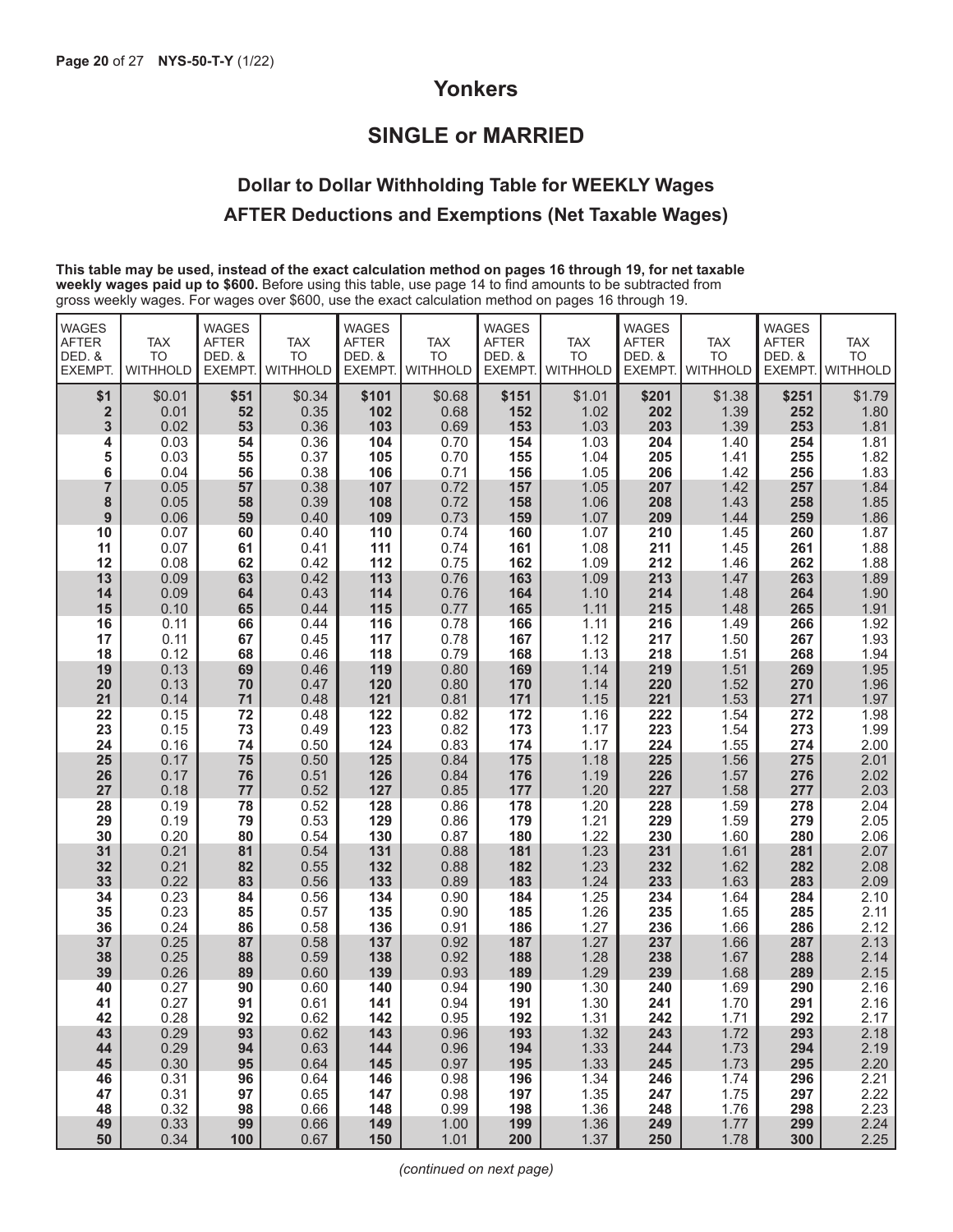## **Yonkers**

## **SINGLE or MARRIED**

## **Dollar to Dollar Withholding Table for WEEKLY Wages AFTER Deductions and Exemptions (Net Taxable Wages)**

| <b>WAGES</b><br><b>AFTER</b><br>DED. &<br>EXEMPT. | <b>TAX</b><br><b>TO</b><br><b>WITHHOLD</b> | <b>WAGES</b><br><b>AFTER</b><br>DED. &<br>EXEMPT. | <b>TAX</b><br><b>TO</b><br><b>WITHHOLD</b> | <b>WAGES</b><br><b>AFTER</b><br>DED. &<br><b>EXEMPT.</b> | <b>TAX</b><br><b>TO</b><br><b>WITHHOLD</b> | <b>WAGES</b><br><b>AFTER</b><br>DED. &<br>EXEMPT. | <b>TAX</b><br><b>TO</b><br><b>WITHHOLD</b> | WAGES<br><b>AFTER</b><br>DED. &<br>EXEMPT. | <b>TAX</b><br><b>TO</b><br><b>WITHHOLD</b> | <b>WAGES</b><br><b>AFTER</b><br>DED. &<br><b>EXEMPT.</b> | <b>TAX</b><br><b>TO</b><br><b>WITHHOLD</b> |
|---------------------------------------------------|--------------------------------------------|---------------------------------------------------|--------------------------------------------|----------------------------------------------------------|--------------------------------------------|---------------------------------------------------|--------------------------------------------|--------------------------------------------|--------------------------------------------|----------------------------------------------------------|--------------------------------------------|
| \$301<br>302<br>303                               | \$2.26<br>2.27<br>2.28                     | \$351<br>352<br>353                               | \$2.75<br>2.76<br>2.77                     | \$401<br>402<br>403                                      | \$3.24<br>3.25<br>3.26                     | \$451<br>452<br>453                               | \$3.73<br>3.74<br>3.75                     | \$501<br>502<br>503                        | \$4.22<br>4.23<br>4.24                     | \$551<br>552<br>553                                      | \$4.71<br>4.72<br>4.73                     |
| 304                                               | 2.29                                       | 354                                               | 2.78                                       | 404                                                      | 3.27                                       | 454                                               | 3.76                                       | 504                                        | 4.25                                       | 554                                                      | 4.74                                       |
| 305                                               | 2.30                                       | 355                                               | 2.79                                       | 405                                                      | 3.28                                       | 455                                               | 3.77                                       | 505                                        | 4.26                                       | 555                                                      | 4.75                                       |
| 306                                               | 2.31                                       | 356                                               | 2.80                                       | 406                                                      | 3.29                                       | 456                                               | 3.78                                       | 506                                        | 4.27                                       | 556                                                      | 4.76                                       |
| 307<br>308                                        | 2.32<br>2.33                               | 357<br>358                                        | 2.81<br>2.82                               | 407<br>408                                               | 3.30<br>3.31                               | 457<br>458                                        | 3.79<br>3.80                               | 507<br>508                                 | 4.28<br>4.29                               | 557<br>558                                               | 4.77<br>4.78                               |
| 309                                               | 2.34                                       | 359                                               | 2.83                                       | 409                                                      | 3.32                                       | 459                                               | 3.81                                       | 509                                        | 4.30                                       | 559                                                      | 4.79                                       |
| 310                                               | 2.35                                       | 360                                               | 2.84                                       | 410                                                      | 3.33                                       | 460                                               | 3.82                                       | 510                                        | 4.31                                       | 560                                                      | 4.80                                       |
| 311                                               | 2.36                                       | 361                                               | 2.85                                       | 411                                                      | 3.34                                       | 461                                               | 3.83                                       | 511                                        | 4.32                                       | 561                                                      | 4.81                                       |
| 312<br>313                                        | 2.37<br>2.38                               | 362<br>363                                        | 2.86<br>2.87                               | 412<br>413                                               | 3.35<br>3.36                               | 462<br>463                                        | 3.84<br>3.85                               | 512<br>513                                 | 4.33<br>4.34                               | 562<br>563                                               | 4.82<br>4.83                               |
| 314                                               | 2.39                                       | 364                                               | 2.88                                       | 414                                                      | 3.37                                       | 464                                               | 3.86                                       | 514                                        | 4.35                                       | 564                                                      | 4.84                                       |
| 315                                               | 2.40                                       | 365                                               | 2.89                                       | 415                                                      | 3.38                                       | 465                                               | 3.87                                       | 515                                        | 4.36                                       | 565                                                      | 4.85                                       |
| 316                                               | 2.41                                       | 366                                               | 2.90                                       | 416                                                      | 3.39                                       | 466                                               | 3.88                                       | 516                                        | 4.37                                       | 566                                                      | 4.86                                       |
| 317                                               | 2.42                                       | 367                                               | 2.91                                       | 417                                                      | 3.40                                       | 467                                               | 3.89                                       | 517                                        | 4.38                                       | 567                                                      | 4.87                                       |
| 318<br>319                                        | 2.43<br>2.44                               | 368<br>369                                        | 2.92<br>2.93                               | 418<br>419                                               | $\frac{3.41}{3.42}$                        | 468<br>469                                        | 3.90<br>3.91                               | 518<br>519                                 | 4.39<br>4.40                               | 568<br>569                                               | 4.88<br>4.89                               |
| 320                                               | 2.45                                       | 370                                               | 2.94                                       | 420                                                      | 3.43                                       | 470                                               | 3.92                                       | 520                                        | 4.41                                       | 570                                                      | 4.90                                       |
| 321                                               | 2.46                                       | 371                                               | 2.95                                       | 421                                                      | 3.44                                       | 471                                               | 3.93                                       | 521                                        | 4.42                                       | 571                                                      | 4.91                                       |
| 322                                               | 2.47                                       | 372                                               | 2.96                                       | 422                                                      | 3.45                                       | 472                                               | 3.94                                       | 522                                        | 4.43                                       | 572                                                      | 4.92                                       |
| 323                                               | 2.48                                       | 373                                               | 2.97                                       | 423                                                      | 3.46                                       | 473                                               | 3.95                                       | 523                                        | 4.44                                       | 573                                                      | 4.93                                       |
| 324<br>325                                        | 2.49<br>2.50                               | 374<br>375                                        | 2.98<br>2.99                               | 424<br>425                                               | 3.47<br>3.48                               | 474<br>475                                        | 3.96<br>3.97                               | 524<br>525                                 | 4.45<br>4.46                               | 574<br>575                                               | 4.94<br>4.95                               |
| 326                                               | 2.51                                       | 376                                               | 3.00                                       | 426                                                      | 3.49                                       | 476                                               | 3.98                                       | 526                                        | 4.47                                       | 576                                                      | 4.96                                       |
| 327                                               | 2.52                                       | 377                                               | 3.01                                       | 427                                                      | 3.50                                       | 477                                               | 3.99                                       | 527                                        | 4.48                                       | 577                                                      | 4.97                                       |
| 328                                               | 2.53                                       | 378                                               | 3.02                                       | 428                                                      | 3.51                                       | 478                                               | 4.00                                       | 528                                        | 4.49                                       | 578                                                      | 4.98                                       |
| 329                                               | 2.54                                       | 379                                               | 3.03                                       | 429                                                      | 3.52                                       | 479                                               | 4.01                                       | 529                                        | 4.50                                       | 579                                                      | 4.99                                       |
| 330<br>331                                        | 2.55<br>2.56                               | 380<br>381                                        | 3.04<br>3.05                               | 430<br>431                                               | 3.53<br>3.54                               | 480<br>481                                        | 4.02<br>4.03                               | 530<br>531                                 | 4.51<br>4.52                               | 580<br>581                                               | 5.00<br>5.01                               |
| 332                                               | 2.57                                       | 382                                               | 3.06                                       | 432                                                      | 3.55                                       | 482                                               | 4.04                                       | 532                                        | 4.53                                       | 582                                                      | 5.02                                       |
| 333                                               | 2.58                                       | 383                                               | 3.07                                       | 433                                                      | 3.56                                       | 483                                               | 4.05                                       | 533                                        | 4.54                                       | 583                                                      | 5.03                                       |
| 334                                               | 2.59                                       | 384                                               | 3.08                                       | 434                                                      | 3.57                                       | 484                                               | 4.06                                       | 534                                        | 4.55                                       | 584                                                      | 5.04                                       |
| 335                                               | 2.60                                       | 385                                               | 3.09                                       | 435                                                      | 3.58                                       | 485                                               | 4.07                                       | 535                                        | 4.56                                       | 585                                                      | 5.05                                       |
| 336<br>337                                        | 2.61<br>2.62                               | 386<br>387                                        | 3.10<br>3.11                               | 436<br>437                                               | 3.59<br>3.60                               | 486<br>487                                        | 4.08<br>4.09                               | 536<br>537                                 | 4.57<br>4.58                               | 586<br>587                                               | 5.06<br>5.07                               |
| 338                                               | 2.63                                       | 388                                               | 3.12                                       | 438                                                      | 3.61                                       | 488                                               | 4.10                                       | 538                                        | 4.59                                       | 588                                                      | 5.08                                       |
| 339                                               | 2.64                                       | 389                                               | 3.13                                       | 439                                                      | 3.62                                       | 489                                               | 4.10                                       | 539                                        | 4.59                                       | 589                                                      | 5.08                                       |
| 340                                               | 2.64                                       | 390                                               | 3.13                                       | 440                                                      | 3.62                                       | 490                                               | 4.11                                       | 540                                        | 4.60                                       | 590                                                      | 5.09                                       |
| 341                                               | 2.65                                       | 391                                               | 3.14                                       | 441                                                      | 3.63                                       | 491                                               | 4.12                                       | 541                                        | 4.61                                       | 591                                                      | 5.10                                       |
| 342<br>343                                        | 2.66<br>2.67                               | 392<br>393                                        | 3.15<br>3.16                               | 442<br>443                                               | 3.64<br>3.65                               | 492<br>493                                        | 4.13<br>4.14                               | 542<br>543                                 | 4.62<br>4.63                               | 592<br>593                                               | 5.11                                       |
| 344                                               | 2.68                                       | 394                                               | 3.17                                       | 444                                                      | 3.66                                       | 494                                               | 4.15                                       | 544                                        | 4.64                                       | 594                                                      | 5.12<br>5.13                               |
| 345                                               | 2.69                                       | 395                                               | 3.18                                       | 445                                                      | 3.67                                       | 495                                               | 4.16                                       | 545                                        | 4.65                                       | 595                                                      | 5.14                                       |
| 346                                               | 2.70                                       | 396                                               | 3.19                                       | 446                                                      | 3.68                                       | 496                                               | 4.17                                       | 546                                        | 4.66                                       | 596                                                      | 5.15                                       |
| 347                                               | 2.71                                       | 397                                               | 3.20                                       | 447                                                      | 3.69                                       | 497                                               | 4.18                                       | 547                                        | 4.67                                       | 597                                                      | 5.16                                       |
| 348<br>349                                        | 2.72<br>2.73                               | 398<br>399                                        | 3.21<br>3.22                               | 448<br>449                                               | 3.70<br>3.71                               | 498<br>499                                        | 4.19<br>4.20                               | 548<br>549                                 | 4.68<br>4.69                               | 598<br>599                                               | 5.17<br>5.18                               |
| 350                                               | 2.74                                       | 400                                               | 3.23                                       | 450                                                      | 3.72                                       | 500                                               | 4.21                                       | 550                                        | 4.70                                       | 600                                                      | 5.19                                       |

*(continued from preceding page)*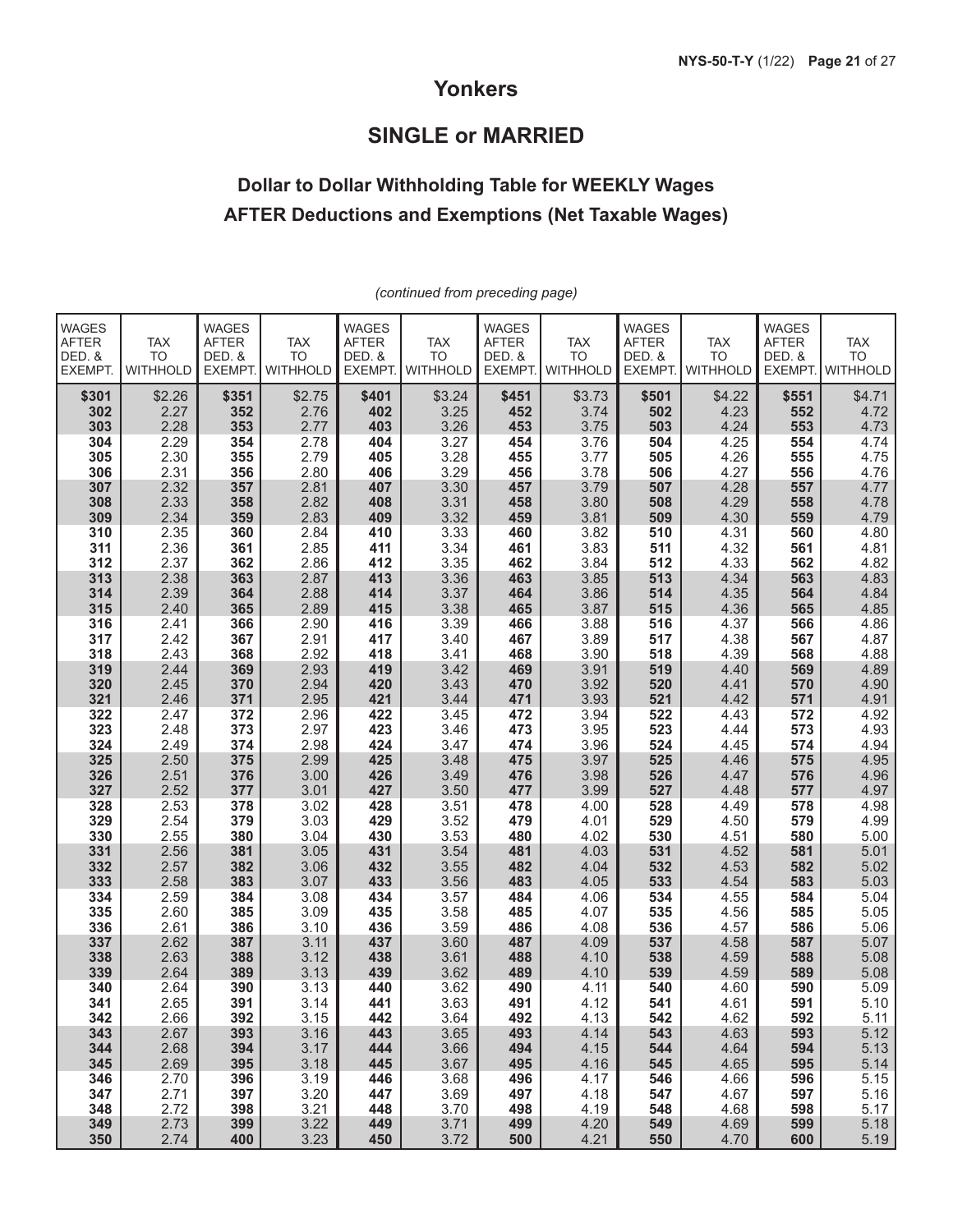## **Method III Top Income Tax Rates Method Single and Married Instructions**

- **Step 1 Using the net wage amount as computed in Step 1 of Method II,** determine annualized wages by multiplying the net wage amount by the number of payroll periods in the year (for example, 52, 26, 24, 12).
- **Step 2** Locate the table on page 22 for the appropriate marital status. Find the line on which annualized net wages from Step 1 fall between the amounts in Columns 1 and 2.
- **Step 3** Multiply the amount of annualized net wages from Step 1 by the decimal in column 3.
- **Step 4** Divide the amount from Step 3 by the number of pay periods in the year. Multiply the result by 16.75% (.1675). Withhold the resulting product from wages.

|              |                          | Method III<br><b>Single Table</b> |                                 |  |  |  |
|--------------|--------------------------|-----------------------------------|---------------------------------|--|--|--|
|              | If annualized wages are: |                                   |                                 |  |  |  |
|              |                          |                                   | Multiply                        |  |  |  |
| i.           | At                       | <b>But less</b>                   | annualized wages<br>by Column 3 |  |  |  |
| n            | I east                   | than                              | amount                          |  |  |  |
| е            | Column 1                 | Column 2                          | Column 3                        |  |  |  |
| 1            | \$1,077,550              | \$5,000,000                       | 0.1045                          |  |  |  |
| $\mathbf{2}$ | 5,000,000                | 25,000,000                        | 0.1110                          |  |  |  |
| 3            | 25,000,000               |                                   | 0.1170                          |  |  |  |

|                | <b>Method III</b>        |                     |                              |  |  |  |  |  |
|----------------|--------------------------|---------------------|------------------------------|--|--|--|--|--|
|                | <b>Married Table</b>     |                     |                              |  |  |  |  |  |
|                | If annualized wages are: |                     |                              |  |  |  |  |  |
|                |                          |                     | Multiply<br>annualized wages |  |  |  |  |  |
| i              | At                       | <b>But less</b>     | by Column 3                  |  |  |  |  |  |
| n              | Least                    | than                | amount                       |  |  |  |  |  |
| e              | Column <sub>1</sub>      | Column <sub>2</sub> | Column 3                     |  |  |  |  |  |
| 1              | \$2,155,350              | \$5,000,000         | 0.1045                       |  |  |  |  |  |
| $\overline{2}$ | 5,000,000                | 25,000,000          | 0.1110                       |  |  |  |  |  |
| 3              | 25,000,000               |                     | 0.1170                       |  |  |  |  |  |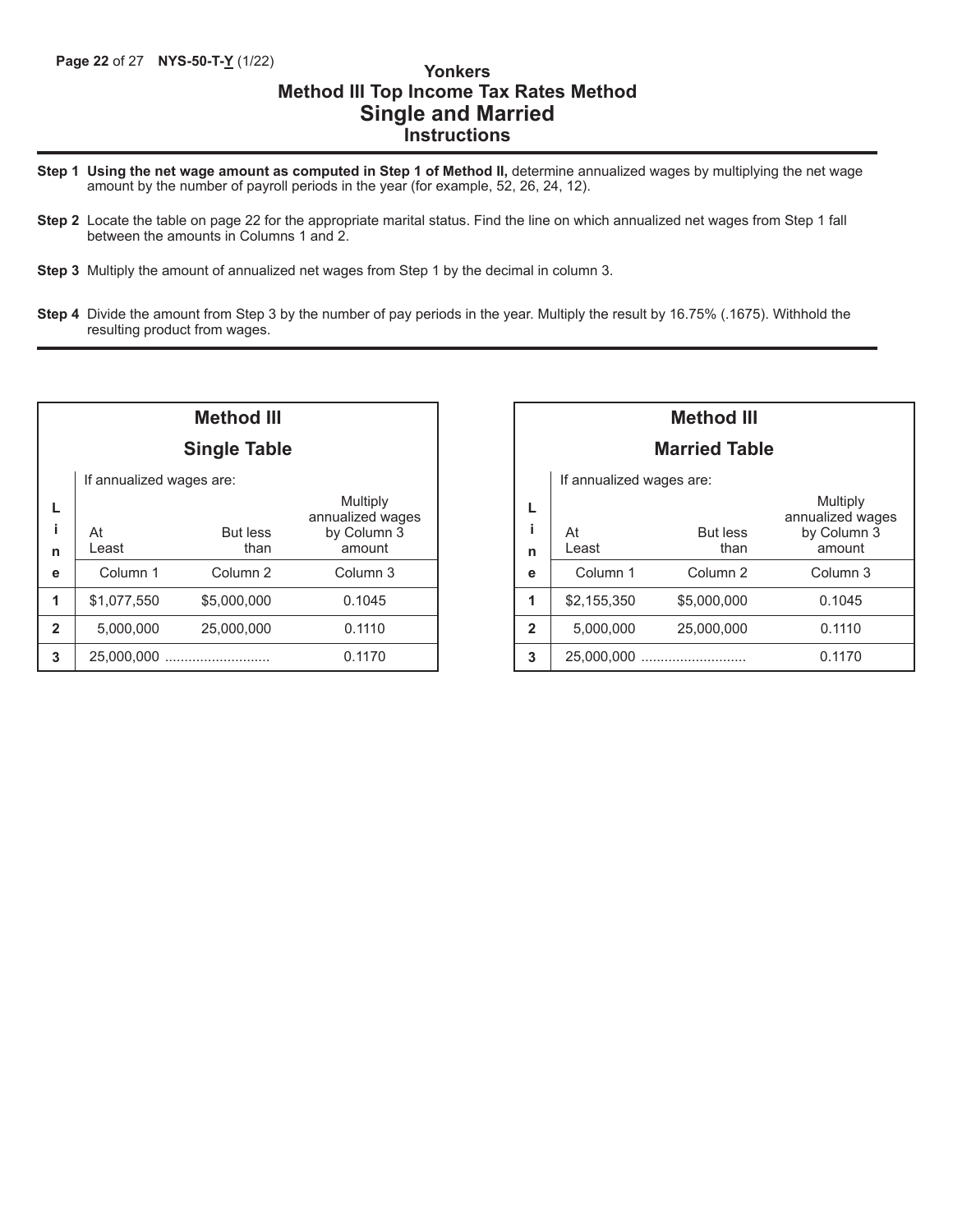## **Yonkers - Nonresident Earnings Tax**

## **Method VI Wage Bracket Tables**

Select the appropriate table for the payroll period covered.

|             | <b>WEEKLY</b>             |                             |                | <b>BIWEEKLY</b>               |                   | <b>SEMIMONTHLY</b> |                               | <b>MONTHLY</b>    |                | <b>DAILY</b>                  |                   |             |                                                          |                   |
|-------------|---------------------------|-----------------------------|----------------|-------------------------------|-------------------|--------------------|-------------------------------|-------------------|----------------|-------------------------------|-------------------|-------------|----------------------------------------------------------|-------------------|
| Gross pay   |                           | Tax                         |                | Gross pay                     | Tax               |                    | Gross pay                     | Tax               |                | Gross pay                     | Tax               |             | Gross pay                                                | Tax               |
| At<br>least | <b>But less</b><br>than   | to be<br>withheld           | At<br>least    | <b>But less</b><br>than       | to be<br>withheld | At<br>least        | <b>But less</b><br>than       | to be<br>withheld | At<br>least    | <b>But less</b><br>than       | to be<br>withheld | At<br>least | <b>But less</b><br>than                                  | to be<br>withheld |
| \$0         | \$77                      | \$0.00                      | \$0            | \$154                         | \$0.00            | \$0                | \$167                         | \$0.00            | \$0            | \$334                         | \$0.00            | \$0         | \$16                                                     | \$0.00            |
| 77          | 83                        | 0.10                        | 154            | 166                           | 0.20              | 167                | 175                           | 0.20              | 334            | 350                           | 0.40              | 16          | 27                                                       | 0.05              |
| 83          | 93                        | 0.15                        | 166            | 186                           | 0.30              | 175                | 195                           | 0.30              | 350            | 390                           | 0.60              | 27          | 39                                                       | 0.10              |
| 93          | 103                       | 0.20                        | 186            | 206                           | 0.40              | 195                | 215                           | 0.40              | 390            | 430                           | 0.80              | 39          | 43                                                       | 0.15              |
| 103<br>113  | 113<br>123                | 0.25<br>0.30                | 206<br>226     | 226<br>246                    | 0.50<br>0.60      | 215<br>235         | 235<br>255                    | 0.50<br>0.60      | 430<br>470     | 470<br>510                    | 1.00<br>1.20      | 43<br>53    | 53<br>63                                                 | 0.20<br>0.25      |
| 123         | 133                       | 0.35                        | 246            | 266                           | 0.70              | 255                | 275                           | 0.70              | 510            | 550                           | 1.40              | 63          | 73                                                       | 0.30              |
| 133         | 143                       | 0.40                        | 266            | 286                           | 0.80              | 275                | 295                           | 0.80              | 550            | 590                           | 1.60              | 73          | 77                                                       | 0.35              |
| 143         | 153                       | 0.45                        | 286            | 306                           | 0.90              | 295                | 315                           | 0.90              | 590            | 630                           | 1.80              | 77          | 89                                                       | 0.40              |
| 153         | 163                       | 0.50                        | 306            | 326                           | 1.00              | 315                | 335                           | 1.00              | 630            | 670                           | 2.00              | 89          | 99                                                       | 0.45              |
| 163         | 173                       | 0.55                        | 326            | 346                           | 1.10              | 335                | 355                           | 1.10              | 670            | 710                           | 2.20              | 99          | 109                                                      | 0.50              |
| 173<br>183  | 183<br>193                | 0.60<br>0.65                | 346<br>366     | 366<br>385                    | 1.20<br>1.30      | 355<br>375         | 375<br>395                    | 1.20<br>1.30      | 710<br>750     | 750<br>790                    | 2.40<br>2.60      | 109         | 116                                                      | 0.55              |
| 193         | 204                       | 0.80                        | 385            | 387                           | 1.50              | 395                | 415                           | 1.40              | 790            | 830                           | 2.80              |             | For wages of \$116 or more,<br>multiply amount by 0.50%. |                   |
| 204         | 214                       | 0.85                        | 387            | 407                           | 1.60              | 415                | 417                           | 1.50              | 830            | 834                           | 3.00              |             |                                                          |                   |
| 214         | 224                       | 0.90                        | 407            | 427                           | 1.70              | 417                | 434                           | 1.70              | 834            | 867                           | 3.40              |             |                                                          |                   |
| 224         | 234                       | 0.95                        | 427            | 447                           | 1.80              | 434                | 454                           | 1.80              | 867            | 907                           | 3.60              |             |                                                          |                   |
| 234<br>244  | 244<br>254                | 1.00<br>1.05                | 447<br>467     | 467<br>487                    | 1.90<br>2.00      | 454<br>474         | 474<br>494                    | 1.90<br>2.00      | 907<br>947     | 947<br>987                    | 3.80<br>4.00      |             |                                                          |                   |
| 254         | 264                       | 1.10                        | 487            | 507                           | 2.10              | 494                | 514                           | 2.10              | 987            | 1,027                         | 4.20              |             |                                                          |                   |
| 264         | 274                       | 1.15                        | 507            | 527                           | 2.20              | 514                | 534                           | 2.20              | 1,027          | 1,067                         | 4.40              |             |                                                          |                   |
| 274         | 284                       | 1.20                        | 527            | 547                           | 2.30              | 534                | 554                           | 2.30              | 1,067          | 1,107                         | 4.60              |             |                                                          |                   |
| 284         | 294                       | 1.25                        | 547            | 567                           | 2.40              | 554                | 574                           | 2.40              | 1,107          | 1,147                         | 4.80              |             |                                                          |                   |
| 294         | 304                       | 1.30                        | 567            | 587                           | 2.50              | 574                | 594                           | 2.50              | 1,147          | 1,187                         | 5.00              |             |                                                          |                   |
| 304<br>314  | 314<br>324                | 1.35<br>1.40                | 587<br>607     | 607<br>627                    | 2.60<br>2.70      | 594<br>614         | 614<br>634                    | 2.60<br>2.70      | 1,187<br>1,227 | 1,227<br>1,267                | 5.20<br>5.40      |             |                                                          |                   |
| 324         | 334                       | 1.45                        | 627            | 647                           | 2.80              | 634                | 654                           | 2.80              | 1,267          | 1,307                         | 5.60              |             |                                                          |                   |
| 334         | 344                       | 1.50                        | 647            | 667                           | 2.90              | 654                | 674                           | 2.90              | 1,307          | 1,347                         | 5.80              |             |                                                          |                   |
| 344         | 354                       | 1.55                        | 667            | 687                           | 3.00              | 674                | 694                           | 3.00              | 1,347          | 1,387                         | 6.00              |             |                                                          |                   |
| 354         | 364                       | 1.60                        | 687            | 707                           | 3.10              | 694                | 714                           | 3.10              | 1,387          | 1,427                         | 6.20              |             |                                                          |                   |
| 364         | 374                       | 1.65                        | 707            | 727                           | 3.20              | 714                | 734                           | 3.20              | 1,427          | 1,467                         | 6.40              |             |                                                          |                   |
| 374<br>385  | 385<br>395                | 1.70<br>1.85                | 727<br>747     | 747<br>767                    | 3.30<br>3.40      | 734<br>754         | 754<br>774                    | 3.30<br>3.40      | 1,467<br>1,507 | 1,507<br>1,547                | 6.60<br>6.80      |             |                                                          |                   |
| 395         | 405                       | 1.90                        | 767            | 770                           | 3.50              | 774                | 794                           | 3.50              | 1,547          | 1,587                         | 7.00              |             |                                                          |                   |
| 405         | 415                       | 1.95                        | 770            | 789                           | 3.70              | 794                | 814                           | 3.60              | 1,587          | 1,627                         | 7.20              |             |                                                          |                   |
| 415         | 425                       | 2.00                        | 789            | 809                           | 3.80              | 814                | 834                           | 3.70              | 1,627          | 1,667                         | 7.40              |             |                                                          |                   |
| 425         | 435                       | 2.05                        | 809            | 829                           | 3.90              | 834                | 852                           | 4.00              | 1,667          | 1,704                         | 8.00              |             |                                                          |                   |
| 435<br>445  | 445<br>455                | 2.10<br>2.15                | 829<br>849     | 849<br>869                    | 4.00<br>4.10      | 852<br>872         | 872<br>892                    | 4.10<br>4.20      | 1,704<br>1,744 | 1,744<br>1,784                | 8.20<br>8.40      |             |                                                          |                   |
| 455         | 465                       | 2.20                        | 869            | 889                           | 4.20              | 892                | 912                           | 4.30              | 1,784          | 1,824                         | 8.60              |             |                                                          |                   |
| 465         | 475                       | 2.25                        | 889            | 909                           | 4.30              | 912                | 932                           | 4.40              | 1,824          | 1,864                         | 8.80              |             |                                                          |                   |
| 475         | 485                       | 2.30                        | 909            | 929                           | 4.40              | 932                | 952                           | 4.50              | 1,864          | 1,904                         | 9.00              |             |                                                          |                   |
| 485         | 495                       | 2.35                        | 929            | 949                           | 4.50              | 952                | 972                           | 4.60              | 1,904          | 1,944                         | 9.20              |             |                                                          |                   |
| 495         | 505                       | 2.40                        | 949            | 969                           | 4.60              | 972                | 992                           | 4.70              | 1,944          | 1,984                         | 9.40              |             |                                                          |                   |
| 505<br>515  | 515<br>525                | 2.45<br>2.50                | 969<br>989     | 989<br>1,009                  | 4.70<br>4.80      | 992<br>1,012       | 1,012<br>1,032                | 4.80<br>4.90      | 1,984<br>2,024 | 2,024<br>2,064                | 9.60<br>9.80      |             |                                                          |                   |
| 525         | 535                       | 2.55                        | 1,009          | 1,029                         | 4.90              | 1,032              | 1,052                         | 5.00              | 2,064          | 2,104                         | 10.00             |             |                                                          |                   |
| 535         | 545                       | 2.60                        | 1,029          | 1,049                         | 5.00              | 1,052              | 1,072                         | 5.10              | 2,104          | 2,144                         | 10.20             |             |                                                          |                   |
| 545         | 555                       | 2.65                        | 1,049          | 1,069                         | 5.10              | 1,072              | 1,092                         | 5.20              | 2,144          | 2,184                         | 10.40             |             |                                                          |                   |
| 555         | 565                       | 2.70                        | 1,069          | 1,089                         | 5.20              | 1,092              | 1,112                         | 5.30              | 2,184          | 2,224                         | 10.60             |             |                                                          |                   |
| 565         | 575                       | 2.75                        | 1,089          | 1,109                         | 5.30              | 1,112              | 1,132                         | 5.40              | 2,224          | 2,264                         | 10.80             |             |                                                          |                   |
| 575         | 577                       | 2.80                        | 1,109<br>1,129 | 1,129<br>1,149                | 5.40<br>5.50      | 1,132<br>1,152     | 1,152<br>1,172                | 5.50<br>5.60      | 2,264<br>2,304 | 2,304<br>2,344                | 11.00<br>11.20    |             |                                                          |                   |
|             | multiply amount by 0.50%. | For wages of \$577 or more, | 1,149          | 1,154                         | 5.60              | 1,172              | 1,192                         | 5.70              | 2,344          | 2,384                         | 11.40             |             |                                                          |                   |
|             |                           |                             |                | For wages of \$1,154 or more, |                   | 1,192              | 1,212                         | 5.80              | 2,384          | 2,424                         | 11.60             |             |                                                          |                   |
|             |                           |                             |                | multiply amount by 0.50%.     |                   | 1,212              | 1,232                         | 5.90              | 2,424          | 2,464                         | 11.80             |             |                                                          |                   |
|             |                           |                             |                |                               |                   | 1,232              | 1,251                         | 6.00              | 2,464          | 2,501                         | 12.00             |             |                                                          |                   |
|             |                           |                             |                |                               |                   |                    | For wages of \$1,251 or more, |                   |                | For wages of \$2,501 or more, |                   |             |                                                          |                   |
|             |                           |                             |                |                               |                   |                    | multiply amount by 0.50%.     |                   |                | multiply amount by 0.50%.     |                   |             |                                                          |                   |
|             |                           |                             |                |                               |                   |                    |                               |                   |                |                               |                   |             |                                                          |                   |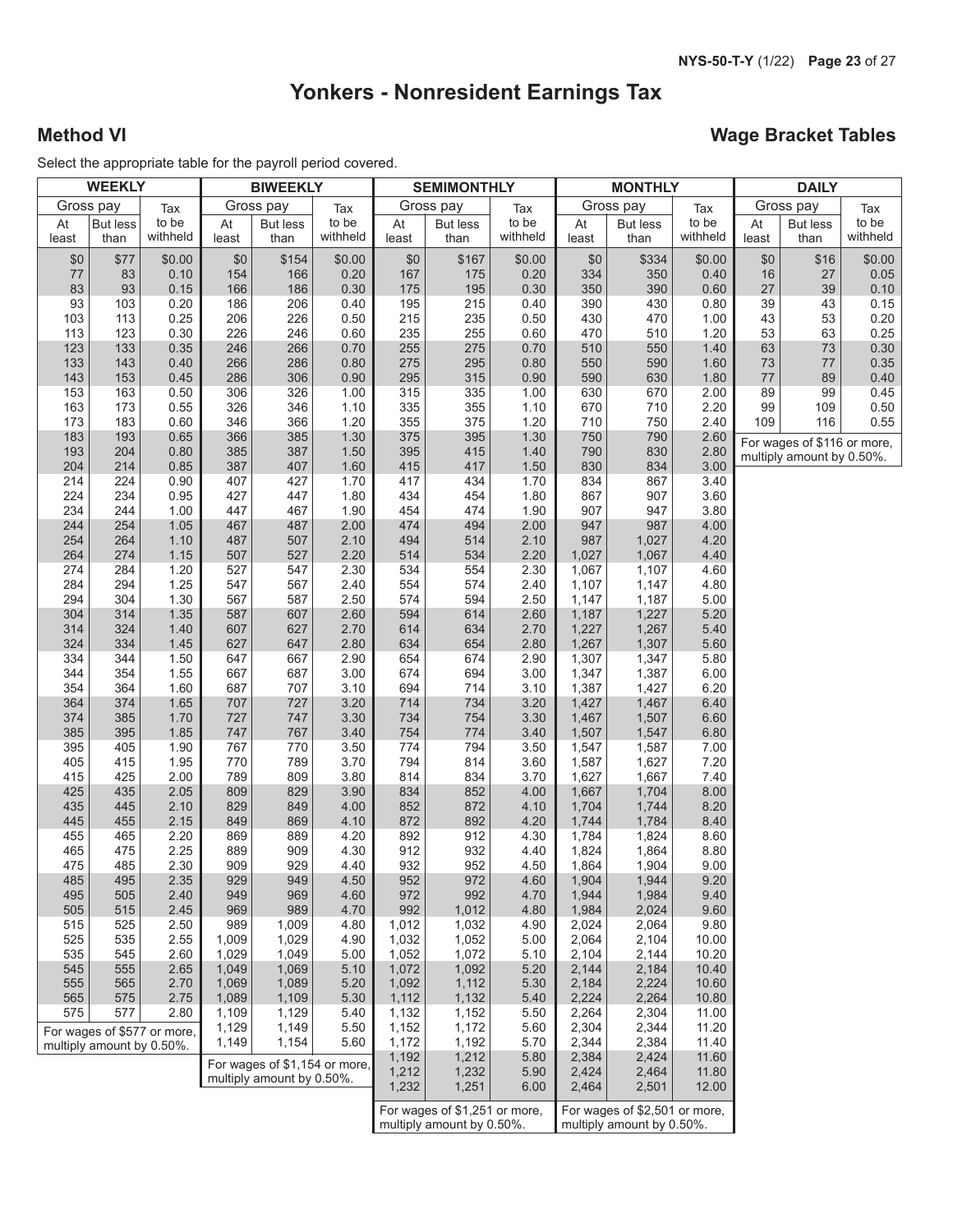## **Yonkers - Nonresident Earnings Tax**

## **Method VII - Exact Calculation Method**

This method is for employees residing outside Yonkers who earn wages in Yonkers paid by an employer maintaining an office or transacting business within New York State.

This method applies the tax rate of 0.50% (.0050) to the wages remaining after the allowed exclusion is subtracted. It includes a provision for no withholding if wages are less than an indicated amount of wages.

|        | <b>Table II - A Weekly Payroll</b> |                   |                 |
|--------|------------------------------------|-------------------|-----------------|
|        |                                    | If wages are:     | The             |
| Line   | At                                 | <b>But less</b>   | exemption       |
| number | least                              | than              | amount is       |
|        |                                    | Column 1 Column 2 | Column 3        |
|        | \$0                                | \$77              | No tax withheld |
| 2      | 77                                 | 192               | \$58            |
| 3      | 192                                | 385               | 38              |
| 4      | 385                                | 577               | 19              |
| 5      | 577                                |                   |                 |

|                | Table II - B Biweekly Payroll |                                   |                               |
|----------------|-------------------------------|-----------------------------------|-------------------------------|
| Line<br>number | At<br>least                   | If wages are:<br>But less<br>than | The<br>exemption<br>amount is |
|                | Column 1                      | Column 2                          | Column 3                      |
|                | \$0                           | \$154                             | No tax withheld               |
| $\mathfrak{p}$ | 154                           | 385                               | \$115                         |
| 3              | 385                           | 769                               | 77                            |
| 4              | 769                           | 1,154                             | 38                            |
| 5              |                               |                                   | $\Omega$                      |

| <b>Table II - C Semimonthly Payroll</b> |          |                 |                 |  |  |  |
|-----------------------------------------|----------|-----------------|-----------------|--|--|--|
|                                         |          | If wages are:   | The             |  |  |  |
| Line                                    | At       | <b>But less</b> | exemption       |  |  |  |
| number                                  | least    | than            | amount is       |  |  |  |
|                                         | Column 1 | Column 2        | Column 3        |  |  |  |
|                                         | \$0      | \$167           | No tax withheld |  |  |  |
| 2                                       | 167      | 417             | \$125           |  |  |  |
| 3                                       | 417      | 833             | 83              |  |  |  |
| 4                                       | 833      | 1,250           | 42              |  |  |  |
| 5                                       | 1,250    | .               |                 |  |  |  |

#### **Table II - D Monthly Payroll** Line number If wages are: At But less least than The exemption amount is Column 1 Column 2 | Column 3 | | | Column 1 Column 2 | Column 3 1 2 3 4 5 \$0 \$333 No tax withheld 333 833 \$250 833 1,667 167 1,667 2,500 83 2,500 ................... 0

|          | e II - B Biweekly Payroll |                 |
|----------|---------------------------|-----------------|
|          | If wages are:             | The             |
| At       | But less                  | exemption       |
| least    | than                      | amount is       |
| Column 1 | Column 2                  | Column 3        |
| \$0      | \$154                     | No tax withheld |
| 154      | 385                       | \$115           |
| 385      | 769                       | 77              |
| 769      | 1,154                     | 38              |
|          | $1,154$                   | $\Omega$        |

#### **Steps for computing the amount of nonresident earnings tax to be withheld:**

Step 1 – Find the proper table in the Table II series above, according to the payroll period. Find the line on which the amount of gross wages is equal to at least Column 1 and less than Column 2.

If the wages are found on line 1, there is no withholding (no further steps are needed).

Step 2 – Subtract the Column 3 exemption amount on the line found in Step 1 from the gross wages.

Step 3 – Multiply the result of Step 2 by 0.50% (.0050). The product is the amount of tax to withhold each pay period.

#### **Example 1:**

Weekly payroll, \$75 gross wages

Step 1 Use Table II - A for weekly payroll. Wages of \$75 are found on line 1, since \$75 is at least \$0 and less than \$77. No tax is to be withheld from these wages.

## **Example 2:**

| Weekly payroll, \$200 gross wages |                                                                                                      |  |  |  |
|-----------------------------------|------------------------------------------------------------------------------------------------------|--|--|--|
| Step 1                            | Use Table II - A for weekly<br>payroll. Use line 3 (\$200 is at<br>least \$192 and less than \$385). |  |  |  |
| Step 2                            | $$200 - $38$ (exemption) = \$162                                                                     |  |  |  |
| Step 3                            | $$162 \times .0050 = $0.81$                                                                          |  |  |  |
|                                   |                                                                                                      |  |  |  |

#### **Example 3:**

Semimonthly payroll, \$400 gross wages

| Step 1 | Use Table II - C for semimonthly<br>payroll. Use line 2 (\$400 is at<br>least \$167 and less than \$417). |
|--------|-----------------------------------------------------------------------------------------------------------|
| Step 2 | $$400 - $125$ (exemption) = \$275                                                                         |
| Step 3 | $$275 \times .0050 = $1.38$                                                                               |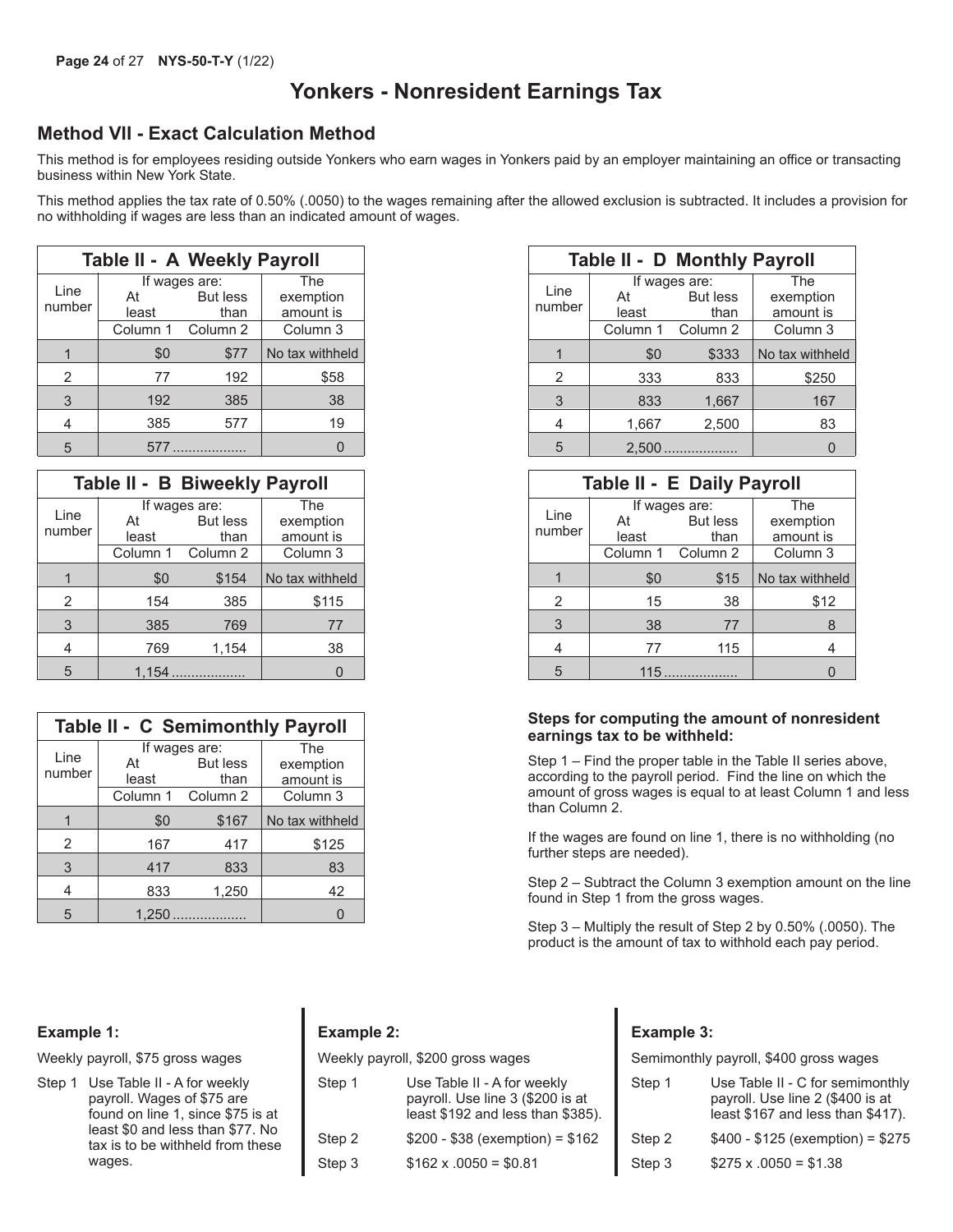## **Yonkers - Nonresident Earnings Tax**

## **Method VIII - Annualized Tax Method**

This method is for employees residing outside Yonkers who earn wages in Yonkers paid by an employer maintaining an office or transacting business within New York State.

This method annualizes the pay for a given payroll period, computes the tax liability for the year, and divides the annual tax by the number of payroll periods for the tax to be withheld. This is the recommended method when the pay is steady, with little or no fluctuation, because a single computation for an employee may suffice for the year.

## **Table P Annual Factors**

| انہ۱ |    | Biweekly | Semimonthly |  |
|------|----|----------|-------------|--|
| 260  | гn |          |             |  |

## **Annual Tax Rate Schedule**

The Yonkers nonresident earnings tax rate is .50%

**Withholding is not required for annualized pay that is less than \$4,000.**

| Line   | Over     | If annualized pay is:<br>But not<br>over | The<br>annualized<br>exclusion is |
|--------|----------|------------------------------------------|-----------------------------------|
| number |          | Column 1 Column 2                        | Column 3                          |
|        | \$0      | \$3,999.99                               | No tax<br>withheld                |
| 2      | 3,999.99 | 10,000                                   | \$3,000                           |
| 3      | 10,000   | 20,000                                   | 2,000                             |
| 4      | 20,000   | 30,000                                   | 1,000                             |
| 5      | 30,000   | .                                        |                                   |

#### **Steps for computing the amount of nonresident earnings tax to be withheld:**

- Step 1 Multiply gross wages for the payroll period by the number of payroll periods in the year, as found in Table P above. This is the amount of annualized pay.
- Step 2 Find the line in the Annual Tax Rate Schedule (at left) on which the annualized pay is more than the amount in Column 1 but not more than the amount in Column 2.

If the annualized pay is found on line 1 (i.e., it is over \$0 but not over \$3,999.99), there is no withholding required (and no further steps are needed).

- Step 3 Subtract the exemption amount found in Column 3 on the line found in Step 2 from the annualized pay found in step 1.
- Step 4 Multiply the result from Step 3 by the tax rate, which is .50% (.0050).
- Step 5 Divide the result from Step 4 by the number of payroll periods, which is the same number found in Table P and used in Step 1.

|                                                                                  | <b>Example 2:</b>                                                                                     | <b>Example 3:</b>                                                                                      |  |  |
|----------------------------------------------------------------------------------|-------------------------------------------------------------------------------------------------------|--------------------------------------------------------------------------------------------------------|--|--|
| oll, \$75 gross wages                                                            | Weekly payroll, \$200 gross wages                                                                     | Semimonthly payroll, \$400 gross wages                                                                 |  |  |
| annual factor for weekly<br>es found in Table P is 52.<br>$X 52 = $3,900$        | The annual factor for weekly<br>Step 1<br>wages found in Table P is 52.<br>$$200 \times 52 = $10,400$ | Step 1 The annual factor for semimonthly<br>wages found in Table P is 24.<br>$$400 \times 24 = $9,600$ |  |  |
| 00 is found on line 1<br>e it is over \$0 but not over<br>99.99. No tax is to be | Step 2 \$10,400 is found on line 3<br>since it is over \$10,000 but not<br>over \$20,000.             | Step 2 \$9,600 is found on line 2 since it is<br>over \$3,999.99 but not over \$10,000.                |  |  |
| held.                                                                            | Step 3 $$10,400 - $2,000 = $8,400$                                                                    | Step 3 $$9,600 - $3,000 = $6,600$                                                                      |  |  |
|                                                                                  | Step 4 $$8,400$ X .0050 = \$42.00                                                                     | Step 4 $$6,600$ X .0050 = \$33.00                                                                      |  |  |
|                                                                                  | Step 5 $$42/52 = $.81$ Withhold this<br>amount                                                        | Step 5 $$33.00/24 = $1.38$ Withhold this<br>amount                                                     |  |  |

I

## Weekly payr

Example 1

- Step 1 The wag  $$75$
- Step 2 \$3,9 since  $$3,9$ with

L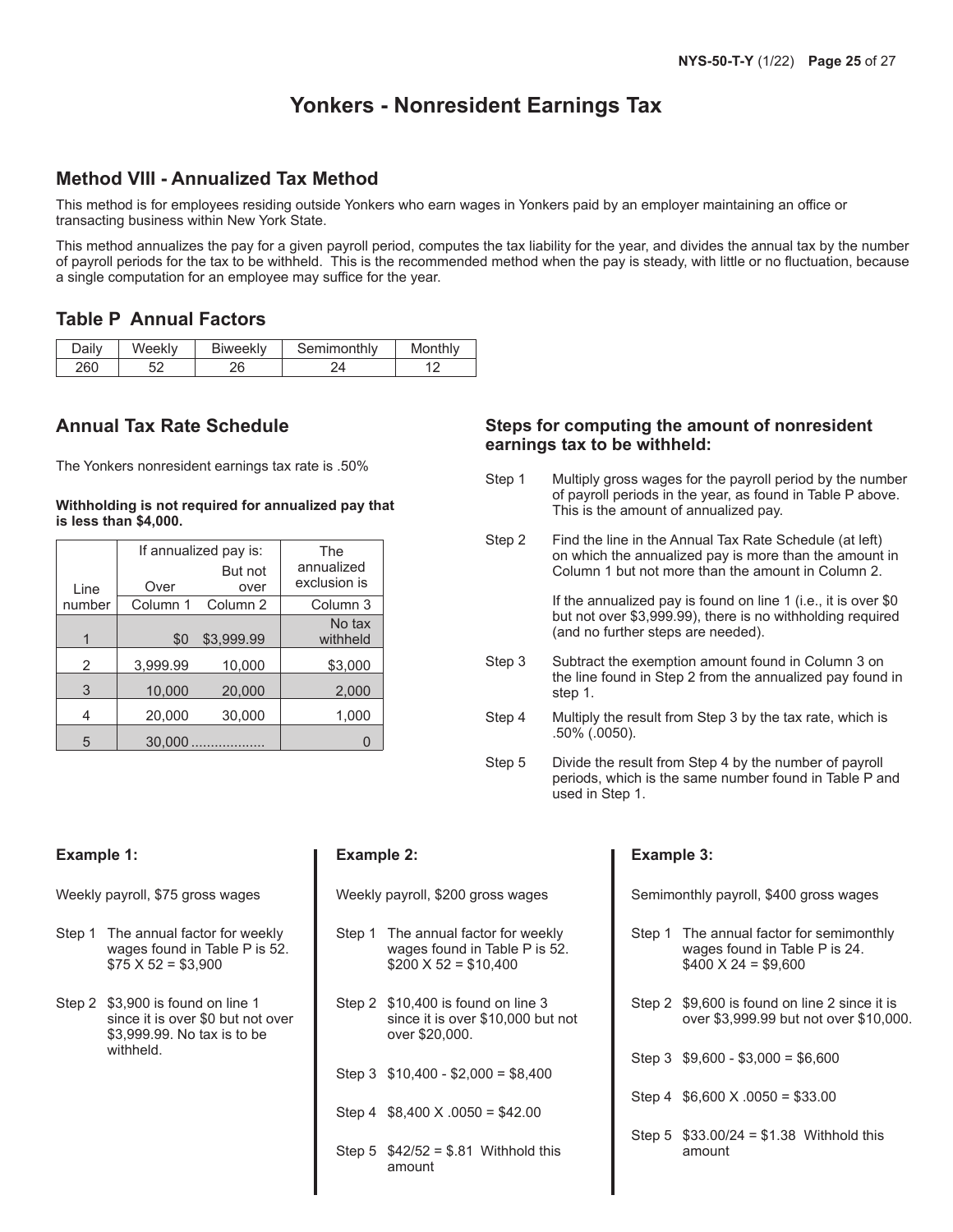## **Yonkers Conversion of Tables**

These instructions explain how to convert a table or method for the more common payroll periods in this booklet to use for other payroll periods.

## **A. General rule**

- 1. Determine the factor that will convert the payroll in question to a more common payroll period for which tables are available (i.e., quarterly is 3 times the monthly, 28-day is 2 times the biweekly, etc.).
- 2. Using this factor, convert the payroll to the equivalent for the more common period (quarterly  $\div$  3 = monthly, etc.).
- 3. Apply the table or method for the more common period to the derived equivalent wages, and get the amount to be withheld for the more common period.
- 4. Convert the amount that would be withheld for the more common period by the factor found in Step 1 above. This is the amount to be withheld for the payroll period in question.

#### **B. Using the Monthly table for Quarterly payrolls**

- 1. Quarterly (3 months)  $\div$  monthly (1 month) = factor of 3.
- 2. Divide the quarterly wages by 3 to get a monthly equivalent.
- 3. Refer to the monthly withholding table, using the monthly equivalent wages, and get the amount that would be withheld monthly, under the appropriate exemption column.
- 4. Multiply the monthly withholding amount by 3 to get the quarterly equivalent. This is the amount to be withheld.

#### **Example 1: Yonkers - Resident Tax**

Quarterly wages of \$6,750, married with 2 exemptions:

- $(1)$  Factor = 3
- (2) \$6,750 ÷ 3 = \$2,250
- (3) Refer to Yonkers Resident Monthly Married Table (page 11). Withholding tax on \$2,250 wages, 2 exemptions = \$11.05.
- (4) \$11.05 x 3 = \$33.15

#### **Example 2: Yonkers - Nonresident Earnings Tax**

Quarterly wages of \$6,750:

- $(1)$  Factor = 3
- (2) \$6,750 ÷ 3 = \$2,250
- (3) Refer to Yonkers Nonresident table, Monthly column (page 22). Withholding tax on \$2,250 wages = \$10.80.
- $(4)$  \$10.80 x 3 = \$32.40

#### **C. Using the Monthly table for 10-day payroll**

- 1. The monthly is 3 times the 10-day payroll.
- 2. Multiply the 10-day payroll by 3 to get a monthly equivalent.
- 3. Refer to the monthly table, using monthly equivalent wages and get the amount that would be withheld monthly, under the appropriate exemption column.
- 4. Divide the monthly amount to be withheld by 3 to get the 10-day equivalent of the amount to be withheld.

## **D. Salaries paid on a 10-month basis: Converting salaries to a 12-month basis in order to use the Monthly table (or Semimonthly, etc.)**

- 1. Divide the annual wages by 12 to arrive at the equivalent monthly wages (if payments are made semimonthly instead of monthly, divide by 24).
- 2. Refer to the monthly table, using the derived equivalent monthly wages from Step 1 above, and obtain the amount that would be withheld monthly 12 times per year, under the appropriate exemption column. (If payments are made semimonthly, use that table.)
- 3. Multiply the amount that would be withheld 12 (or 24) times a year found in Step 2 above by 1.2 (12/10 or 6/5), to allow for the fact that withholding will occur in only 10 of the 12 months. This is the amount to be withheld from each of the 10 monthly payments or, if payments are semimonthly, from each of the 20 semimonthly payments.